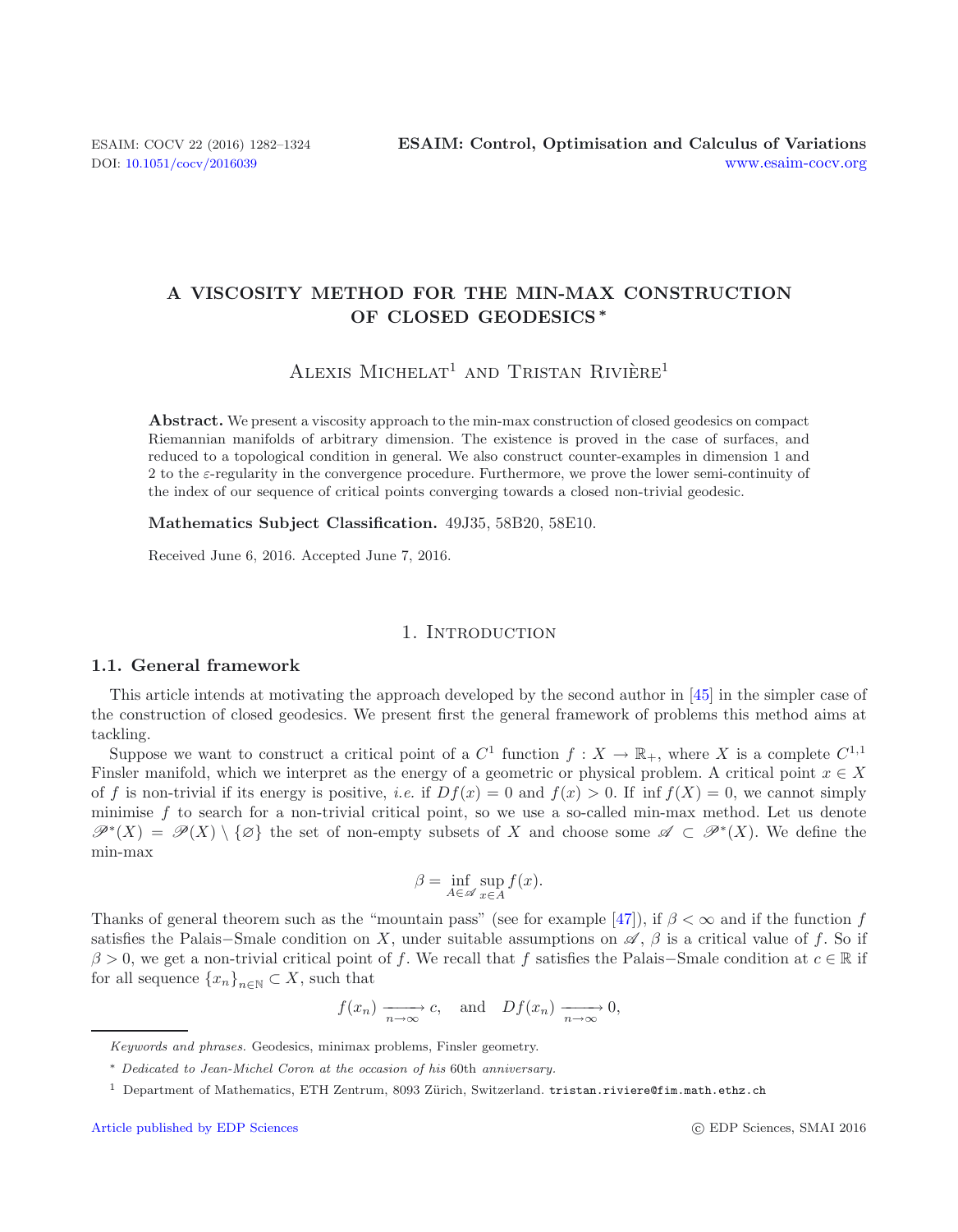there exists  $x \in X$  and a subsequence of  $\{x_n\}_{n\in\mathbb{N}}$  converging to x. In general, a lack of coerciveness can prevent the energy to verify the Palais−Smale condition. The viscosity method consists in approximating f by a function satisfying the Palais–Smale condition. If  $g: X \to \mathbb{R}_+$  is  $C^1$ , we set, for all  $\sigma \geq 0$ ,

$$
f_{\sigma}(x) = f(x) + \sigma^2 g(x),
$$

and define

$$
\beta(\sigma) = \inf_{A \in \mathscr{A}} \sup_{x \in A} f_{\sigma}(x).
$$

If for all  $\sigma > 0$ ,  $f_{\sigma}$  verifies the Palais–Smale condition, and  $\beta(\sigma) < \infty$ , then we can get a critical point  $x_{\sigma} \in X$ such that

$$
f_{\sigma}(x_{\sigma}) = \beta(\sigma).
$$

We can easily see that

$$
\beta(\sigma) \underset{\sigma \to 0}{\longrightarrow} \beta(0) > 0,
$$

and at this point if we can construct a sequence of positive numbers  ${\{\sigma_n\}}_{n\in\mathbb{N}}$ , and a sequence  ${x_{\sigma_n}}_{n\in\mathbb{N}}$  of critical points associated to  ${f_{\sigma_n}}_{n\in\mathbb{N}}$  such that

$$
\sigma_n^2 g(x_{\sigma_n}) \xrightarrow[n \to \infty]{} 0,
$$

if we manage to extract a subsequence of  ${x_{\sigma_n}}_{n\in\mathbb{N}}$  converging in a sufficiently strong topology to an element  $x \in X$ , such that

$$
f(x_{\sigma_n})
$$
  $\longrightarrow_{n \to \infty}$   $f(x)$ , and  $Df(x_{\sigma_n})$   $\longrightarrow_{n \to \infty}$   $Df(x)$ ,

then  $x \in X$  will be critical point of f of non-trivial energy  $\beta = \beta(0) > 0$ .

One new feature of our work is the absence of  $\varepsilon$ -regularity, as the counter-examples shows in Section [10.](#page-28-0) The convergence is assured instead by the existence of a quasi-conservation law.

### **1.2. Construction of closed geodesics**

The problem of the construction of closed geodesics on compact manifolds is an ancient problem which has stimulated great developments in the field of calculus of variations, dynamical systems [\[5,](#page-42-2) [21](#page-42-3)] and algebraic topology  $[10, 49]$  $[10, 49]$  $[10, 49]$  $[10, 49]$ . After the pioneering work of Hadamard  $[22]$  and Poincaré  $[43]$ , the first existence results on 2-dimensional spheres equipped with arbitrary metric were obtained by Birkhoff in 1917 [\[8](#page-42-8)] and in 1927 for the general case of spheres of higher dimension (we refer to  $[16]$  $[16]$  for a modern proof). We refer to  $[2, 11, 51]$  $[2, 11, 51]$  $[2, 11, 51]$  $[2, 11, 51]$  $[2, 11, 51]$  for historical developments, and to [\[10\]](#page-42-4) for a more mathematical treatment of the subject.

<span id="page-1-0"></span>Let  $(M^m, h)$  a compact Riemannian manifold of class  $C^{\nu}$  ( $\nu \geq 3$ ). Referring to the notations in the beginning of the introduction, we let  $X = W^{2,2}_\iota(S^1,M)$ , where

$$
W_{\iota}^{2,2}(S^1, M) = W^{2,2}(S^1, M) \cap \{u : u(t) \in M, \text{ and } \dot{u}(t) \neq 0 \text{ for all } t \in S^1\}^{\ast}
$$
 (1.1)

Write  $f = \mathfrak{L}$  the length of curve functional, such that for all  $u \in W^{2,2}_t(S^1,M)$ ,

$$
\mathfrak{L}(u) = \int_{S^1} |\dot{u}| \,\mathrm{d}\mathscr{L}^1.
$$

<sup>&</sup>lt;sup>\*</sup>Note that this makes sense thanks of the Sobolev imbedding  $W^{2,2}(S^1, M)$ .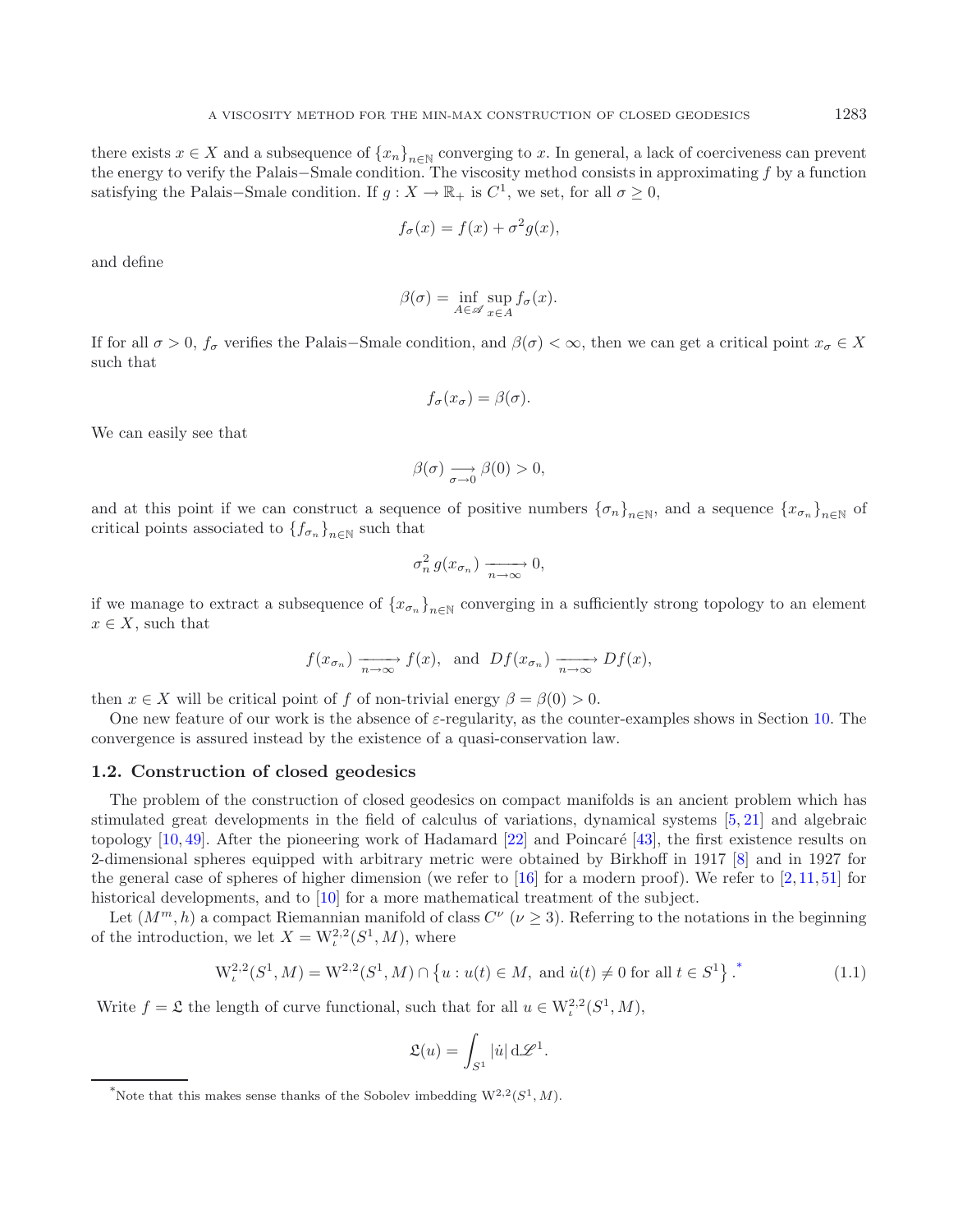and  $q = \kappa^2$ , where

$$
\kappa(u) = \left|\nabla_{\frac{\dot{u}}{\left|\dot{u}\right|}} \frac{\dot{u}}{\left|\dot{u}\right|} \right|
$$

is the geodesic curvature of a curve  $u \in W^{2,2}_\iota(S^1,M)$ . We then consider for all  $\sigma \geq 0$ , the energy  $E_\sigma$ :  $W^{2,2}_t(S^1, M) \to \mathbb{R}$ , defined for all  $u \in W^{2,2}_t(S^1, M)$  by

$$
E_{\sigma}(u) = \int_{S^1} (1 + \sigma^2 \kappa^2(u)) |\dot{u}| d\mathcal{L}^1.
$$

Of course, we can replace f by the Dirichlet energy, which verifies the Palais−Smale condition: it is a classical way to construct a closed geodesic on compact manifolds (see for instance [\[47\]](#page-42-1)). However, we are interested in the application of this method to the min-max construction of minimal surfaces, and the Dirichlet energy does not satisfy any more the Palais−Smale condition in dimension 2. Therefore it makes sense to consider first a simpler case, to see if the method works correctly, and where are the difficulties. Indeed, there are three issues that we might encounter.

Firstly, we need to construct an appropriate min-max method, giving a  $\beta(0) > 0$ . Secondly, if  ${u_n}_{n\in\mathbb{N}}$  is a sequence of critical points associated to  ${E_{\sigma}}$  (where  ${\{\sigma_n\}}_{n\in\mathbb{N}}$  is a sequence of positive numbers converging to  $0)$ 

<span id="page-2-0"></span>
$$
\liminf_{n \to \infty} \int_{S^1} \sigma_n^2 \kappa^2(u_n) \, d\mathcal{L}^1 \xrightarrow[n \to \infty]{} 0.
$$

Thirdly, passing to the limit in the Euler−Lagrange equation is delicate, as we loose the estimates on the second derivative.

The first problem can easily be solved, using basic properties of the injective radius of compact manifolds. For the second one, there exist indeed counter-examples, and we use a general technique coming from an article of Michael Struwe [\[46](#page-42-12)] to construct an "entropic" sequence of critical points, in the sense that

$$
E_{\sigma_n}(u_n) = \beta(\sigma_n)
$$
, and  $\int_{S^1} \sigma_n^2 \kappa^2(u_n) d\mathcal{L}^1 \le \frac{1}{\log \frac{1}{\sigma_n}}$ .

Finally, the limiting procedure depends on a quasi-conservation law of the Euler−Lagrange equation, corre-sponding to the general scheme of Noether theorem (see [\[25\]](#page-42-13)).

We are almost in the position of stating our main result. We first recall that the index of a critical point  $u \in W^{2,2}_\iota(S^1,M)$  of  $E_\sigma$  ( $\sigma \geq 0$  arbitrary) is the dimension of the maximal vector subspace of  $W^{2,2}_u(S^1,M)$ where the second derivative  $D^2E_{\sigma}(u)$  is negative semi-definite.

For the definition of admissible sets and of the families of maps  $\mathscr{A}, \mathscr{A}_0$ , we refer to Section [6.](#page-15-0)

**Theorem 1.1.** Let  $(M^m, h)$  a compact Riemannian manifold of class  $C^{\nu}$ ,  $(\nu \geq 3)$ . If there exists an admissible *set A for*  $W^{2,2}(S^1, M)$ *, then there exists a sequence of positive numbers*  $\{\sigma_n\}_{n\in\mathbb{N}}$  *converging to* 0 *and a sequence of critical points*  ${u_n}_{n\in\mathbb{N}}$  *associated to*  ${E_{\sigma_n}}_{n\in\mathbb{N}}$ *, such that* 

$$
\beta(\sigma_n) = \inf_{A_0 \in \mathscr{A}_0} \sup_{u \in A_0} E_{\sigma_n}(u) < \infty, \quad \beta(0) = \inf_{A \in \mathscr{A}} \sup_{u \in A} \mathfrak{L}(u) > 0,
$$
\n
$$
E_{\sigma_n}(u_n) = \beta(\sigma_n), \quad \sigma_n^2 \int_{S^1} \kappa^2(u_n) |u_n| \, d\mathcal{L}^1 \le \frac{1}{\log \frac{1}{\sigma_n}},
$$
\n
$$
u_n \xrightarrow[n \to \infty]{\mathbb{L}^\infty} u, \quad \text{and} \quad \dot{u}_n \xrightarrow[n \to \infty]{a.e.} \dot{u}
$$
\n
$$
(1.2)
$$

*where u is a closed non-trivial*  $C^{\nu}$  *geodesic of length*  $\beta(0) > 0$ *. Furthermore, we have lower semi-continuity of the index,* i.e.

$$
Ind(u) \le \liminf_{n \to \infty} Ind(u_n).
$$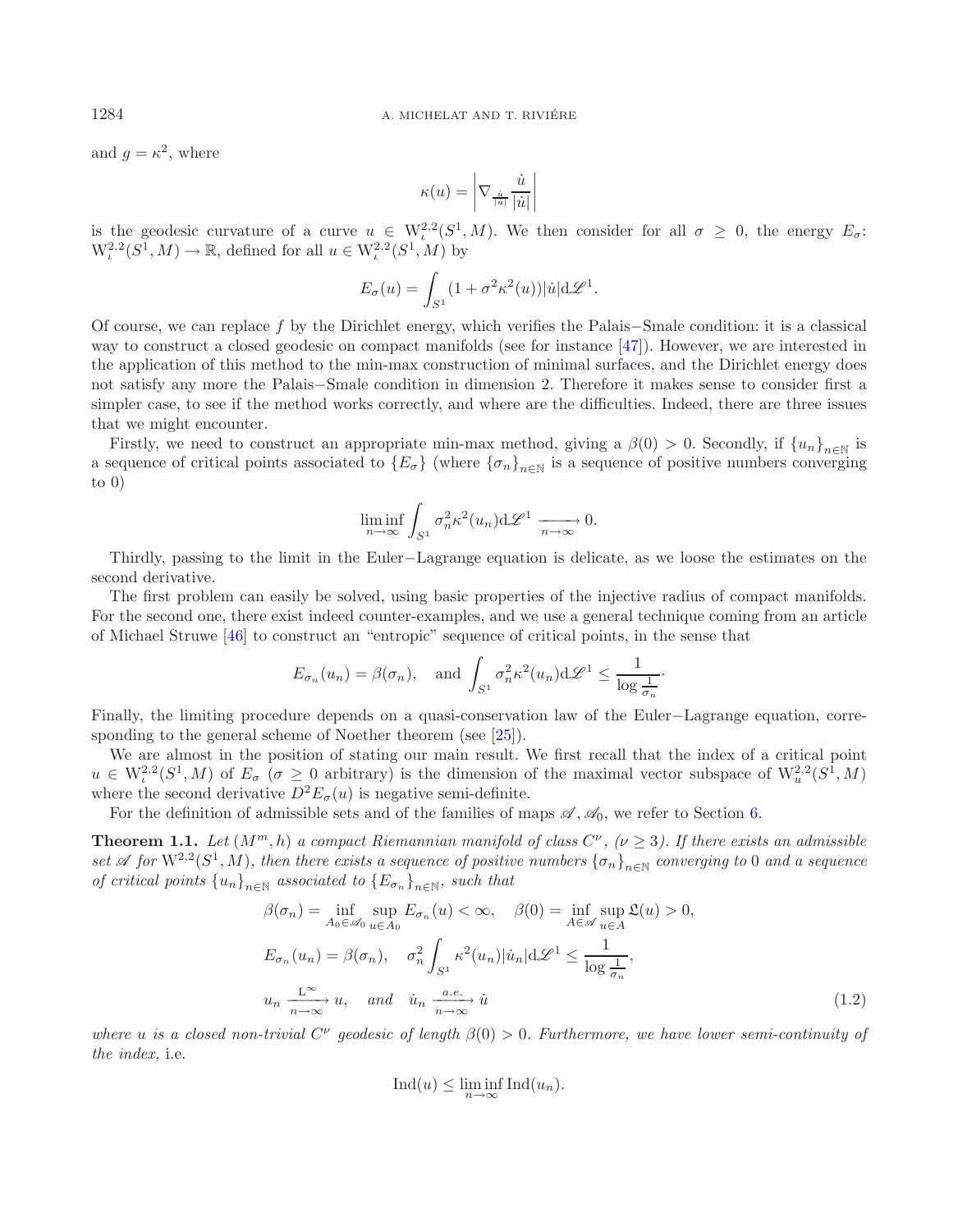<span id="page-3-0"></span>

FIGURE 1. Canonical sweep-out of  $S^2$ .

*Proof.* The proof is made of the reunion of Theorems [6.4,](#page-20-0) [7.1,](#page-21-0) [8.1](#page-24-0) and [9.3.](#page-27-0) In particular, the remark after Theorem [8.1](#page-24-0) shows that the hypothesis is satisfied if M is two-dimensional.  $\Box$ 

Methods of viscosity were already successfully used in the past in various contexts: in elliptic partial differential equations [\[46\]](#page-42-12), hyperbolic partial differential equations [\[52,](#page-42-14) [53](#page-42-15)] harmonic maps from surfaces [\[29,](#page-42-16) [30,](#page-42-17) [48\]](#page-42-18), and recently by the second author for free boundary problems [\[17\]](#page-42-19), Yang–Mills equations [\[54\]](#page-42-20). One general feature in these pieces is the  $\varepsilon$ -regularity that one can get independently of  $\sigma$ . For example, in [\[29\]](#page-42-16), the authors consider immersions of a Riemannian surface  $(M^2, h)$  into spheres  $S^k$  ( $k \in \mathbb{N}$ , and  $k \geq 2$ ), with

$$
E_{\sigma}(u) = \int_M \left( |\nabla u|^2 + \sigma^2 |\Delta u|^2 \right) \mathrm{dvol}_g,
$$

then the  $\varepsilon$ -regularity means that there exists  $\varepsilon > 0$ , and  $\delta > 0$ , such that for all  $x \in M$ , and  $r > 0$ , there exists a constant  $C = C(r, \varepsilon)$  such that for all  $\sigma > 0$ , for all critical point  $u_{\sigma}$  of  $E_{\sigma}$ , the inequality

$$
\int_{B_r(x)} \left( |\nabla u_\sigma|^2 + \sigma^2 |\Delta u_\sigma|^2 \right) d\text{vol}_g < \varepsilon,
$$

implies that for all  $k \in \mathbb{N}$ , for all  $0 < \alpha < 1$ ,

$$
||u_{\sigma}||_{C^{k,\alpha}(B_{\delta r}(x))} \leq C,
$$

and this ensures that the limits of  $\{u_{\sigma}\}_{\sigma>0}$  are smooth, using classical results on the resolution of singularities for harmonic maps (see the references cited in [\[29](#page-42-16)]). One new phenomena is the absence of  $\varepsilon$ -regularity in our construction, as the following counter-examples shows (see Sect. [10](#page-28-0) for the proof). We first define the canonical sweep-out of  $S^2$  by Figure [1](#page-3-0) (see the proof of Thm. [8.1](#page-24-0) for a precise definition).

**Proposition 1.2.** *On*  $S^2$  *equipped with its standard metric, let*  $\mathscr A$  *the admissible set of curves given by the canonical sweep-out on*  $S^2$ . There exists a sequence  ${\{\sigma_n\}}_{n\in\mathbb{N}}$  of positive real numbers converging to 0 and a *sequence of critical points*  $\{u_n\}_{n\in\mathbb{N}}$  *of*  $\{E_{\sigma_n}\}_{n\in\mathbb{N}}$ *, and a curve u*  $\in$  W<sup>1,2</sup>( $S^1$ ,  $M$ )*, such that* 

$$
E_{\sigma_n}(u_n) \xrightarrow[n \to \infty]{} \beta(0) = \pi, \quad \mathfrak{L}(u_n) \xrightarrow[n \to \infty]{} \frac{\pi}{2}
$$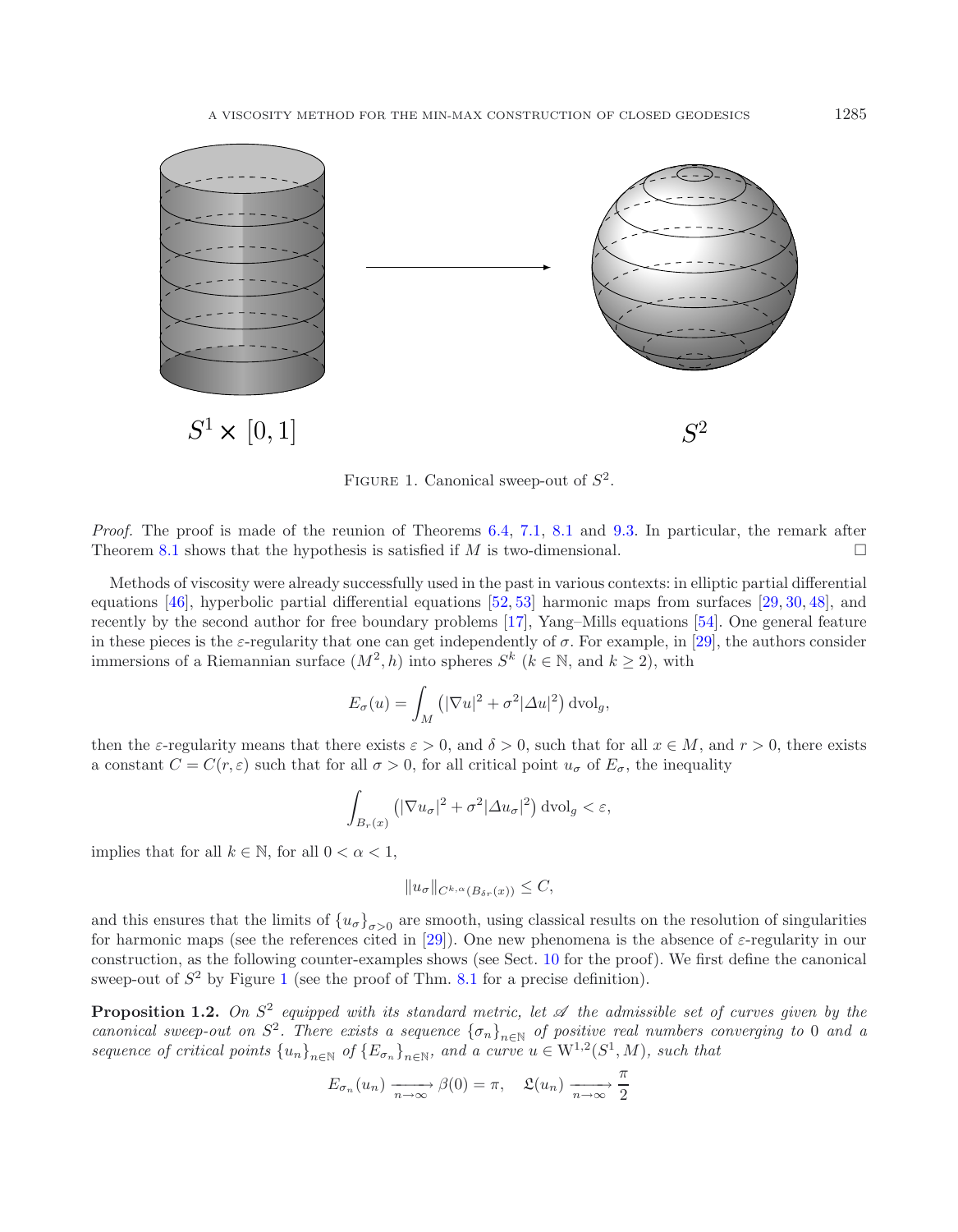*and*

$$
u_n \xrightarrow[n \to \infty]{L^{\infty}} u
$$
 strongly, and  $u_n \xrightarrow[n \to \infty]{W^{1,2}} u$  weakly,  $\dot{u}_n \xrightarrow[n \to \infty]{L^{\infty}} \dot{u}$  a.e.

*Furthermore, there exists a negligible subset*  $N \subset S^1$  *such that*  $\{\dot{u}_n(t)\}_{n \in \mathbb{N}}$  *has no limit point for all*  $t \in S^1 \setminus N$ *, and for all open interval*  $I \subset S^1$ ,

$$
\mathfrak{L}(u|I) < \liminf_{n \to \infty} \mathfrak{L}(u_n|I).
$$

Due to the absence of ε-regularity, we had to exploit quasi-conservation law issued from "almost Noether theorem", in order to apply technics from compensated compactness to get the strong convergence in [\(1.2\)](#page-2-0).

Finally, we note that our approach can also be applied for the construction of non-compact manifolds admitting non-trivial closed geodesics thanks of the article of Benci and Giannoni [\[6](#page-42-21)].

### 2. Analytic and geometric preliminaries

Let  $(M^m, h)$  be a compact Riemannian manifold of dimension m greater than 2, and of class  $C^{\nu}$  (where  $\nu$  > 3). We always assume that M is equipped with its Levi–Civita connection  $\nabla$  (we refer for definitions in Riemannian geometry to [\[26,](#page-42-22)[31](#page-42-23),[40\]](#page-42-24), and to [\[19\]](#page-42-25) for the definitions and notations on measures). Let us recall the definition of Sobolev spaces used in the following. One possible construction is to embed isometrically M into an euclidean space  $\mathbb{R}^q$  ( $q \in \mathbb{N}$ ) thanks of Nash isometric embedding theorem, which we can apply here because M is a  $C^{\nu}$  manifold and  $\nu \geq 3$ . Hence in the following, we can suppose that M is a submanifold of  $\mathbb{R}^{q}$ . Let us denote  $S^1 = \mathbb{C} \cap \{z : |z| = 1\}.$ 

**Definition 2.1.** The Sobolev space  $W^{2,2}(S^1, M)$  is defined as follow

$$
W^{2,2}(S^1, M) = W^{2,2}(S^1, M) \cap \{u : u(t) \in M \text{ for all } t \in S^1\}.
$$

The space of Sobolev immersions  $W^{2,2}_t(S^1, M)$  is

$$
W^{2,2}_\iota(S^1,M)=W^{2,2}(S^1,M)\cap \left\{u:\dot{u}(t)\neq 0\text{ for all }t\in S^1\right\}.
$$

Finally, the vector space of tangent vector fields along an immersion  $u \in W^{2,2}_t(S^1, M)$  is denoted by

$$
W_u^{2,2}(S^1, TM) = W^{2,2}(S^1, TM) \cap \{v : v(t) \in T_{u(t)}M \text{ for all } t \in S^1\}.
$$

**Remark 2.2.** All these conditions make sense, because of the Sobolev embedding theorem, there is a continuous injection  $W^{2,2}(S^1,\mathbb{R}^q)$  into the space  $C^{1,\frac{1}{2}}(S^1,\mathbb{R}^q)$  of differentiable mappings with  $\frac{1}{2}$ -H $\tilde{A}\mathscr{P}$ lder continuous derivative.

We first remark that  $W_c^{2,2}(S^1, M)$  has a natural  $C^2$  complete Finsler manifold structure, modelled on the Hilbert space  $W^{2,2}(S^1,\mathbb{R}^q)$ , as it is an open set of the Hilbert manifold  $W^{2,2}(S^1,M)$ . Furthermore for all  $u \in W^{2,2}_\iota(S^1,M)$ , the tangent space of  $W^{2,2}_\iota(S^1,M)$  can be identified with  $W^{2,2}_u(S^1,TM)$ . For more precisions about the properties of  $W^{2,2}_t(S^1, M)$ , we refer to the Appendix.

**Definition 2.3.** The covariant derivative along an immersion  $u \in W^{2,2}_t(S^1, M)$  induced by the Levi–Civita connexion  $\nabla$  with be denoted  $D_t$  when there is no ambiguity on the curve.

We recall that an immersion  $u : S^1 \to M$  is said to be a *geodesic* if

$$
D_t\dot{u}=0.
$$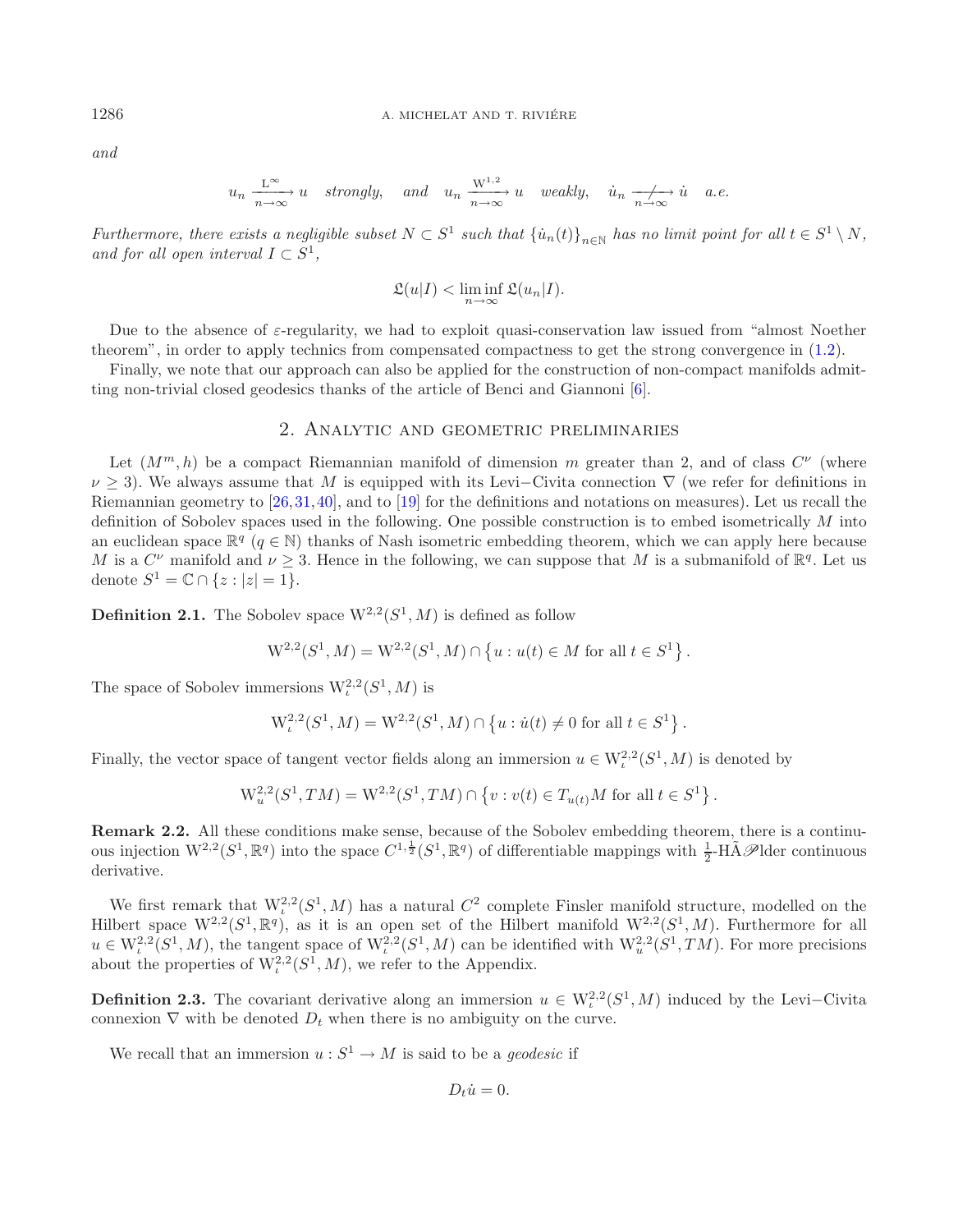We now make some remarks on the geodesic curvature. We first recall Fenchel's inequality [\[20\]](#page-42-26): for all  $u \in W^{2,2}_\iota(S^1,{\mathbb R}^q)$ , we have

$$
\int_{S^1} \kappa_{\mathbb{R}^q}(u) |\dot{u}| \,\mathrm{d} \mathscr{L}^1 \geq 2\pi.
$$

Therefore, as we suppose  $(M^m, h)$  isometrically embedded into  $\mathbb{R}^q$ . In particular, if  $\overline{\nabla}$  is the Levi–Civita connection of  $\mathbb{R}^q$  equipped with its flat metric, recalling that  $\nabla = \nabla^h$  is the Levi–Civita connection of  $(M^m, h)$ , we have

$$
\nabla=(\overline{\nabla})^\top
$$

where  $\top$  is the tangent part. Therefore, as the second fundamental  $\mathbb{I} = \mathbb{I}_M$  form of the immersion  $M^m \hookrightarrow \mathbb{R}^q$  is defined for two tangent vectors  $X, Y \in \Gamma(TM)$  by

$$
\mathbb{I}(X,Y) = \mathbb{I}(Y,X) = (\overline{\nabla}_X Y)^{\perp},
$$

we have if  $u \in W^{2,2}_t(S^1, M)$ , and  $|\dot{u}| = 1$ 

$$
\begin{split} \kappa^2_{\mathbb{R}^q}(u) &= |\overline{\nabla}_u \dot{u}|^2 = |(\overline{\nabla}_u \dot{u})^\top + (\overline{\nabla}_u \dot{u})^\perp|^2 = |\nabla_u \dot{u} + \mathbb{I}(\dot{u}, \dot{u})|^2 \\ &= \kappa^2_M(u) + |\mathbb{I}(\dot{u}, \dot{u})|^2 = \kappa^2(u) + |\mathbb{I}(\dot{u}, \dot{u})|^2. \end{split}
$$

Then, if  $\{e_1,\ldots,e_m\}$  is a local orthonormal frame in M, we define the norm of the second fundamental form by

$$
|\mathbb{I}|^2 = \sum_{i,j=1}^m |\mathbb{I}(e_i, e_j)|^2
$$

<span id="page-5-0"></span>so by compactness of  $M^m$ , there exists a constant  $0 < A_M < \infty$  such that

$$
\|\mathbb{I}_M\|_{\mathcal{L}^\infty(M)} \leq A_M.
$$

Then, by Fenchel's inequality, we have for all  $u \in W^{2,2}_\iota(S^1,M)$ 

$$
2\pi \le \int_{S^1} \left(\kappa^2(u) + A_M^2\right)^{\frac{1}{2}} |\dot{u}| \mathrm{d} \mathscr{L}^1
$$

and by Cauchy−Schwarz inequality,

$$
4\pi^2 \leq \mathfrak{L}(u) \left( \int_{S^1} (\kappa^2(u) + A_M^2) |\dot{u}| \mathrm{d}\mathscr{L}^1 \right) \leq (1 + A_M^2) \mathfrak{L}(u) \int_{S^1} (1 + \kappa^2(u)) |\dot{u}| \mathrm{d}\mathscr{L}^1
$$

therefore for all  $u \in W^{2,2}_\iota(S^1,M)$ 

$$
\frac{4\pi^2}{\mathfrak{L}(u)} \le (1 + A_M^2) \int_{S^1} (1 + \kappa^2(u)) |\dot{u}| d\mathcal{L}^1.
$$
 (2.1)

# 3. First variation of energy

For all  $\sigma \geq 0$ , let  $E_{\sigma}: W^{2,2}_t(S^1, M) \to \mathbb{R}$  be given by

$$
E_{\sigma}(u) = \int_{S^1} (1 + \sigma^2 \kappa(u)^2) |\dot{u}| d\mathcal{L}^1
$$
\n(3.1)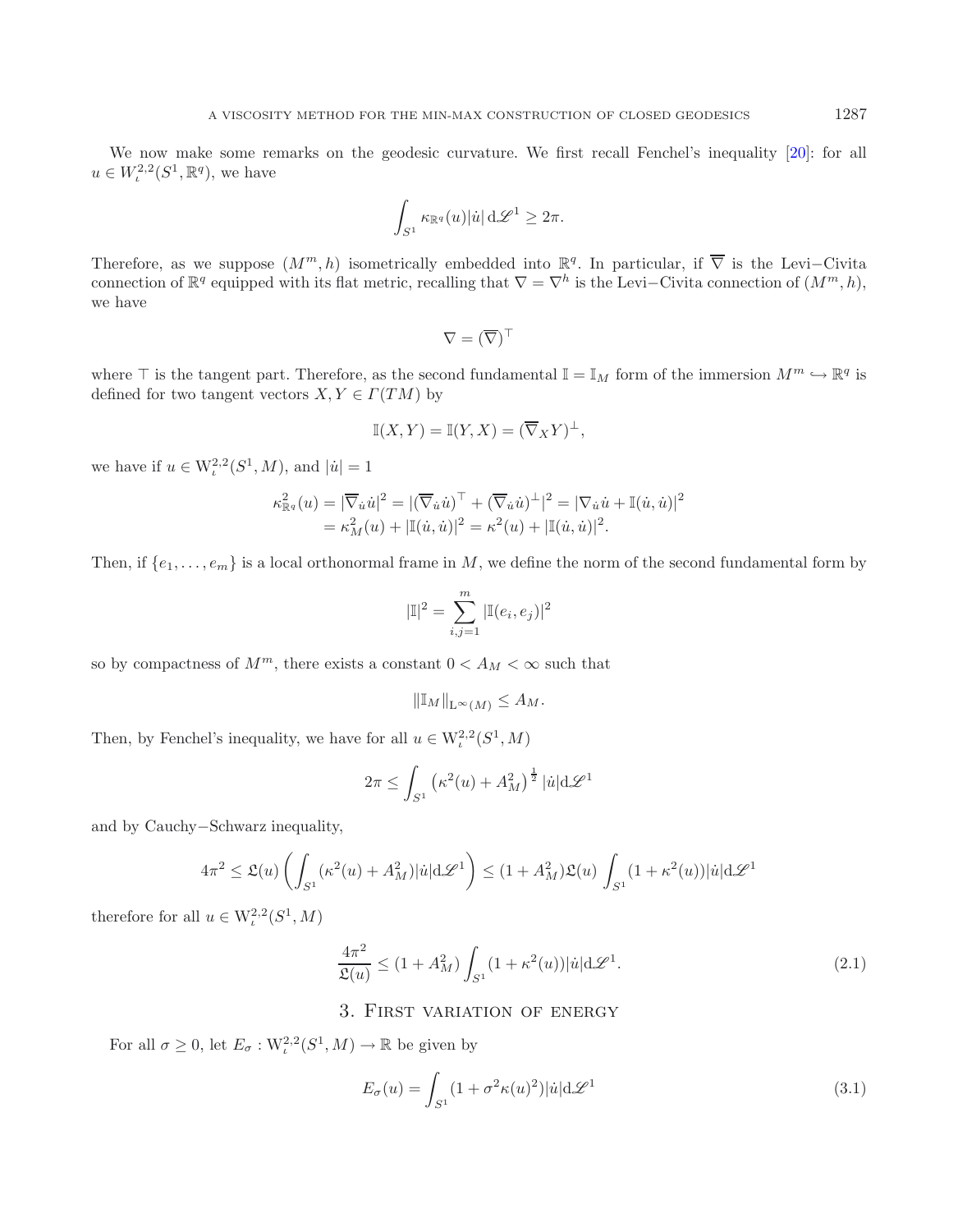for all  $u \in W^{2,2}_t(S^1,M)$ , where  $\kappa$  is the geodesic curvature defined in the preceding section. If  $\sigma = 0$ , then  $E_0$ coincides with the length of curve and we note

$$
\mathfrak{L}(u) = E_0(u) = \int_{S^1} |\dot{u}| \mathrm{d}\mathcal{L}^1
$$

for all  $u \in W^{2,2}_t(S^1, M)$ .

We will state and prove some elementary lemmas before we proceed with the derivation of the first and second variations of the energy.

**Lemma 3.1.** *For all*  $\sigma \geq 0$ *, the energy*  $E_{\sigma}$  : W<sub>i</sub><sup>2</sup>(S<sup>1</sup>, M)  $\rightarrow \mathbb{R}$  *is a* C<sup>ν-1</sup> *function.* 

*Proof.* Indeed, if  $P : M \times \mathbb{R}^q \to TM$  is the orthogonal projection, then is it a  $C^{\nu-1}$  function. If  $F_{\sigma} : M \times \mathbb{R}^q \setminus$  $\{0\} \times \mathbb{R}^q$  is the mapping defined by

$$
(x, y, z) \mapsto F_{\sigma}(x, y, z) = (1 + \sigma^2 \langle P_x(z), P_x(z) \rangle_x) \langle y, y \rangle_x^{\frac{1}{2}},
$$

then  $F_{\sigma}$  is a  $C^{\nu-1}$  function. The claim is therefore a simple consequence of Lebesgue's dominated convergence theorem, as

$$
E_{\sigma}(u) = \int_{S^1} F_{\sigma}(u, \dot{u}, \ddot{u}) d\mathscr{L}^1.
$$

This concludes the proof of the first lemma.  $\Box$ 

<span id="page-6-0"></span>We will now derive formulae for the derivatives of the curvature and other geometric quantities. A variation of a curve  $u \in W^{2,2}_\iota(S^1,M) \cap C^3(S^1,M)$  is a map  $\gamma \in C^3(I \times S^1,M)$ , such that I is an open interval of R containing 0, and  $\gamma(0, \cdot) = u$ , and for all  $s \in I$ ,  $\gamma(s, \cdot) \in W^{2,2}_t(S^1, M)$ . The variation vector field  $v \in$  $W_n^{2,2}(S^1, TM) \cap C^2(S^1, M)$  is defined as

$$
v = \partial_s \gamma(s, \cdot)|_{s=0}.
$$

As a consequence, if  $X = W^{2,2}_t(S^1, M)$ , we have

$$
DE_{\sigma}(u) \cdot v = \langle DE_{\sigma}(u), v \rangle_{T^*X, TX} = \frac{\mathrm{d}}{\mathrm{d}s} E_{\sigma}(\gamma(s, \cdot))|_{s=0}.
$$

We denote  $D_t$  (resp.  $D_s$ ) the covariant derivative along the curve  $t \mapsto \gamma(\cdot, t)$  (resp.  $s \mapsto \gamma(s, \cdot)$ ). We have the following commutation result.

**Lemma 3.2.** *Under the afore mentioned hypothesis, we have*

$$
D_t \partial_s \gamma(s, t) = D_s \partial_t \gamma(s, t)
$$

*for all*  $(s, t) \in I \times S^1$ *, and if*  $[\cdot, \cdot]$  *is the Lie bracket, then* 

$$
[\partial_s \gamma, \partial_t \gamma] = 0.
$$

*Proof.* If  $\gamma = (\gamma_1, \ldots, \gamma_m)$  be the local expression of  $\gamma$  in a local coordinates system,

$$
\partial_s \gamma = \sum_{k=1}^m \partial_s \gamma_k \partial_k, \quad \partial_t \gamma = \sum_{k=1}^d \partial_t \gamma_k \partial_k
$$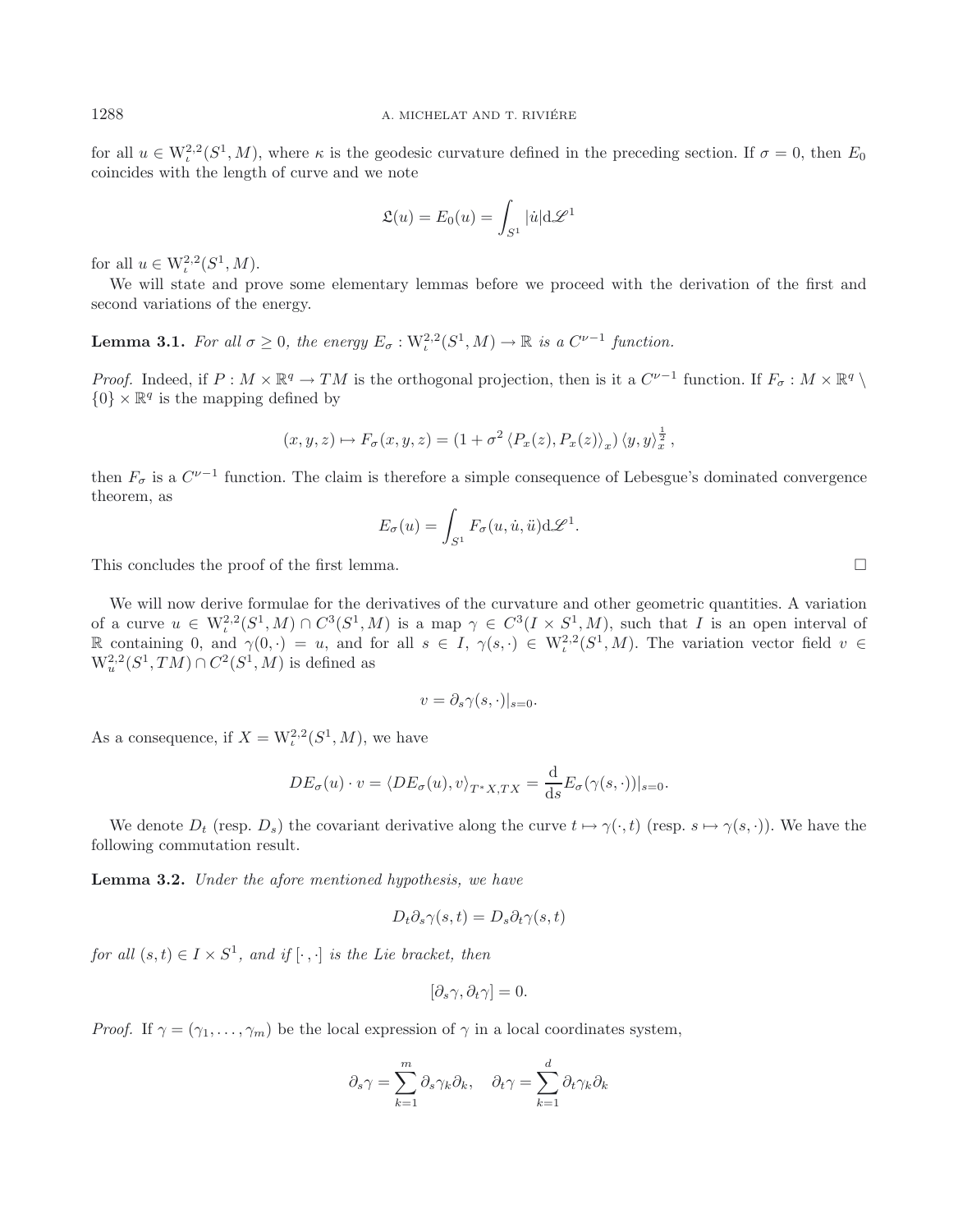Thanks of the defining properties of a connexion, we have

$$
D_t \partial_s \gamma = \sum_{i,j,k=1}^m \left( \partial_{ts}^2 \gamma_k + \partial_s \gamma_i \partial_t \gamma_j \Gamma_{ij}^k \right) \partial_k
$$

$$
D_s \partial_t \gamma = \sum_{i,j,k=1}^m \left( \partial_{st}^2 \gamma_k + \partial_t \gamma_i \partial_s \gamma_j \Gamma_{ij}^k \right) \partial_k
$$

as the connection is symmetric, *i.e.*  $\Gamma_{ij}^k = \Gamma_{ji}^k$ , if suffices now to exchange the index *i* and *j* of one of the two preceding lines. And by Schwarz lemma, we have  $\partial_{s,t}^2 \gamma = \partial_{t,s}^2 \gamma$ , so the first part of the lemma is proved.

$$
D_t \partial_s \gamma(s,t) = \nabla_{\partial_t \gamma(s,t)} \partial_s \gamma(s,t), \quad D_s \partial_t \gamma(s,t) = \nabla_{\partial_s \gamma(s,t)} \partial_t \gamma(s,t).
$$

we deduce that

$$
[\partial_s \gamma(s,t), \partial_t \gamma(s,t)] = D_t \partial_s \gamma(s,t) = \nabla_{\partial_t \gamma(s,t)} \partial_s \gamma(s,t) - \nabla_{\partial_s \gamma(s,t)} \partial_t \gamma(s,t)
$$
  
= 
$$
D_t \partial_s \gamma(s,t) - D_s \partial_t \gamma(s,t) = 0,
$$

which completes the proof of the lemma.

We will denote in the following, if  $(x, v) \in TM$ ,

<span id="page-7-0"></span>
$$
|v| = \sqrt{g_x(v,v)} = \sqrt{\langle v,v\rangle_x}.
$$

We now aim at calculating the first variation of the curvature.

$$
\kappa(s,t) = \left| D_t \left( \frac{\partial_t \gamma(s,t)}{|\partial_t \gamma(s,t)|} \right) \frac{1}{|\partial_t \gamma(s,t)|} \right|
$$

where  $D_t$  is the covariant derivative along the curve  $t \mapsto \gamma(\cdot, t)$ . As  $\gamma$  is extensive for s close enough to 0, we have

$$
\kappa(s,t) = \left| \nabla_{\frac{\partial_t \gamma(s,t)}{|\partial_t \gamma(s,t)|}} \frac{\partial_t \gamma(s,t)}{|\partial_t \gamma(s,t)|} \right|.
$$

To simplify notations, let us write  $\gamma_t = \partial_t \gamma$ ,  $\gamma_s = \partial_s \gamma$ , and  $\overline{\gamma_t} = \frac{\partial_t \gamma}{|\partial_t \gamma|}$ .

**Proposition 3.3.** *Under the preceding hypothesis, we have the following identities*

1. 
$$
\partial_s |\gamma_t| = \langle \nabla_{\gamma_t} \gamma_s, \overline{\gamma_t} \rangle = \alpha |\gamma_t|
$$
, where  $\alpha = \langle \nabla_{\overline{\gamma}_t} \gamma_s, \overline{\gamma}_t \rangle$ ,  
\n2.  $[\gamma_s, \overline{\gamma_t}] = -\langle \nabla_{\overline{\gamma_t}} \gamma_s, \overline{\gamma_t} \rangle \overline{\gamma_t} = -\alpha \overline{\gamma_t}$ ,  
\n3.  $\partial_s \kappa^2 = 2 \langle \nabla_{\overline{\gamma_t}}^2 \gamma_s, \nabla_{\overline{\gamma_t}} \overline{\gamma_t} \rangle - 4\alpha \kappa^2 + 2 \langle R(\gamma_s, \overline{\gamma_t}) \overline{\gamma_t}, \nabla_{\overline{\gamma_t}} \overline{\gamma_t} \rangle (\alpha = \langle \nabla_{\overline{\gamma_t}} \gamma_s, \overline{\gamma_t} \rangle).$ 

*Proof.*

1. We have

$$
\partial_s |\gamma_t| = \frac{1}{|\gamma_t|} \langle D_s \gamma_t, \gamma_t \rangle = \langle D_t \gamma_s, \overline{\gamma}_t \rangle = \langle \nabla_{\gamma_t} \gamma_s, \overline{\gamma}_t \rangle.
$$

2. Indeed, thanks of Lemma [3.2,](#page-6-0) we have

$$
[\gamma_s, \overline{\gamma}_t] = \nabla_{\gamma_s} \overline{\gamma}_t - \nabla_{\overline{\gamma}_t} \gamma_s = \nabla_{\partial_s \gamma} \frac{\partial_t \gamma}{|\partial_t \gamma|} - \nabla_{\frac{\partial_t \gamma}{|\partial_t \gamma|}} \partial_s \gamma = D_s \frac{\partial_t \gamma}{|\partial_t \gamma|} - \frac{1}{|\partial_t \gamma|} \nabla_{\partial_t \gamma} \partial_s \gamma
$$
  
= 
$$
\frac{D_s \partial_t \gamma}{|\partial_t \gamma|} - \frac{\partial_s |\partial_t \gamma|}{|\partial_t \gamma|} \partial_t \gamma - \frac{D_t \partial_s \gamma}{|\partial_t \gamma|} = -\langle \nabla_{\overline{\gamma}_t} \gamma_s, \overline{\gamma}_t \rangle \overline{\gamma}_t
$$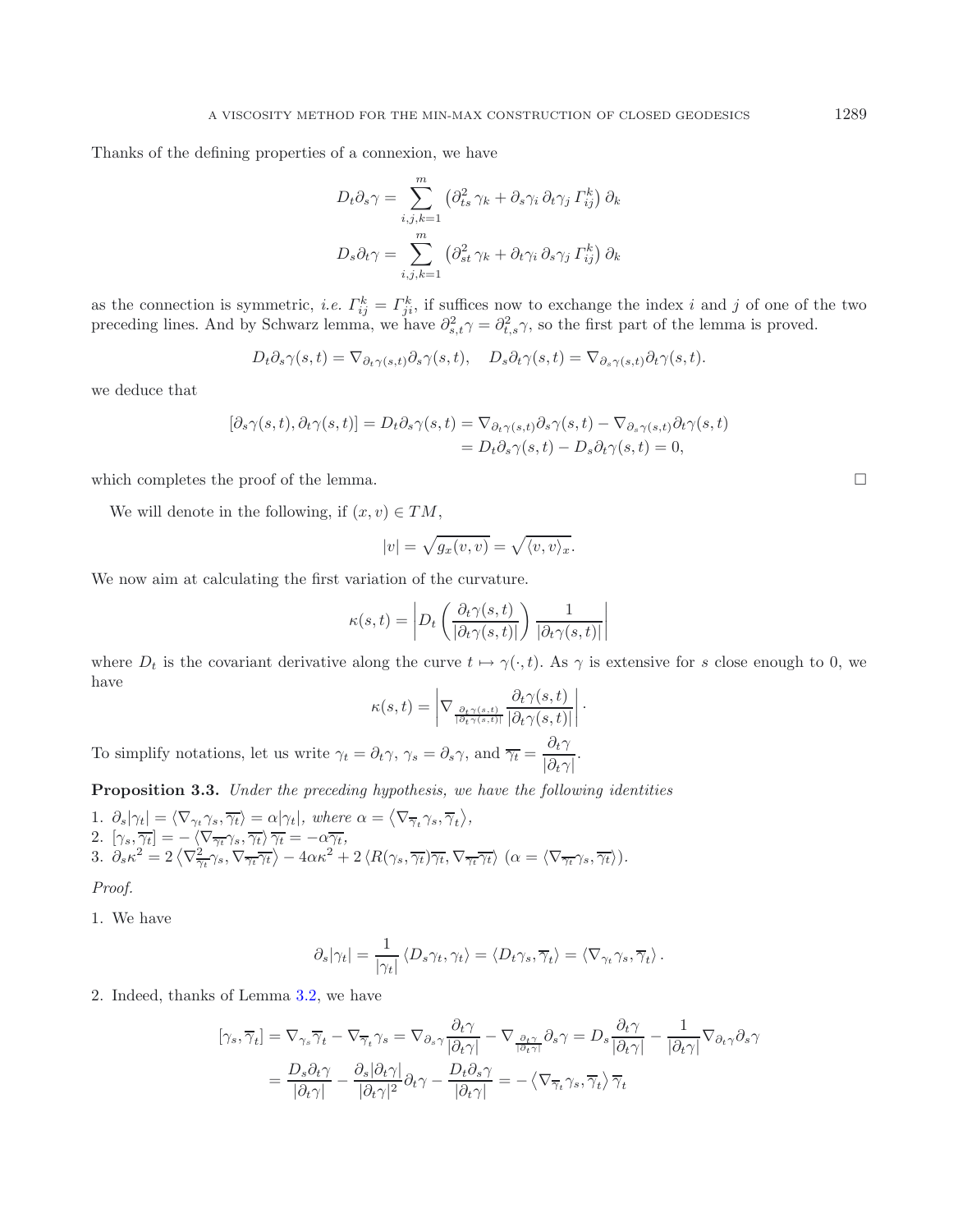3. Finally,

$$
\partial_s \kappa^2 = 2 \left\langle D_s \nabla_{\overline{\gamma}_t} \overline{\gamma}_t, \nabla_{\overline{\gamma}_t} \overline{\gamma}_t \right\rangle = 2 \left\langle \nabla_{\gamma_s} \nabla_{\overline{\gamma}_t} \overline{\gamma}_t, \nabla_{\overline{\gamma}_t} \overline{\gamma}_t \right\rangle
$$

and  $\nabla_{\gamma_s}\overline{\gamma}_t=\nabla_{\overline{\gamma}_t}\gamma_s-\alpha\overline{\gamma}_t,$  therefore

$$
\begin{split} \partial_s \kappa^2 =&\ 2\left\langle \nabla_{\gamma_s} \nabla_{\overline{\gamma}_t} \overline{\gamma}_t - \nabla_{\overline{\gamma}_t} \nabla_{\gamma_s} \overline{\gamma}_t - \nabla_{[\gamma_s, \overline{\gamma}_t]} \overline{\gamma}_t, \nabla_{\overline{\gamma}_t} \overline{\gamma}_t \right\rangle + 2\left\langle \nabla_{\overline{\gamma}_t} \nabla_{\gamma_s} \overline{\gamma}_t, \nabla_{\overline{\gamma}_t} \overline{\gamma}_t \right\rangle \\ &+ 2\left\langle \nabla_{[\gamma_s, \overline{\gamma}_t]} \overline{\gamma}_t, \nabla_{\overline{\gamma}_t} \overline{\gamma}_t \right\rangle \\ =& 2\left\langle R(\gamma_s, \overline{\gamma}_t) \overline{\gamma}_t, \nabla_{\overline{\gamma}_t} \overline{\gamma}_t \right\rangle + 2\left\langle \nabla_{\overline{\gamma}_t} (\nabla_{\overline{\gamma}_t} \gamma_s - \alpha \overline{\gamma}_t), \nabla_{\overline{\gamma}_t} \overline{\gamma}_t \right\rangle + 2\left\langle \nabla_{-\alpha \overline{\gamma}_t} \overline{\gamma}_t, \nabla_{\overline{\gamma}_t} \overline{\gamma}_t \right\rangle \\ =& 2\left\langle R(\gamma_s, \overline{\gamma}_t) \overline{\gamma}_t, \nabla_{\overline{\gamma}_t} \overline{\gamma}_t \right\rangle - 4\alpha \kappa^2 + 2\left\langle \nabla_{\overline{\gamma}_t} \nabla_{\overline{\gamma}_t} \gamma_s, \nabla_{\overline{\gamma}_t} \overline{\gamma}_t \right\rangle - 2\left\langle dg(\overline{\gamma}_t) \overline{\gamma}_t, \nabla_{\overline{\gamma}_t} \overline{\gamma}_t \right\rangle \\ =& 2\left\langle R(\gamma_s, \overline{\gamma}_t) \overline{\gamma}_t, \nabla_{\overline{\gamma}_t} \overline{\gamma}_t \right\rangle - 4\alpha \kappa^2 + 2\left\langle \nabla_{\overline{\gamma}_t} \nabla_{\overline{\gamma}_t} \gamma_s, \nabla_{\overline{\gamma}_t} \overline{\gamma}_t \right\rangle \end{split}
$$

as  $|\overline{\gamma}_t| = 1$ , we deduce that  $0 = d\langle \overline{\gamma}_t, \overline{\gamma}_t \rangle \cdot \overline{\gamma}_t = 2 \langle \nabla_{\overline{\gamma}_t} \overline{\gamma}_t, \overline{\gamma}_t \rangle$ .

This calculation ends the proof of the proposition.

Therefore, a standard approximation argument gives the following theorem.

**Proposition 3.4.** *If*  $u \in W^{2,2}_t(S^1, M)$ *,*  $L = \mathfrak{L}(u)$ *, and*  $v \in W^{2,2}_u(S^1, TM)$ *, then* 

$$
DE_{\sigma}(u) \cdot v = \int_0^L \langle D_t v, \dot{u} \rangle d\mathcal{L}^1 + \sigma^2 \int_0^L 2 \langle D_t^2 v, D_t \dot{u} \rangle - 3 \langle D_t v, \dot{u} \rangle \kappa^2(u) + 2 \langle R(v, \dot{u}) \dot{u}, D_t \dot{u} \rangle d\mathcal{L}^1. \tag{3.2}
$$

*if*  $R$  *is the Riemannian curvature tensor on*  $(M^m, q)$ *.* 

*Proof.* Thanks of the preceding lemmas, if  $\gamma$  is a variation of u such that  $\partial_s \gamma|_{s=0} = v$ , then we have

$$
\frac{d}{ds} E_{\sigma}(\gamma(s,\cdot)) = \int_{S^1} \sigma^2(\partial_s \kappa^2(s,t)) |\partial_t \gamma(s,t)| dt + \int_{S^1} (1 + \sigma^2 \kappa^2(s,t)) \partial_s |\partial_t \gamma(s,t)| dt \n= \sigma^2 \int_0^L \langle \nabla_{\overline{\gamma}_t} \nabla_{\overline{\gamma}_t} \gamma_s, \nabla_{\overline{\gamma}_t} \overline{\gamma}_t \rangle - 4\alpha \kappa^2 + 2 \langle R(\gamma_s, \gamma_t) \gamma_t, D_t \gamma_t \rangle d\mathscr{L}^1 + \int_0^L (1 + \sigma^2 \kappa^2) \alpha d\mathscr{L}^1 \n= \int_0^L \langle D_t v, \dot{u} \rangle + \sigma^2 \int_0^L 2 \langle D_t^2 v, D_t \dot{u} \rangle d\mathscr{L}^1 - 3 \langle D_t v, \dot{u} \rangle \kappa^2(u) + 2 \langle R(v, \dot{u}) \dot{u}, D_t \dot{u} \rangle d\mathscr{L}^1.
$$

<span id="page-8-1"></span>So we have the desired result.

If u is a critical point of  $E_{\sigma}$  of at least class  $C^3$ , then

$$
\frac{\mathrm{d}}{\mathrm{d}s}E_s(\gamma(s,\cdot)) = \int_0^L -2\sigma^2 \left\langle \nabla_{\overline{\gamma}_t} \gamma_s, \nabla_{\overline{\gamma}_t}^2 \overline{\gamma}_t \right\rangle + \left\langle \nabla_{\overline{\gamma}_t} \gamma_s, (1 - 3\sigma^2 \kappa^2) \overline{\gamma}_t \right\rangle + 2\sigma^2 \left\langle U_s, R(\nabla_{\overline{\gamma}_t} \overline{\gamma}_t, \overline{\gamma}_t) \overline{\gamma}_t \right\rangle d\tau
$$
\n
$$
= \int_0^L \left\langle 2\sigma^2 \nabla_{\overline{\gamma}_t}^2 \overline{\gamma}_t + \nabla_{\overline{\gamma}_t} ((3\sigma^2 \kappa^2 - 1)\overline{\gamma}_t) + 2\sigma^2 R(\nabla_{\overline{\gamma}_t}, \overline{\gamma}_t) \overline{\gamma}_t, \gamma_s \right\rangle d\tau
$$

as  $\langle R(\gamma_s, \overline{\gamma}_t) \overline{\gamma}_t, \nabla_{\overline{\gamma}_t} \overline{\gamma}_t \rangle = \langle \gamma_s, R(\nabla_{\overline{\gamma}_t} \overline{\gamma}_t, \overline{\gamma}_t) \overline{\gamma}_t \rangle$ . As a consequence  $(3.2)$  is equivalent to the following Euler−Lagrange equation

$$
D_t \dot{u} = \sigma^2 \left\{ D_t \left( 2D_t^2 \dot{u} + 3\kappa^2 \dot{u} \right) + 2R(D_t \dot{u}, \dot{u}) \dot{u} \right\}
$$
(3.3)

in the distributional sense. According to the forecoming part [7,](#page-21-1) this equation implies that u is a  $C^{\nu-1}$  function.

<span id="page-8-0"></span> $\Box$ 

 $\Box$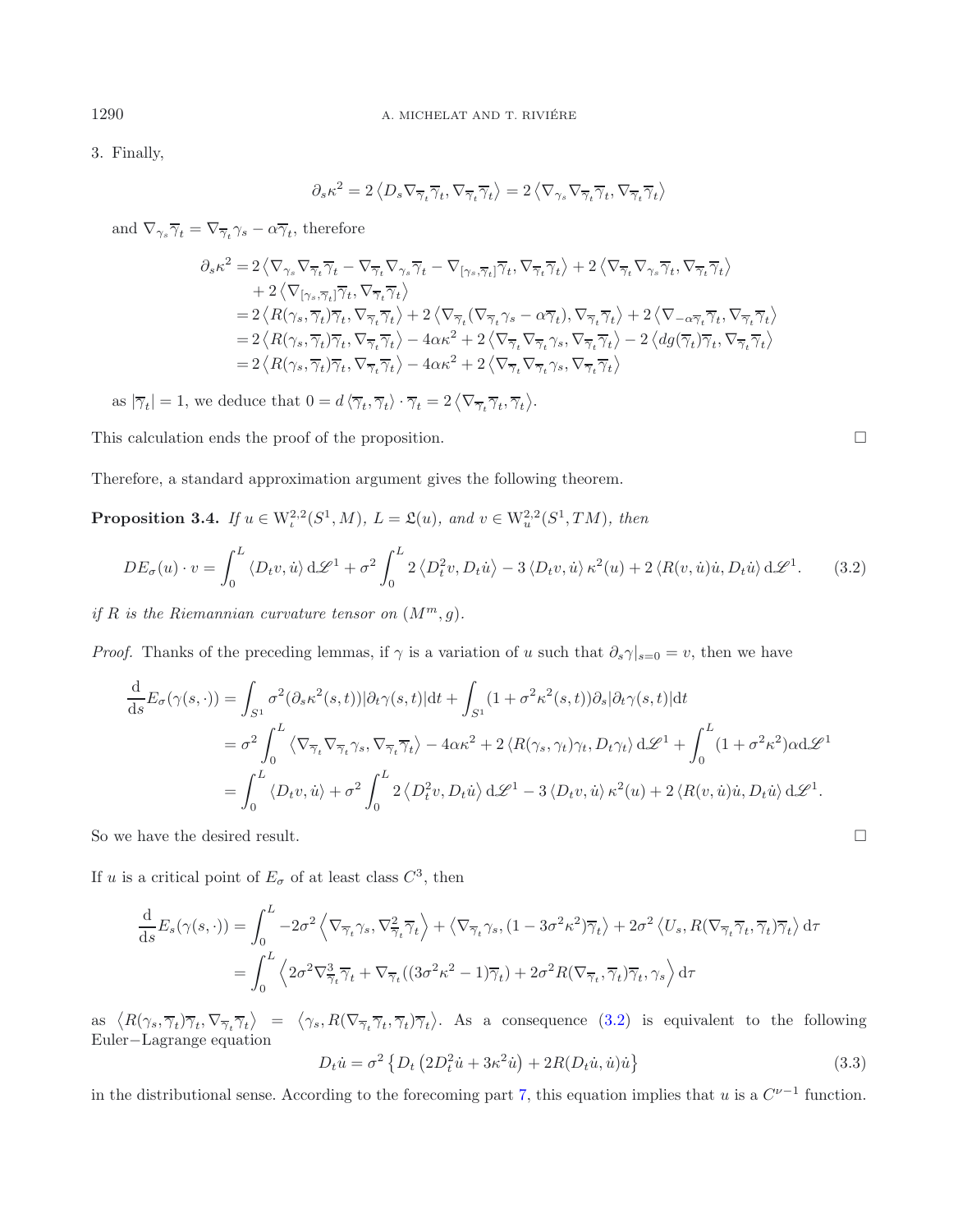# 4. Second variation of energy

We recall that the second variation or Hessian is defined as follows. Let u be a critical point of  $E_{\sigma}$ . For every  $v \in W_n^{2,2}(S^1, TM)$ , if  $\gamma : I \times S^1$  is a  $C^2$  variation of u such that  $\partial_s \gamma_{s=0} = v$ , we define

<span id="page-9-1"></span>
$$
D^{2}E_{\sigma}(u)[v,v] = \frac{\partial^{2}}{\partial s^{2}}E_{\sigma}(\gamma(s,\cdot))\Big|_{s=0}
$$

and this definition is independent of the variation.

**Proposition 4.1.** *If*  $u \in W^{2,2}_\iota(S^1,M)$  *is a critical point of*  $E_\sigma$ *, then for all*  $v \in W^{2,2}_u(S^1,TM)$ *, we have* 

$$
D^{2}E_{\sigma}(u)[v,v] = 2\sigma^{2} \int_{0}^{L} |D_{t}^{2}v|^{2} + |R(v,\dot{u})\dot{u}|^{2} + 2\left(4\langle D_{t}v,\dot{u}\rangle^{2} + 2\langle D_{t}v,\dot{u}\rangle - |D_{t}v|^{2} + \langle R(\dot{u},v)v,\dot{u}\rangle\right)\kappa^{2}(u) - \left(\langle D_{t}^{2}v,\dot{u}\rangle + \langle D_{t}v,D_{t}\dot{u}\rangle\right)^{2} - 8\langle D_{t}v,\dot{u}\rangle\langle D_{t}^{2}v,D_{t}\dot{u}\rangle + \langle \nabla_{\dot{u}}R(v,\dot{u})v,D_{t}\dot{u}\rangle + \langle \nabla_{v}R(v,\dot{u})\dot{u},D_{t}\dot{u}\rangle + \langle R(D_{t}v),\dot{u})v,D_{t}\dot{u}\rangle - \langle R(D_{t}\dot{u},v)v,D_{t}\dot{u}\rangle + 3\langle R(v,\dot{u})D_{t}v,D_{t}\dot{u}\rangle + \langle R(\dot{u},D_{t}v)\dot{u},D_{t}\dot{u}\rangle + 2\langle R(v,\dot{u})D_{t}v,D_{t}\dot{u}\rangle - 6\langle D_{t}v,\dot{u}\rangle\langle R(v,\dot{u})\dot{u},D_{t}\dot{u}\rangle d\mathcal{L}^{1} + 4\sigma^{2} \int_{0}^{L} \langle D_{t}v,\dot{u}\rangle \left(\langle D_{t}^{2}v,D_{t}\dot{u}\rangle - 2\langle D_{t}v,\dot{u}\rangle\kappa^{2}(u) + \langle R(v,\dot{u})\dot{u},D_{t}\dot{u}\rangle\right) d\mathcal{L}^{1} + \int_{0}^{L} (1 + \sigma^{2}\kappa^{2}(u)) \left( |D_{t}v|^{2} - \langle D_{t}v,\dot{u}\rangle^{2} - \langle R(\dot{u},v)v,\dot{u}\rangle \right) d\mathcal{L}^{1}
$$
(4.1)

<span id="page-9-0"></span>*Proof.* We may then choose a variation  $\gamma$  such that

$$
\begin{cases}\nD_s \partial_s \gamma = 0 \\
\gamma(0, \cdot) = u \\
\partial_s \gamma|_{s=0} = v\n\end{cases}
$$
\n(4.2)

Indeed, as u is critical point of  $E_{\sigma}$ , it is a  $C^2$  function (as  $\nu - 1 \ge 2$ ). The Cauchy–Lipschitz theorem asserts the existence of a local  $C^2$  function defined on an open neighbourhood of  $\{0\} \times S^1$  of this differential system.

Let us denote with a slight change in the notations  $\gamma_t = \frac{\partial_t \gamma}{|\partial_t \gamma_t|}, \gamma_s = \partial_s \gamma, \alpha = \langle \nabla_{\gamma_t} \gamma_s, \gamma_t \rangle$ . We will make constant use of the following identity

$$
\nabla_{\gamma_s} \nabla_{\gamma_t} = \nabla_{\gamma_t} \nabla_{\gamma_s} + R(\gamma_s, \gamma_t) - \alpha \nabla_{\gamma_t}.
$$
\n(4.3)

which is a direct consequence of  $3.3$ , as R is defined such that

$$
R(\gamma_s, \gamma_t) = \nabla_{\gamma_s} \nabla_{\gamma_t} - \nabla_{\gamma_t} \nabla_{\gamma_s} - \nabla_{[\gamma_s, \gamma_t]}.
$$

As  $[\gamma_s, \gamma_t] = -\alpha \gamma_t$ , the preceding equation is equivalent to [\(4.3\)](#page-9-0).

We shall also use the notations  $D_t = \nabla_{\gamma_t}$ ,  $D_s = \nabla_{\gamma_s}$ . As a consequence [\(4.3\)](#page-9-0) reads

$$
D_s D_t = D_t D_s + R(\gamma_s, \gamma_t) - \langle D_t \gamma_s, \gamma_t \rangle D_t
$$

with  $\alpha = \langle D_t \gamma_s, \gamma_t \rangle$ . Finally, one has  $[\gamma_s, \gamma_t] = -\alpha \gamma_t$ , so in our new notation, this gives

$$
D_s \gamma_t = D_t \gamma_s - \langle D_t \gamma_s, \gamma_t \rangle \gamma_t = D_t \gamma_s - \alpha \gamma_t.
$$

Recall that

$$
\kappa^2 = \langle D_t \gamma_t, D_t \gamma_t \rangle.
$$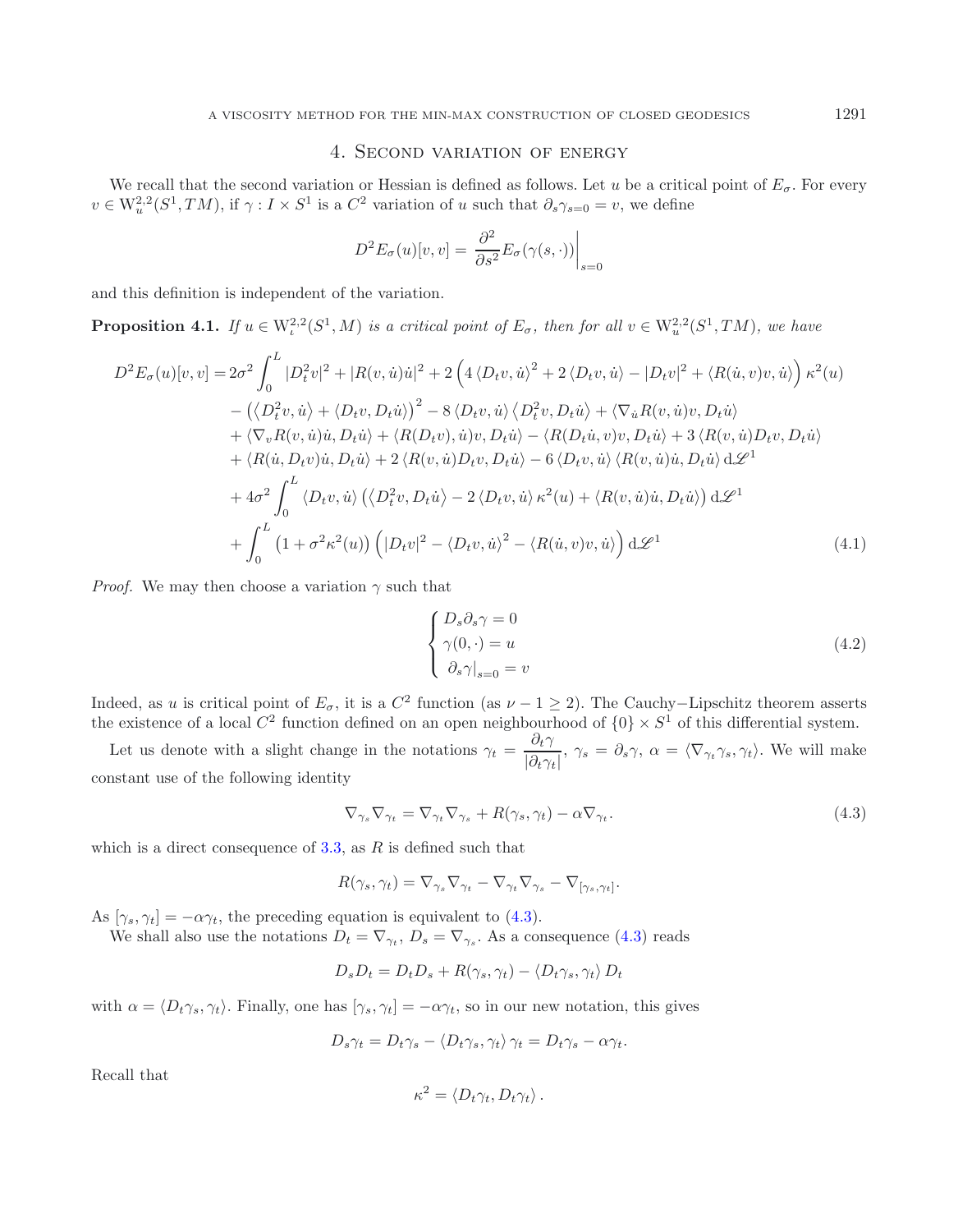1292 A. MICHELAT AND T. RIVIÉRE

We shall now proceed with the calculus of the second derivative of  $\kappa^2$ . By compatibility of the metric with  $\nabla$ , we have

$$
\partial_s^2 \kappa^2 = 2 \left\langle D_s^2 D_t \gamma_t, D_t \gamma_t \right\rangle + 2 \left\langle D_s D_t \gamma_t, D_s D_t \gamma_t \right\rangle = 2 \left\{ (1) + (2) \right\}.
$$

now

$$
D_s D_t \gamma_t = D_t D_s \gamma_t + R(\gamma_s, \gamma_t) \gamma_t - \langle D_t \gamma_s, \gamma_t \rangle D_t \gamma_t
$$
  
= 
$$
D_t (D_t \gamma_s - \langle D_t \gamma_s, \gamma_t \rangle \gamma_t) + R(\gamma_s, \gamma_t) \gamma_t - \langle D_t \gamma_s, \gamma_t \rangle D_t \gamma_t
$$
  
= 
$$
D_t^2 \gamma_s - (\langle D_t^2 \gamma_s, \gamma_t \rangle + \langle D_t \gamma_s, D_t \gamma_t \rangle) \gamma_t - 2 \langle D_t \gamma_s, \gamma_t \rangle D_t \gamma_t + R(\gamma_s, \gamma_t) \gamma_t
$$
  
= 
$$
(I) - (II) - 2(III) + (IV).
$$

We split the computation into four parts.

$$
D_s(I) = D_s D_t^2 \gamma_s = D_t D_s D_t \gamma_s + R(\gamma_s, \gamma_t) D_t \gamma_s - \alpha D_t^2 \gamma_s
$$
  
\n
$$
= D_t (D_t D_s \gamma_s + R(\gamma_s, \gamma_t) \gamma_s - \alpha D_t \gamma_s) + R(\gamma_s, \gamma_t) D_t \gamma_s - \alpha D_t^2 \gamma_s
$$
  
\n
$$
= D_t R(\gamma_s, \gamma_t) \gamma_s + R(D_t \gamma_s, \gamma_t) \gamma_s + R(\gamma_s, D_t \gamma_t) \gamma_s + R(\gamma_s, \gamma_t) D_t \gamma_s
$$
  
\n
$$
- (\partial_t \alpha) D_t \gamma_s - \alpha D_t^2 \gamma_s + R(\gamma_s, \gamma_t) D_t \gamma_s - \alpha D_t^2 \gamma_s
$$
  
\n
$$
= D_t R(\gamma_s, \gamma_t) \gamma_s + R(D_t \gamma_s, \gamma_t) \gamma_s + R(\gamma_s, D_t \gamma_t) \gamma_s + 2R(\gamma_s, \gamma_t) D_t \gamma_s
$$
  
\n
$$
- (\partial_t \alpha) D_t \gamma_s - 2\alpha D_t^2 \gamma_s.
$$

We recall the notation  $\alpha = \langle D_t \gamma_s, \gamma_t \rangle$ . As  $(II) = \partial_t \alpha \gamma_t$ ,

$$
D_s(\text{II}) = \partial_s \partial_t \alpha \gamma_t + \partial_t \alpha D_s \gamma_t
$$
  
=  $\partial_s \partial_t \alpha \gamma_t + \partial_t \alpha D_t \gamma_s - \alpha \partial_t \alpha \gamma_t$ 

Furthermore,

$$
\partial_s \alpha = \langle D_s D_t \gamma_s, \gamma_t \rangle + \langle D_t \gamma_s, D_s \gamma_t \rangle \n= \langle D_t D_s \gamma_s + R(\gamma_s, \gamma_t) \gamma_s - \alpha D_t \gamma_s, \gamma_t \rangle + \langle D_t \gamma_s, D_t \gamma_s - \alpha \gamma_t \rangle \n= |D_t \gamma_s|^2 - 2\alpha^2 - \langle R(\gamma_t, \gamma_s) \gamma_s, \gamma_t \rangle.
$$

Recalling that  $(III) = \alpha D_t \gamma_t$ , one has

$$
D_s(\text{III}) = (|D_t \gamma_s|^2 - 2\alpha^2 - \langle R(\gamma_t, \gamma_s) \gamma_s, \gamma_t \rangle) D_t \gamma_t + \alpha D_s D_t \gamma_t
$$
  
= 
$$
(|D_t \gamma_s|^2 - 2\alpha^2 - \langle R(\gamma_t, \gamma_s) \gamma_s, \gamma_t \rangle) D_t \gamma_t + \alpha \{ D_t^2 \gamma_s - (\partial_t \alpha) \gamma_t - 2\alpha D_t \gamma_t + R(\gamma_s, \gamma_t) \gamma_t \}
$$
  
= 
$$
(|D_t \gamma_s|^2 - 4\alpha^2 - \langle R(\gamma_t, \gamma_s) \gamma_s, \gamma_t \rangle) D_t \gamma_t + \alpha \{ D_t^2 \gamma_s - (\partial_t \alpha) \gamma_t + R(\gamma_s, \gamma_t) \gamma_t \}.
$$

According to the defining properties of the Riemannian curvature tensor  $R$ , we have

$$
D_s(\text{IV}) = D_s(R(\gamma_s, \gamma_t)\gamma_t) = D_sR(\gamma_s, \gamma_t)\gamma_t + R(D_s\gamma_s, \gamma_t)\gamma_t + R(\gamma_s, D_s\gamma_t)\gamma_t + R(\gamma_s, \gamma_t)D_s\gamma_t
$$
  
= 
$$
D_sR(\gamma_s, \gamma_t)\gamma_t + R(\gamma_s, D_t\gamma_s)\gamma_t + R(\gamma_s, \gamma_t)D_t\gamma_s - 2\alpha R(\gamma_s, \gamma_t)\gamma_t
$$

as  $D_s \gamma_t = D_t \gamma_s - \alpha \gamma_t$ . If  $|\gamma_t| = 1$ , we have

$$
\langle \gamma_t, D_t \gamma_t \rangle = 0.
$$

In  $s = 0$ , we have

$$
\langle D_s(\text{II}), D_t\gamma_t \rangle = \partial_t \alpha \langle D_t\gamma_s, D_t\gamma_t \rangle = \left( \langle D_t^2 \gamma_s, \gamma_t \rangle + \langle D_t\gamma_s, D_t\gamma_t \rangle \right) \langle D_t\gamma_s, D_t\gamma_t \rangle
$$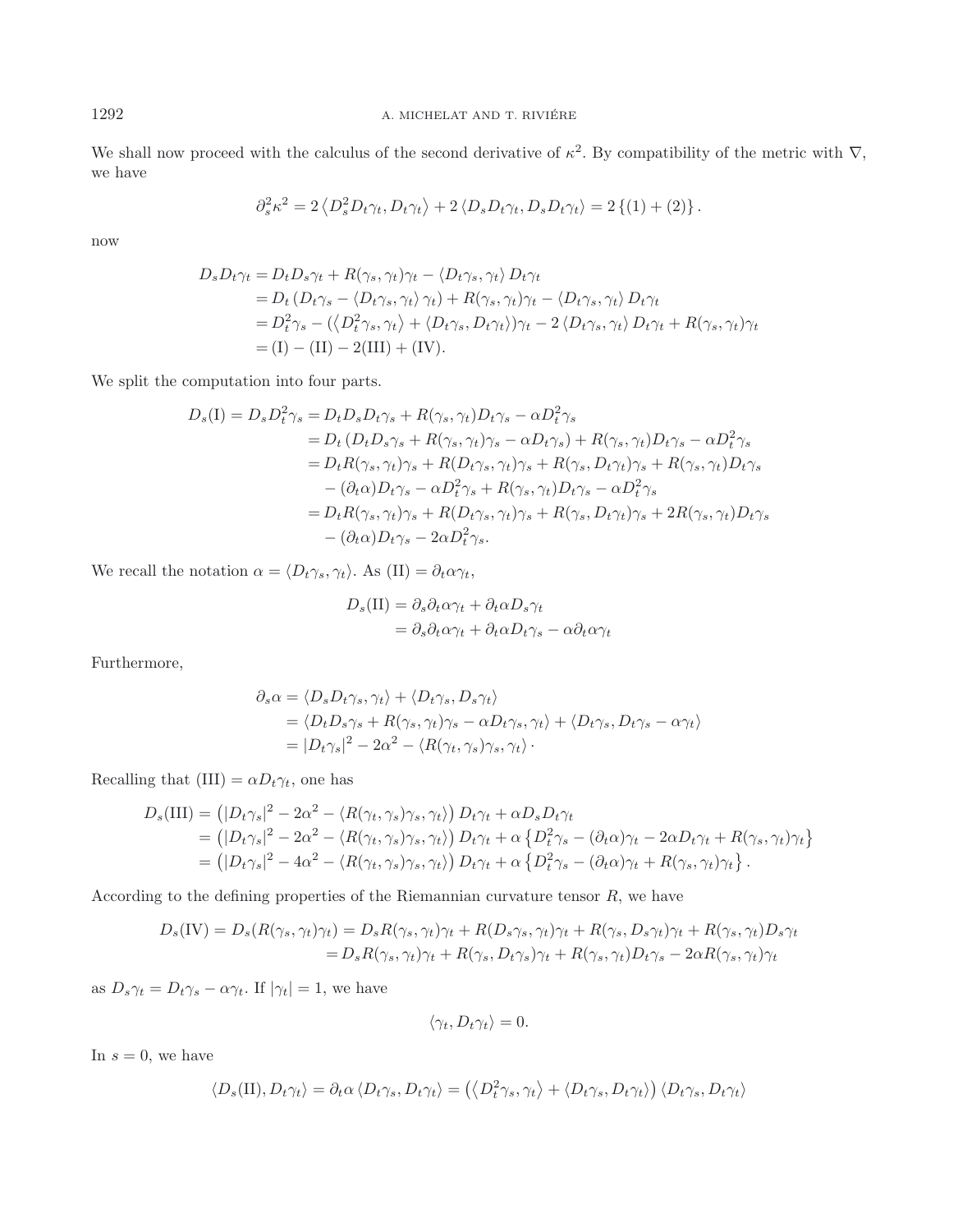and

$$
\langle D_s(\text{III}), D_t \gamma_t \rangle = \left( |D_t \gamma_s|^2 - 2\alpha^2 - \langle R(\gamma_t, \gamma_s) \gamma_s, \gamma_t \rangle \right) \kappa^2 + \langle D_t \gamma_s, \gamma_t \rangle \langle D_t^2 \gamma_s, D_t \gamma_t \rangle.
$$

The first term of the second derivative is

$$
(1) = \langle D_t R(\gamma_s, \gamma_t) \gamma_s + R(D_t \gamma_s, \gamma_t) \gamma_s + R(\gamma_s, D_t \gamma_t) \gamma_s + 2R(\gamma_s, \gamma_t) D_t \gamma_s, D_t \gamma_t \rangle \tag{I}
$$

$$
- \left( \left\langle D_t^2 \gamma_s, \gamma_t \right\rangle + \left\langle D_t \gamma_s, D_t \gamma_t \right\rangle \right) \langle D_t \gamma_s, D_t \gamma_t \rangle - 2 \langle D_t \gamma_s, \gamma_t \rangle \langle D_t^2 \gamma_s, D_t \gamma_t \rangle \tag{I}
$$

$$
- \left( \left\langle D_t^2 \gamma_s, \gamma_t \right\rangle + \left\langle D_t \gamma_s, D_t \gamma_t \right\rangle \right) \left\langle D_t \gamma_s, D_t \gamma_t \right\rangle \tag{II}
$$

$$
-2\left(|D_t\gamma_s|^2 - 4\langle D_t\gamma_s, \gamma_t \rangle^2 - \langle R(\gamma_t, \gamma_s)\gamma_s, \gamma_t \rangle\right)\kappa^2 - 2\langle D_t\gamma_s, \gamma_t \rangle \langle D_t^2\gamma_s, D_t\gamma_t \rangle \tag{III}
$$

+ 
$$
\langle D_s R(\gamma_s, \gamma_t) \gamma_t, D_t \gamma_t \rangle + \langle R(\gamma_s, D_t \gamma_s) \gamma_t, D_t \gamma_t \rangle + \langle R(\gamma_s, \gamma_t) D_t \gamma_s, D_t \gamma_t \rangle
$$
 (IV)

$$
-2\langle D_t\gamma_s,\gamma_t\rangle\langle R(\gamma_s,\gamma_t)\gamma_t,D_t\gamma_t\rangle
$$
 (IV)

while

$$
(2) = |D_t^2 \gamma_s - (\langle D_t^2 \gamma_s, \gamma_t \rangle + \langle D_t \gamma_s, D_t \gamma_t \rangle) \gamma_t - 2 \langle D_t \gamma_s, \gamma_t \rangle D_t \gamma_t + R(\gamma_s, \gamma_t) \gamma_t|^2
$$
  
\n
$$
= |D_t^2 \gamma_s|^2 + (\langle D_t^2 \gamma_s, \gamma_t \rangle + \langle D_t \gamma_s, D_t \gamma_t \rangle)^2 + 4 \langle D_t \gamma_s, \gamma_t \rangle \kappa^2 + |R(\gamma_s, \gamma_t) \gamma_t|^2
$$
  
\n
$$
- 2 (\langle D_t^2 \gamma_s, \gamma_t \rangle + \langle D_t \gamma_s, D_t \gamma_t \rangle) \langle D_t^2 \gamma_s, \gamma_t \rangle - 4 \langle D_t \gamma_s, \gamma_t \rangle \langle D_t^2 \gamma_s, D_t \gamma_t \rangle + 2 \langle R(\gamma_s, \gamma_t) \gamma_t, D_t^2 \gamma_s \rangle
$$
  
\n
$$
- 4 \langle D_t \gamma_s, \gamma_t \rangle \langle R(\gamma_s, \gamma_t) \gamma_t, D_t \gamma_t \rangle
$$

We deduce that in  $s = 0$ , we have

$$
\partial_s^2 \kappa^2 = 2|D_t^2 \gamma_s|^2 + 2|R(\gamma_s, \gamma_t)\gamma_t|^2 + 4\left(4\langle D_t \gamma_s, \gamma_t \rangle^2 + 2\langle D_t \gamma_s, \gamma_t \rangle - |D_t \gamma_s|^2 + \langle R(\gamma_t, \gamma_s) \gamma_s, \gamma_t \rangle\right) \kappa^2
$$
  
\n
$$
- 2\left(\langle D_t^2 \gamma_s, \gamma_t \rangle + \langle D_t \gamma_s, D_t \gamma_t \rangle\right)^2 - 16\langle D_t \gamma_s, \gamma_t \rangle \langle D_t^2 \gamma_s, D_t \gamma_t \rangle
$$
  
\n
$$
+ 2\langle D_t R(\gamma_s, \gamma_t) \gamma_s, D_t \gamma_t \rangle + 2\langle D_s R(\gamma_s, \gamma_t) \gamma_t, D_t \gamma_t \rangle + 2\langle R(D_t \gamma_s, \gamma_t) \gamma_s, D_t \gamma_t \rangle
$$
  
\n
$$
+ 2\langle R(\gamma_s, D_t \gamma_t) \gamma_s, D_t \gamma_t \rangle + 6\langle R(\gamma_s, \gamma_t) D_t \gamma_s, D_t \gamma_t \rangle + 2\langle R(\gamma_t, D_t \gamma_s) \gamma_t, D_t \gamma_t \rangle
$$
  
\n
$$
+ 4\langle R(\gamma_s, \gamma_t) \gamma_t, D_t^2 \gamma_s \rangle - 12\langle D_t \gamma_s, \gamma_t \rangle \langle R(\gamma_s, \gamma_t) \gamma_t, D_t \gamma_t \rangle
$$

Now

$$
\partial_s \kappa^2 = 2 \left\langle D_t^2 v, D_t \dot{u} \right\rangle - 4 \left\langle D_t v, \dot{u} \right\rangle \kappa^2 + 2 \left\langle R(v, \dot{u}) \dot{u}, D_t \dot{u} \right\rangle,
$$

and

$$
\int_{S^1} (1 + \sigma^2 \kappa^2) \partial_s^2 |\gamma_t| d\mathcal{L}^1 = \int_{S^1} (1 + \sigma^2) \partial_s \left\langle \nabla_{\gamma_t} \gamma_s, \frac{\gamma_t}{|\gamma_t|} \right\rangle d\mathcal{L}^1
$$
\n
$$
= \int_{S^1} (1 + \sigma^2 \kappa^2) \left\{ \left\langle \nabla_{\gamma_s} D_{\gamma_t} \gamma_s, \frac{\gamma_t}{|\gamma_t|} \right\rangle + \left\langle \nabla_{\gamma_t} \gamma_s, \frac{\nabla_{\gamma_s} \gamma_t}{|\gamma_t|} \right\rangle - \left\langle \nabla_{\gamma_t} \gamma_s, - \langle \nabla_{\gamma_t} \gamma_s, \gamma_t \rangle \frac{\gamma_t}{|\gamma_t|^3} \right\rangle \right\} d\mathcal{L}^1
$$
\n
$$
= \int_{S^1} (1 + \sigma^2 \kappa^2) \left\{ \left\langle \nabla_{\gamma_t} \nabla_{\gamma_s} \gamma_s, \frac{\gamma_t}{|\gamma_t|} \right\rangle + \left\langle R(\gamma_s, \gamma_t) \gamma_s, \frac{\gamma_t}{|\gamma_t|} \right\rangle + |\nabla_{\frac{\gamma_t}{|\gamma_t|}} \gamma_s|^2 |\gamma_t| - \left\langle \nabla_{\frac{\gamma_t}{|\gamma_t|}} \gamma_s, \gamma_t \right\rangle^2 |\gamma_t| \right\} d\mathcal{L}^1.
$$

As  $D_s \gamma_s = 0$ , at  $s = 0$ , the preceding equation is equal to

$$
\int_0^L \left(1 + \sigma^2 \kappa^2(u)\right) \left\{ |D_t v|^2 - \langle D_t v, \dot{u} \rangle^2 - \langle R(\dot{u}, v)v, \dot{u} \rangle \right\} d\mathcal{L}^1.
$$

Furthermore

$$
\frac{\mathrm{d}^2}{\mathrm{d}s^2}E_{\sigma}(\gamma(s,\cdot)) = \int_{S^1}\sigma^2\partial_s^2\kappa^2|\gamma_t| + 2\sigma^2\partial_s\kappa^2\partial_s|\gamma_t| + (1+\sigma^2\kappa^2)\partial_s^2|\gamma_t|\mathrm{d}\mathscr{L}^1
$$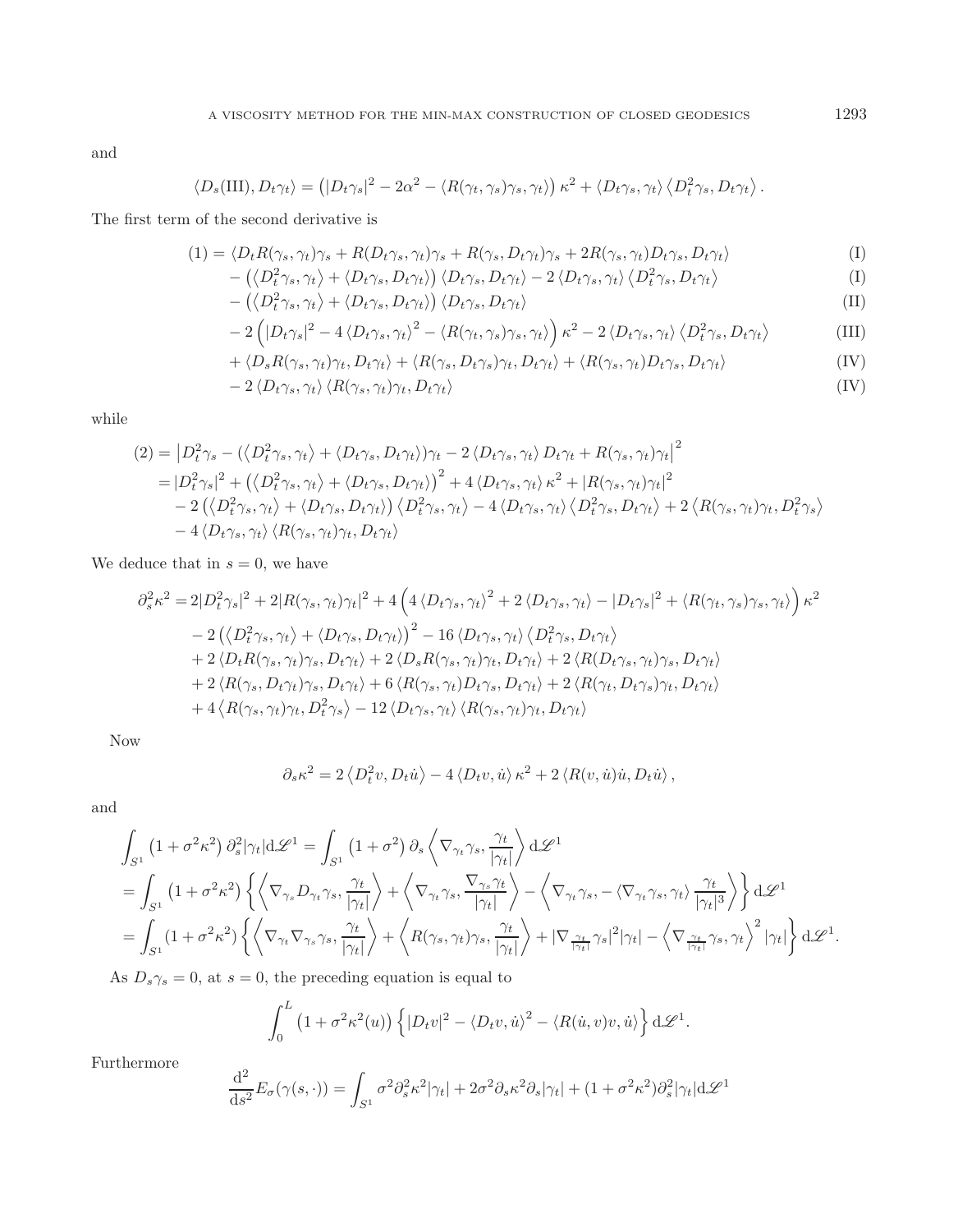Finally, we deduce that

$$
D^{2}E_{\sigma}(u)[v,v] = 2\sigma^{2} \int_{0}^{L} |D_{t}^{2}v|^{2} + |R(v,\dot{u})\dot{u}|^{2} + 2\left(4\langle D_{t}v,\dot{u}\rangle^{2} + 2\langle D_{t}v,\dot{u}\rangle - |D_{t}v|^{2} + \langle R(\dot{u},v)v,\dot{u}\rangle\right)\kappa^{2}(u) - \left(\langle D_{t}^{2}v,\dot{u}\rangle + \langle D_{t}v,D_{t}\dot{u}\rangle\right)^{2} - 8\langle D_{t}v,\dot{u}\rangle\langle D_{t}^{2}v,D_{t}\dot{u}\rangle + \langle \nabla_{\dot{u}}R(v,\dot{u})v,D_{t}\dot{u}\rangle + \langle \nabla_{v}R(v,\dot{u})\dot{u},D_{t}\dot{u}\rangle + \langle R(D_{t}v),\dot{u})v,D_{t}\dot{u}\rangle - \langle R(D_{t}\dot{u},v)v,D_{t}\dot{u}\rangle + 3\langle R(v,\dot{u})D_{t}v,D_{t}\dot{u}\rangle + \langle R(\dot{u},D_{t}v)\dot{u},D_{t}\dot{u}\rangle + 2\langle R(v,\dot{u})D_{t}v,D_{t}\dot{u}\rangle - 6\langle D_{t}v,\dot{u}\rangle\langle R(v,\dot{u})\dot{u},D_{t}\dot{u}\rangle d\mathcal{L}^{1} + 4\sigma^{2} \int_{0}^{L} \langle D_{t}v,\dot{u}\rangle \left(\langle D_{t}^{2}v,D_{t}\dot{u}\rangle - 2\langle D_{t}v,\dot{u}\rangle\kappa^{2}(u) + \langle R(v,\dot{u})\dot{u},D_{t}\dot{u}\rangle\right) d\mathcal{L}^{1} + \int_{0}^{L} (1 + \sigma^{2}\kappa^{2}(u)) \left(|D_{t}v|^{2} - \langle D_{t}v,\dot{u}\rangle^{2} - \langle R(\dot{u},v)v,\dot{u}\rangle\right) d\mathcal{L}^{1}
$$
(4.4)

which concludes the proof of the proposition.  $\Box$ 

We will use later the result to investigate the index of the curves in Section [9.](#page-25-0)

# <span id="page-12-0"></span>5. Palais−Smale condition

We recall the definition of the Palais−Smale condition.

**Definition 5.1.** Let X be a Finsler  $C^{\nu}$  manifold  $(\nu \in \mathbb{N} \cup \{\infty\})$ , and  $f \in C^{1}(X)$ . We say that f satisfies the Palais–Smale condition at the level  $c \in \mathbb{R}$  if for every sequence  $\{x_n\}_{n\in\mathbb{N}} \subset X$ , if

$$
f(x_n) \xrightarrow[n \to \infty]{} c
$$
, and  $Df(x_n) \xrightarrow[n \to \infty]{} 0$ 

then there exist a subsequence of  $\{x_n\}_{n\in\mathbb{N}}$  (strongly) converging towards an element  $x \in X$ .

However, as our Lagrangian  $E_{\sigma}$  is invariant under diffeomorphisms, we only have the Palais–Smale condition up to re-parametrisation (see also [\[34\]](#page-42-27)).

**Theorem 5.2.** *Let*  $\sigma$ ,  $c > 0$  *two positive real numbers, and*  $\{u_n\}_{n\in\mathbb{N}}$  *a sequence such that* 

$$
E_{\sigma}(u_n) \xrightarrow[n \to \infty]{} c, \quad DE_{\sigma}(u_n) \xrightarrow[n \to \infty]{} 0 \tag{5.1}
$$

*Then there exists an immersion*  $u \in W^{2,2}_t(S^1, M)$  *and a subsequence of*  $\{u_n\}_{n \in \mathbb{N}}$  *(still denotes*  $\{u_n\}_{n \in \mathbb{N}}$ *), and a*  $sequence of orientation-preserving C<sup>1</sup>-diffeomorphisms  $\{\varphi_n\}_{n\in\mathbb{N}} \subset \text{Diff}_+(S^1)$  *such that*  $u_n \circ \varphi_n \xrightarrow[n \to \infty]{n \to \infty} u$  *strongly*$ *in*  $W^{2,2}(S^1, M)$ *.* 

*Proof.* Let  ${u_n}_{n\in\mathbb{N}} \subset W^{2,2}_\iota(S^1,M)$  a sequence such that

$$
E_{\sigma}(u_n) \xrightarrow[n \to \infty]{} c
$$
, and  $DE_{\sigma}(u_n) \xrightarrow[n \to \infty]{} 0$ 

The second hypothesis should be interpreted as

$$
\lim_{n \to \infty} \sup \left\{ DE_{\sigma}(u_n) \cdot v, \ v \in W_{u_n}^{2,2}(S^1, TM) \text{ and } ||v||_{W_{u_n}^{2,2}(S^1)} \le 1 \right\} = 0 \tag{5.2}
$$

where we recall that for all  $u \in W^{2,2}_t(S^1,M)$  and  $v \in W^{2,2}_u(S^1, TM)$ 

$$
DE_{\sigma}(u) \cdot v = \int_{S^1} \left( 2\sigma^2 \left\langle D_t \dot{u}_n, D_t^2 v \right\rangle + (1 - 3\sigma^2 \kappa^2(u_n)) \left\langle \dot{u}_n, D_t v \right\rangle + 2\sigma^2 \left\langle R(D_t \dot{u}_n, \dot{u}_n) \dot{u}_n, D_t v \right\rangle \right) |\dot{u}| d\mathcal{L}^1 \quad (5.3)
$$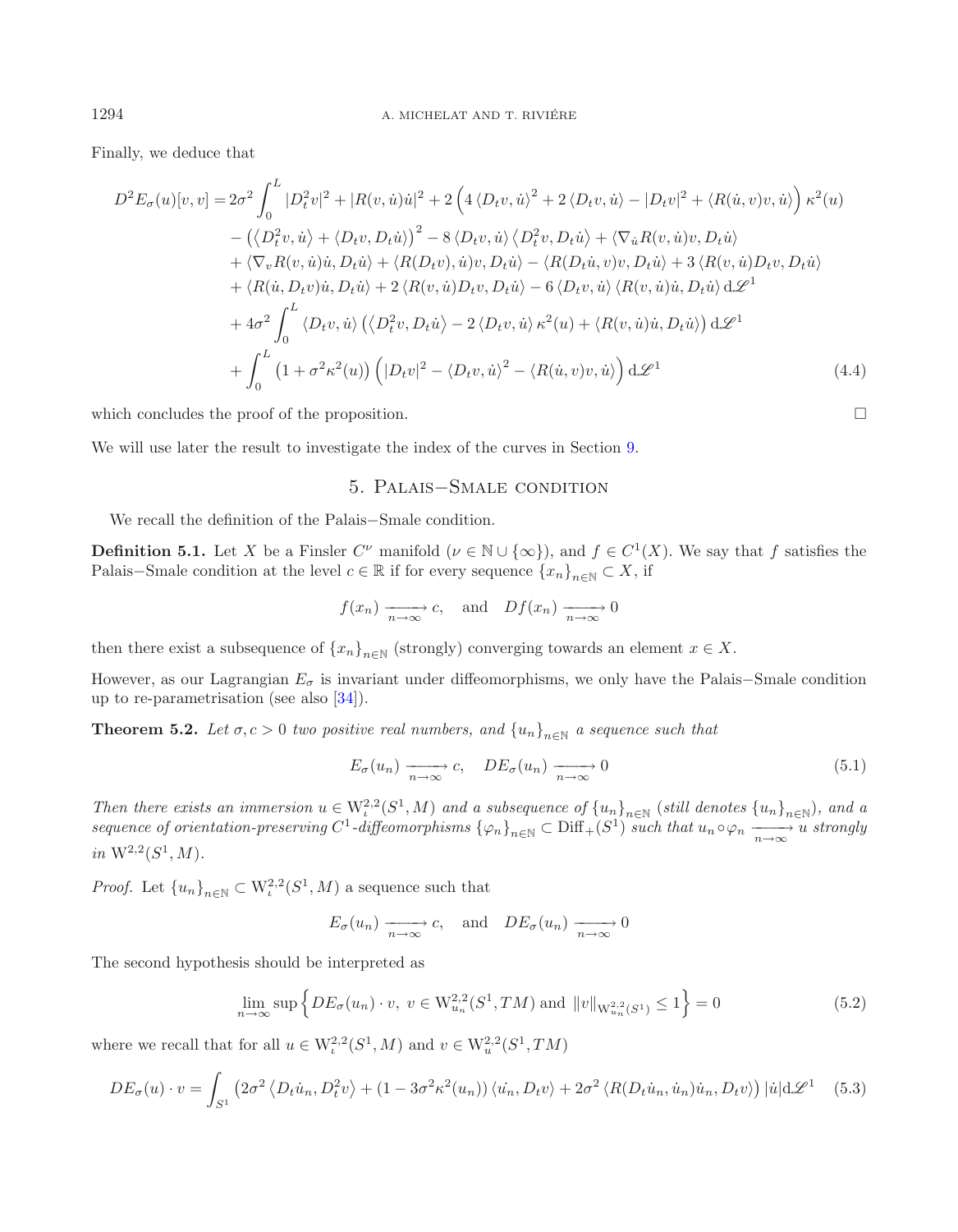For all  $n$  large enough, we have

$$
E_{\sigma}(u_n) \leq 2c
$$

so we suppose that this assumption is realised for all  $n \in \mathbb{N}$ . Then thanks of [\(2.1\)](#page-5-0)

$$
\frac{2\pi^2\sigma^2}{(1+A_M^2)}\frac{1}{c} \le \mathfrak{L}(u_n) \le 2c \quad \text{for all } n \in \mathbb{N},
$$

so the length cannot degenerate and there exists a constant  $\varepsilon > 0$  such that

$$
L_n = \mathfrak{L}(u_n) = \int_{S^1} |\dot{u}_n| \mathrm{d}\mathscr{L}^1 \ge \frac{\varepsilon}{c\sigma^2}, \text{ and } E_{\sigma}(u_n) \le 2c
$$

for all n great enough. We may then assume this property for all  $n \in \mathbb{N}$ , and that  $L_n \longrightarrow L > 0$ . As the manifold  $(M, g)$  is compact,

$$
\sup_{n\in\mathbb{N}}\|u_n\|_{\mathcal{L}^\infty(S^1)}<\infty,
$$

so obviously

We deduce that

$$
\sup_{n\in\mathbb{N}}\|u_n\|_{\mathrm{L}^2(S^1)}<\infty.
$$

Then, re-parametrising  ${u_n}_{n\in\mathbb{N}}$  at constant speed (but keeping notations), *i.e.*  $|\dot{u}_n| = \mathfrak{L}(u_n)$ , we have

$$
\|\dot{u}_n\|_{\mathcal{L}^\infty(S^1)} \le 2c
$$

so as  $L_n \leq 2c$  for all  $n \in \mathbb{N}$ , we have

<span id="page-13-0"></span>
$$
\|u_n\|_{\mathcal{L}^2(S^1)} < \infty.
$$
\n
$$
\sup_{n \in \mathbb{N}} \|u_n\|_{\mathcal{W}^{2,2}(S^1)} < \infty.
$$
\n(5.4)

Then, by Cauchy–Schwarz inequality, for all  $(x, y) \in S^1 \times S^1$ ,

$$
|u_n(x) - u_n(y)| = \left| \int_{S^1} \dot{u}_n(t) d\mathscr{L}^1 t \right| \leq \sqrt{|x-y|} ||\dot{u}_n||_{L^2(S^1)}.
$$

so the sequence  ${u_n}_{n\in\mathbb{N}}$  is equicontinuous, and likewise

$$
|\dot{u}_n(x) - \dot{u}_n(y)| \le \sqrt{|x - y|} \|D_t \dot{u}_n\|_{\mathcal{L}^2(S^1)},
$$
\n(5.5)

and this gives the Sobolev embedding  $W^{2,2}(S^1, M) \subset C^{0,\frac{1}{2}}(S^1, M)$ . Therefore, by Rellich–Kondrachov (resp. Arzelà–Ascoli) theorem there exists  $u \in W^{2,2}(S^1, M)$  such that  $\{u_n\}_{n \in \mathbb{N}}$  converges weakly (resp. strongly) in  $W^{2,2}(S^1, M)$  (resp.  $W^{1,\infty}(S^1, M)$ ) to u. So we have

$$
u_n \rightharpoonup u \quad \text{weakly in } W^{2,2}(S^1),
$$
  
\n
$$
u_n \to u \quad \text{strongly in } \mathcal{L}^{\infty}(S^1),
$$
  
\n
$$
\dot{u}_n \to \dot{u} \quad \text{strongly in } \mathcal{L}^{\infty}(S^1).
$$
\n
$$
(5.6)
$$

Furthermore, as  $\{\dot{u}_n\}_{n\in\mathbb{N}}$  is at constant speed parametrisation and, by uniform convergence, if  $L = \mathfrak{L}(u)$ , we have

$$
L_n \xrightarrow[n \to \infty]{} L
$$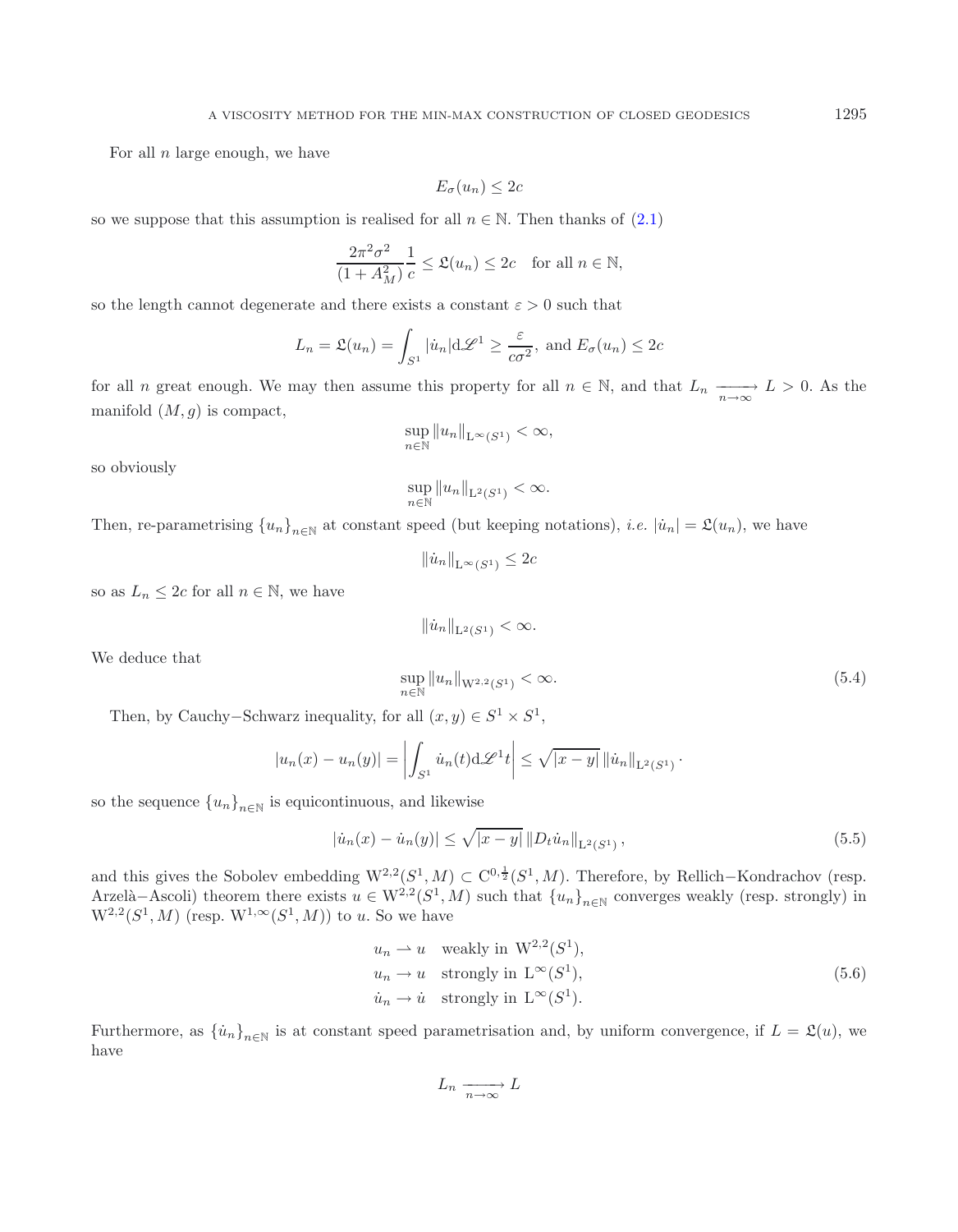and we deduce that u is parametrised at constant speed on  $S^1$ . In particular,  $u \in W^{2,2}_\iota(S^1,M)$ . In particular,

<span id="page-14-1"></span><span id="page-14-0"></span>
$$
\lim_{n \to \infty} \|u_n - u\|_{\mathcal{W}^{1,2}(S^1)} = 0. \tag{5.7}
$$

By compactness of  $S^1$ , we deduce that  $\{D_t\dot{u}_n\}_{n\in\mathbb{N}}$  converge in  $L^2(S^1, M)$  to  $D_t\dot{u}$  if and only if

$$
\int_{S^1} |P(u_n)(\ddot{u}_n - \ddot{u})|^2 |\dot{u}_n| \, d\mathscr{L}^1 \xrightarrow[n \to \infty]{} 0.
$$

As  ${u_n}_{n\in\mathbb{N}}$  is bounded in  $\mathcal{W}_t^{2,2}(S^1, M)$ , we deduce that if  $v_n = P(u_n)(u_n - u)$ , then

$$
\lim_{n \to \infty} DE_{\sigma}(u_n) \cdot v_n = 0
$$

and

$$
DE_{\sigma}(u_n) \cdot v_n = \int_{S^1} \left( 2\sigma^2 \left\langle D_t \dot{u}_n, P(u_n)(\ddot{u}_n - \ddot{u}) + 2DP(u_n)(\dot{u}_n)(\dot{u}_n - \dot{u}) + D^2 P(u_n)(\dot{u}_n, \dot{u}_n)(u_n - u) \right\rangle \right) \tag{5.8}
$$

+ 
$$
(1 - 3\sigma^2 \kappa^2(u_n)) \langle \dot{u}_n, P(u_n)(\dot{u}_n - \dot{u}) + DP(u_n)(\dot{u}_n)(u_n - u) \rangle
$$
 (5.9)  
+2  $\langle R(D_1 \dot{u}_n, \dot{u}_n) \dot{u}_n, P(u_n)(u_n - u) \rangle$  | $\dot{u}_n | d \mathcal{L}^1$  (5.10)

$$
-2\langle R(D_t\dot{u}_n,\dot{u}_n)\dot{u}_n, P(u_n)(u_n-u)\rangle)|\dot{u}_n|\mathrm{d}\mathcal{L}^1. \tag{5.10}
$$

As  $(M, g)$  is a  $C^{\nu}$  compact manifold, and P is  $C^{\nu-1}$  and  $\{u_n\}_{n\in\mathbb{N}}$  is bounded in  $W^{1,\infty}(S^1, M)$ . This ensures the existence of a constant  $c_2 = c_2(M) > 0$  independent of  $n \in \mathbb{N}$  such that

$$
||DP(u_n)(\dot{u}_n - \dot{u})||_{L^{\infty}(S^1)} \le c_2 ||\dot{u}_n||_{L^{\infty}(S^1)} ||\dot{u}_n - \dot{u}||_{L^{\infty}(S^1)}
$$
  
\n
$$
||DP(u_n)(\dot{u}_n)(u_n - u)||_{L^{\infty}(S^1)} \le c_2 ||\dot{u}_n||_{L^{\infty}(S^1)} ||u_n - u||_{L^{\infty}(S^1)}
$$
  
\n
$$
||DP(u_n)(\dot{u}_n)(\dot{u}_n - \dot{u})||_{L^2(S^1)} \le c_2 ||\dot{u}_n||_{L^{\infty}(S^1)} ||\dot{u}_n - \dot{u}||_{L^2(S^1)}
$$
  
\n
$$
||D^2P(u_n)(\dot{u}_n, \dot{u}_n)(u_n - u)||_{L^2(S^1)} \le c_2 ||\dot{u}_n||_{L^{\infty}(S^1)}^2 ||u_n - u||_{L^2(S^1)}.
$$

Now  $\{D_t\dot{u}_n\}_{n\in\mathbb{N}}$  is bounded in  $L^2(S^1, TM)$  so by Cauchy–Schwarz inequality,

$$
\left| \int_{S^1} \left\langle D_t \dot{u}_n, 2DP(u_n)(\dot{u}_n)(\dot{u}_n - \dot{u}) + D^2 P(u_n)(\dot{u}_n, \dot{u}_n)(u_n - u) \right\rangle |\dot{u}_n| d\mathcal{L}^1 \right|
$$
  
\n
$$
\leq c_2 \| D_t \dot{u}_n \|_{L^2(S^1)} \| \dot{u}_n \|_{L^{\infty}(S^1)}^2 \left( 2 \| \dot{u}_n - \dot{u} \|_{L^2(S^1)} + \| \dot{u}_n \|_{L^{\infty}(S^1)} \| u_n - u \|_{L^2(S^1)} \right) \xrightarrow[n \to \infty]{} 0
$$

We can estimate  $(5.9)$  as follows:

$$
\left| \int_{S^1} \left( 1 + 3\sigma^2 \kappa^2(u_n) \right) \langle \dot{u}_n, P(u_n)(\dot{u}_n)(u_n - u) + DP(u_n)(\dot{u}_n)(\dot{u}_n - \dot{u}) \rangle |\dot{u}_n| d\mathcal{L}^1 \right|
$$
  
\n
$$
\leq c_2 \left( 1 + 3\sigma^2 \| D_t \dot{u}_n \|_{\mathcal{L}^2(S^1)}^2 \right) \| \dot{u}_n \|_{\mathcal{L}^2(S^1)}^3 \left( \| \dot{u}_n - \dot{u} \|_{\mathcal{L}^2(S^1)} + \| u_n - u \|_{\mathcal{L}^2(S^1)} \right) \xrightarrow[n \to \infty]{} 0.
$$

Finally, the metric g is  $C^{\nu}$ , so the (3, 1)-curvature tensor R is  $C^{\nu-2}$ , its components are bounded on the compact manifold  $(M, g)$  in the following sense: if we write

$$
\int_{S^1} \left\langle R(D_t \dot{u}_n, \dot{u}_n) \dot{u}_n, P(u_n) (u_n - u) \right\rangle |\dot{u}_n| \, d\mathcal{L}^1 = \int_{S^1} \sum_{i,j,k,l=1}^n R_{i,j,k}^l D_t \dot{u}_n^i \dot{u}_n^j \dot{u}_n^k (P(u_n) (u_n - u))^l |\dot{u}_n| \, d\mathcal{L}^1.
$$

and define  $||R||_{L^{\infty}(M)} = \sup_{1 \leq i,j,k,l \leq n}$  $||R^l_{i,j,k}||_{\mathcal{L}^\infty(M)}$ , then  $||R||_{\mathcal{L}^\infty(M)} < \infty$ , and

$$
\left| \int_{S^1} \langle R(D_t \dot{u}_n, \dot{u}_n) \dot{u}_n, P(u_n)(u_n - u) \rangle |\dot{u}_n| d\mathcal{L}^1 \right| \leq ||R||_{L^{\infty}(S^1)} ||D_t \dot{u}_n||_{L^2(S^1)} \left( \int_{S^1} |\dot{u}_n|^6 |P(u_n)(u_n - u)|^2 d\mathcal{L}^1 \right)^{\frac{1}{2}} \leq c_2 ||R||_{L^{\infty}(S^1)} ||D_t \dot{u}_n||_{L^2(S^1)} ||\dot{u}_n||_{L^{\infty}(S^1)}^3 ||u_n - u||_{L^2(S^1)} \xrightarrow[n \to \infty]{} 0.
$$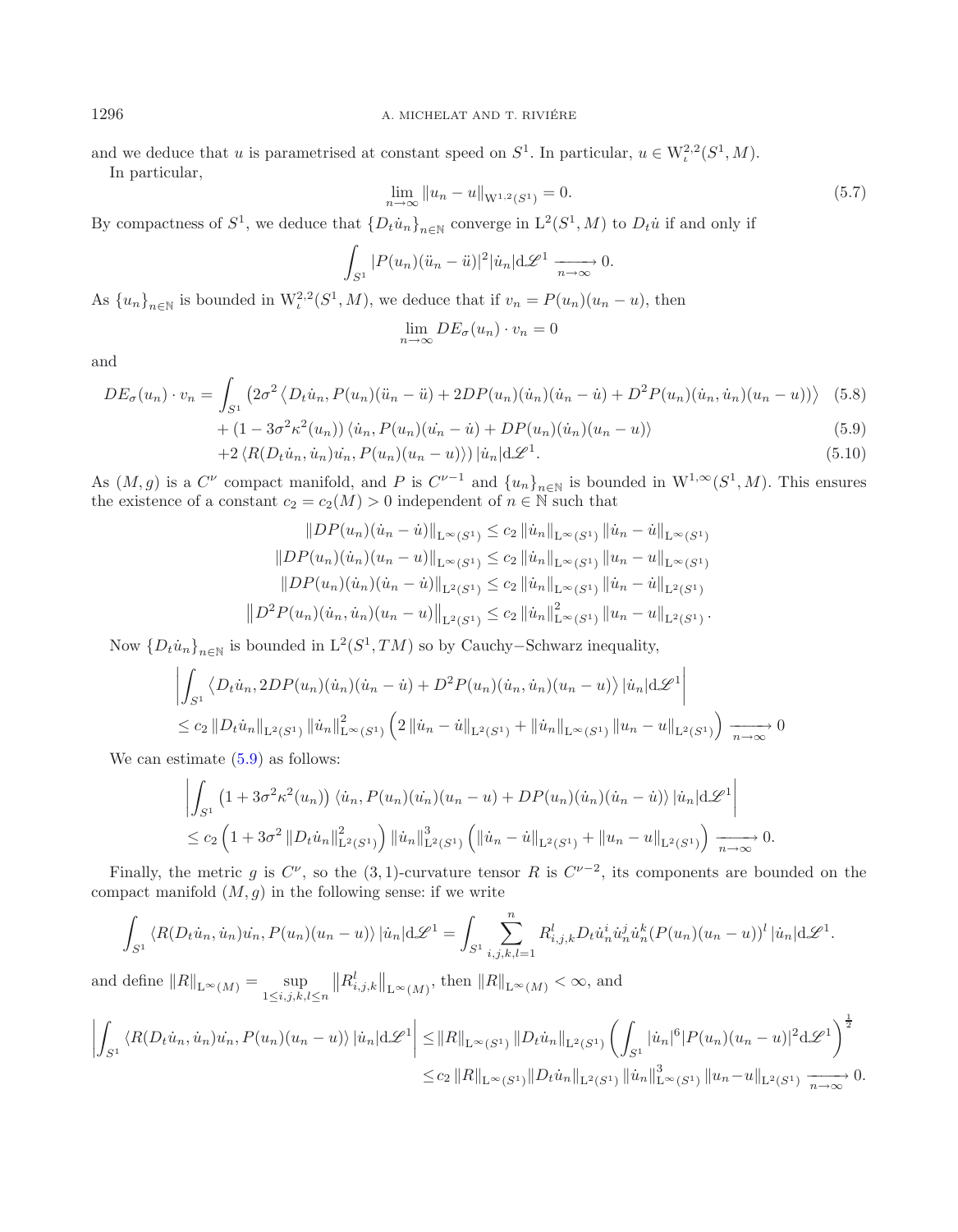The first member of [\(5.8\)](#page-14-1) is equal to

$$
\int_{S^1} \langle D_t \dot{u}_n, P(u_n) (\ddot{u}_n - \ddot{u}) \rangle |\dot{u}_n| d\mathcal{L}^1 = \int_{S^1} (|P(u_n)(\ddot{u}_n - \ddot{u})|^2 + \langle P(u_n)\ddot{u}, P(u_n)(\ddot{u}_n - \ddot{u}) \rangle) |\dot{u}_n| d\mathcal{L}^1
$$

As  ${D_t \dot{u}_n}_{n \in \mathbb{N}}$  converges weakly towards  $D_t \dot{u}$  in  $L^2(S^1, TM)$ , and  ${P(u_n)\ddot{u}}_{n \in \mathbb{N}}$  is bounded on  $L^2(S^1, TM)$ , we have

$$
\lim_{n \to \infty} \int_{S^1} \langle D_t u, P(u_n)(\ddot{u}_n - \ddot{u}) \rangle |\dot{u}_n| d\mathcal{L}^1 = 0.
$$

We finally deduce that

$$
\lim_{n \to \infty} \int_{S^1} |D_t \dot{u}_n - P(u_n) \ddot{u}|^2 |\dot{u}_n| d\mathcal{L}^1 = 0,
$$

so thanks of  $(5.6)$ 

<span id="page-15-1"></span>
$$
\lim_{n \to \infty} ||u_n - u||_{W^{2,2}(S^1)} = 0.
$$

This concludes the proof of the theorem, up to the following remark: as on compact manifolds, the Sobolev spaces do not depend on the Riemannian metric (see [\[3](#page-41-1)]), and  ${u_n}_{n\in\mathbb{N}}$  converges in the W<sup>2,2</sup> norm to an immersion  $u \in W^{2,2}_\iota(S^1,M)$ , then  $\{u_n\}_{n\in\mathbb{N}}$  also converges to u for the Finsler distance d on  $W^{2,2}_\iota(S^1,M)$  (see the appendix for the definitions). the appendix for the definitions).

### 6. Min-Max construction of adapted sequence of critical points

<span id="page-15-0"></span>We aim in this section as constructing a sequence of critical points  ${u_n}_{n\in\mathbb{N}}$  associated to  ${\lbrace \sigma_n \rbrace}_{n\in\mathbb{N}}$ , where  ${\lbrace \sigma_n \rbrace}_{n \in \mathbb{N}}$  is a sequence of positive numbers converging to 0, such that

$$
\sigma_n^2 \int_{S^1} \kappa^2(u_n) |\dot{u}_n| \mathrm{d} \mathscr{L}^1 \xrightarrow[n \to \infty]{} 0.
$$

The principle of proof is adapted from a result of Michael Struwe (see [\[46\]](#page-42-12)).

**Definition 6.1.** A family of non-empty sets  $\mathscr{A} \subset \mathscr{P}^*(W^{2,2}(S^1,M))$  is admissible if the three following conditions are realised by *A* :

- (1) For all  $A \in \mathscr{A}$ , for all  $u \in \mathscr{A}$ , either u is a constant curve either  $u \in W^{2,2}_t(S^1,M)$ ,
- (2) For every homeomorphism  $\varphi$  of  $W^{2,2}_k(S^1,M)$  with itself isotopic to the identity map, for all  $A \in \mathscr{A}$ ,  $\varphi(A) \in A$ ,
- (3) There exists a positive integer  $k \in \mathbb{N}$  such that for all  $A \in \mathscr{A}$ , we can write  $A = \{u_t^A\}_{t \in [0,1]^k}$ , and the map

$$
[0,1]^k \to \mathcal{W}^{2,2}(S^1, M)
$$

$$
t \mapsto u_t^A
$$

is continuous.

We now fix an admissible set  $\mathscr{A} \subset \mathscr{P}^*$   $(W^{2,2}(S^1, M))$  such that

$$
0 < \beta(0) = \inf_{A \in \mathscr{A}} \sup \mathfrak{L}(A) < \infty.
$$

We then define the family  $\mathscr{A}_0 \in \mathscr{P}^*(W^{2,2}_\iota(S^1,M))$  from  $\mathscr{A}$  by

$$
\mathscr{A}_0 = \{A_0, A \in \mathscr{A} \text{ and } A_0 \neq \varnothing\},\
$$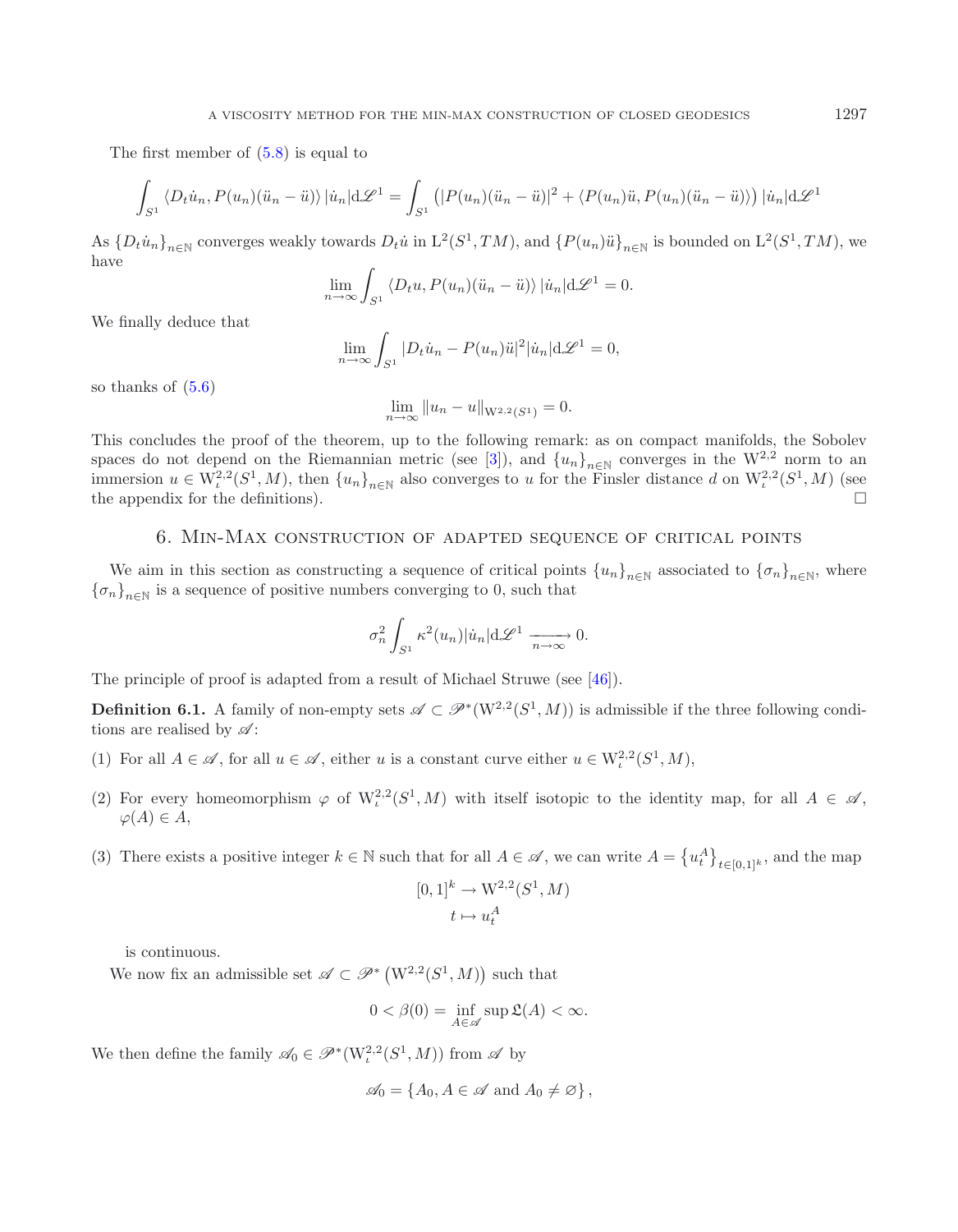where for all  $A \in \mathscr{A}$ ,

$$
A_0 = A \cap \left\{ u : \mathfrak{L}(u) \ge \frac{\beta(0)}{2} \right\}.
$$

We remark that if  $\varphi$  is an homeomorphism of  $W^{2,2}_t(S^1, M)$  isotopic to the identity, in general,  $\varphi(A_0) \neq \varphi(A_0)$ . For all  $\sigma > 0$ , we define

$$
\beta(\sigma) = \inf_{A_0 \in \mathscr{A}_0} \sup E_{\sigma}(A_0) < \infty.
$$

Indeed, the function  $\mathfrak{L}$  is continuous on  $W^{2,2}(S^1, M)$ , and for all  $A_0 \in \mathcal{A}_0$ ,  $A_0 = \{u_t\}_{t \in I}$ , where I is a closed subset of  $[0,1]^k$ , so the application  $I \to W^{2,2}_t(S^1, M)$ ,  $t \to u_t$  is continuous thus

$$
\sup E_{\sigma}(A_0) = \sup_{t \in I} E_{\sigma}(u_t) < \infty.
$$

and  $\beta(\sigma) < \infty$ .

We now observe that

$$
\beta(\sigma) \xrightarrow[n \to \infty]{} \beta(0).
$$

To prove this claim, remark that for all  $\sigma > 0$ ,  $\beta(\sigma) \geq \beta(0)$  so by definition of  $\beta(0)$ , for all  $\varepsilon > 0$ , there exists  $A \in \mathscr{A}$ , such that

$$
\sup_{u \in A} \mathfrak{L}(u) < \beta(0) + \varepsilon.
$$

<span id="page-16-1"></span>Therefore

$$
\sup_{u \in A_0} E_{\sigma}(u) \le \beta(0) + \varepsilon + \sigma^2 \sup_{u \in A_0} \int_{S^1} \kappa^2(u) d\mathcal{L}^1 \le \beta(0) + \varepsilon + C\sigma^2
$$

so for  $C\sigma^2 < \varepsilon$ , we have

<span id="page-16-0"></span>
$$
\beta(0) \le \beta(\sigma) \le \beta(0) + 2\varepsilon
$$

and  $\beta$  is increasing, so the claim is proved.

As  $\beta$  is monotone, Lebesgue theorem ensures that this real function is differentiable  $\mathscr{L}^1$  almost everywhere. In particular,

$$
\delta = \liminf_{\sigma \to 0} \left( \sigma \log \frac{1}{\sigma} \beta'(\sigma) \right) = 0. \tag{6.1}
$$

Let us argue by contradiction. If  $\delta > 0$ , then for all  $\sigma > 0$  small enough, we have

$$
\beta(\sigma) - \beta(0) \ge \int_0^{\sigma} \beta'(s) ds \ge \frac{1}{2} \delta \int_0^{\sigma} \frac{ds}{s \log \frac{1}{s}} = \infty,
$$

which gives the contradiction.

These observations allow to introduce the following definition.

**Definition 6.2.** Let  $\sigma > 0$  a fixed positive real number. We say that the function  $\beta$  satisfies the entropy condition at a point  $\sigma$  if it is differentiable at  $\sigma$  and

$$
\beta'(\sigma) \le \frac{1}{\sigma \log \frac{1}{\sigma}}.\tag{6.2}
$$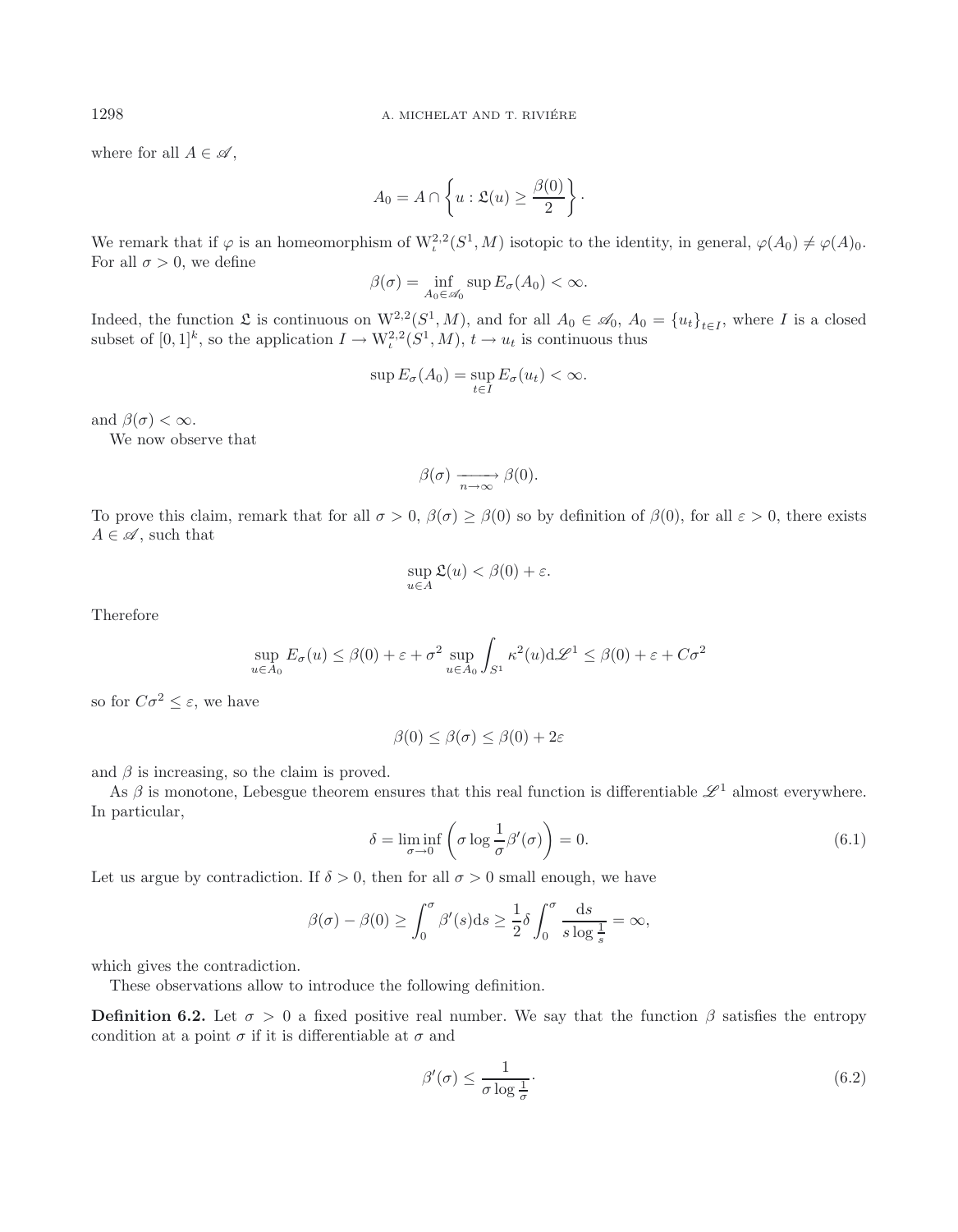A formal derivation under the min-max would give a sequence of positive  ${\lbrace \sigma_n \rbrace}_{n\in\mathbb{N}}$  converging to 0, and a sequence of critical points  ${u_n}_{n\in\mathbb{N}}$  associated to  ${\lbrace \sigma_n \rbrace}_{n\in\mathbb{N}}$ , such that

$$
\sigma_n \log \frac{1}{\sigma_n} \frac{dE_{\sigma_n}}{d\sigma}(u_n) \to 0
$$
 when  $n \to \infty$ ,

which in turn would imply that

$$
\lim_{n \to \infty} \sigma_n^2 \int_{S^1} \kappa^2(u_n) |\dot{u}_n| \mathrm{d} \mathcal{L}^1 = 0.
$$

The preceding intuition can be made rigorous thanks of the following proposition.

**Proposition 6.3.** *There exists a constant*  $C = C(\beta(0))$ *, such that for all*  $0 < \sigma \leq C(\beta(0))$  *for which*  $\beta$  *satisfies the entropy condition* [\(6.2\)](#page-16-0)*, there exists a critical point*  $u_{\sigma} \in W^{2,2}_t(S^1, M)$  *of*  $E_{\sigma}$  *such that* 

<span id="page-17-0"></span>
$$
E_{\sigma}(u_{\sigma}) = \beta(\sigma), \quad \text{and} \quad \partial_{\sigma} E_{\sigma}(u_{\sigma}) \le \beta'(\sigma) + \frac{1}{\sigma \log \frac{1}{\sigma}}.
$$

*Proof.*

**Step 1.** Estimation of the derivative of  $E_{\sigma}$ .

Let  $\varepsilon > 0$  a positive fixed constant. We consider a sequence  ${\{\sigma_n\}}_{n\in\mathbb{N}}$  strictly decreasing to  $\sigma > 0$ . Let  $A_0 \in \mathcal{A}_0$ and  $u \in A_0$ , such that

$$
E_{\sigma}(u) \geq \beta(\sigma) - \varepsilon(\sigma_n - \sigma)
$$

and

$$
E_{\sigma_n}(u) \leq \beta(\sigma_n) + \varepsilon(\sigma_n - \sigma).
$$

Such a pair  $(u, A_0)$  always exists, for n large enough. As  $\beta$  is differentiable at  $\sigma$ , we have

$$
\beta(\sigma_n) \leq \beta(\sigma) + (\beta'(\sigma) + \varepsilon)(\sigma_n - \sigma)
$$

for  $n$  large enough, from which we deduce that

$$
\beta(\sigma) - \varepsilon(\sigma_n - \sigma) \le E_{\sigma}(u) \le E_{\sigma_n}(u) \le \beta(\sigma) + (\beta'(\sigma) + 2\varepsilon)(\sigma_n - \sigma) \tag{6.4}
$$

If u satisfies  $(6.4)$ , then

<span id="page-17-1"></span>
$$
\frac{E_{\sigma_n}(u) - E_{\sigma}(u)}{\sigma_n - \sigma} \le \beta'(\sigma) + 3\varepsilon
$$

so according to the mean value theorem, there exists  $\sigma' \in [\sigma, \sigma_n]$ , such that

$$
\partial_{\sigma} E_{\sigma'}(u) \leq \beta'(\sigma) + 3\varepsilon.
$$

But

$$
\partial_{\sigma} E_{\sigma'}(u) = \int_{S^1} 2\sigma' \kappa^2(u) |\dot{u}| d\mathcal{L}^1 = \frac{\sigma'}{\sigma} \partial_{\sigma} E_{\sigma}(u)
$$

so for all  $u \in W^{2,2}_t(S^1, M)$  satisfying the inequalities [\(6.4\)](#page-17-0),

$$
\partial_{\sigma} E_{\sigma}(u) \le \beta'(\sigma) + 3\varepsilon. \tag{6.5}
$$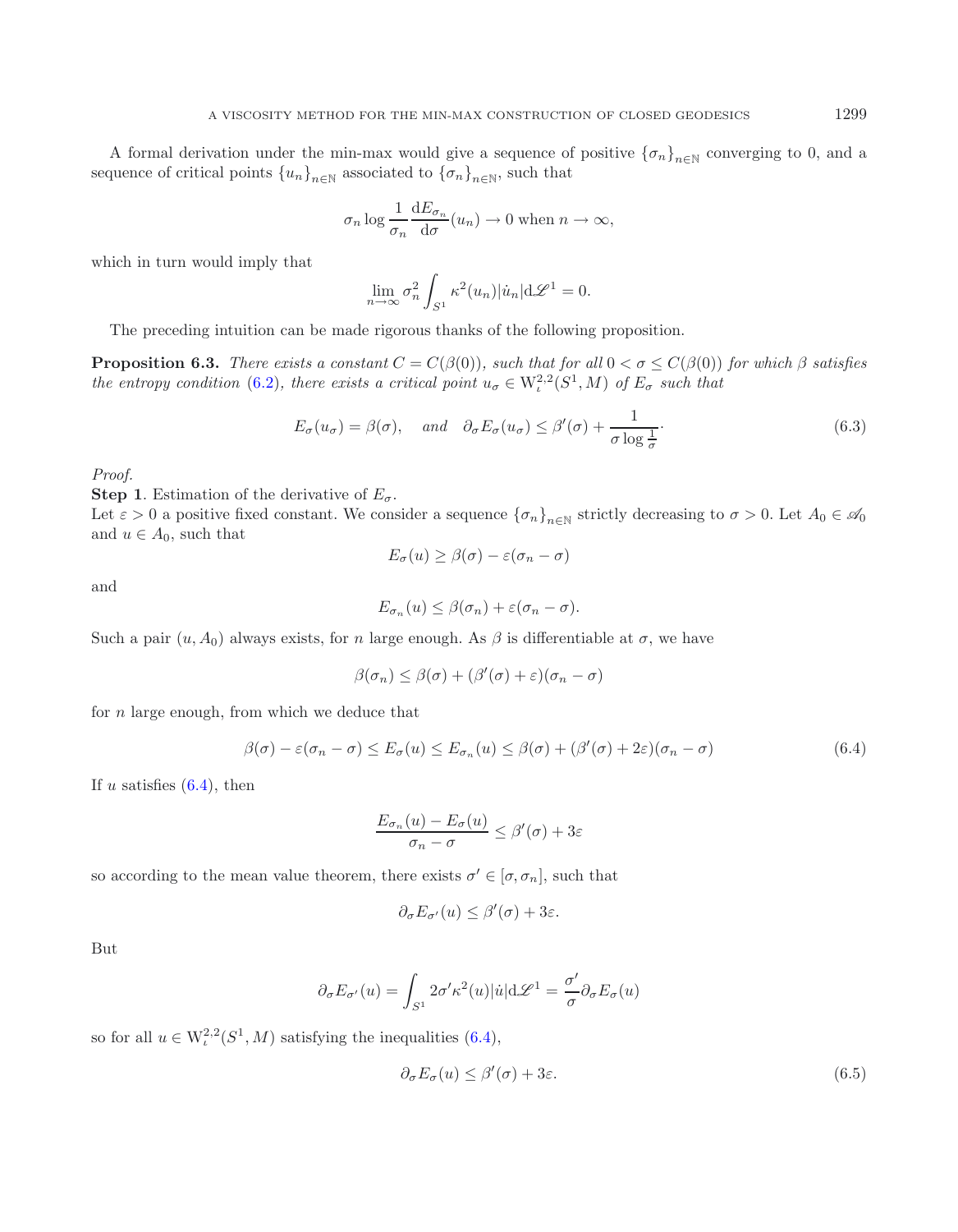#### 1300 **A. MICHELAT AND T. RIVIÉRE**

**Step 2**. Existence of almost Palais−Smale sequences.

We want to show that there exists a sequence  ${u_n}_{n\in\mathbb{N}}$  satisfying [\(6.4\)](#page-17-0) and such that

$$
||DE_{\sigma_n}(u_n)|| \xrightarrow[n \to \infty]{} 0 \tag{6.6}
$$

We shall be careful to distinguish this condition from the Palais–Smale condition for  $E_{\sigma}$ , but we will show in the next step that it implies Palais–Smale condition for  $E_{\sigma}$ .

We argue by contradiction, supposing the existence of a positive constant  $\delta > 0$  such that for all immersion  $u \in W^{2,2}_s(S^1,M)$  satisfying [\(6.4\)](#page-17-0), we have for n large enough

$$
||DE_{\sigma_n}(u)|| \ge \delta.
$$

Let  $X_n^0$  a pseudo-gradient vector field (see [\[47](#page-42-1)].) for  $E_{\sigma_n}$ , *i.e.* a locally Lipschitz bounded function  $X_n^0$ :  $W^{2,2}_\iota(S^1,M) \to TW^{2,2}_\iota(S^1,M)$ , such that for all  $w \in W^{2,2}_\iota(S^1,M)$  such that  $DE_{\sigma_n}(w) \neq 0$ ,

$$
\label{eq:2} \begin{split} \|X_n^0(w)\|&<2\min\left\{\|DE_{\sigma_n}(w)\|,1\right\}\\ DE_{\sigma_n}(w)\cdot X_n^0(w)&>\min\left\{\|DE_{\sigma_n}(w)\|,1\right\}\|DE_{\sigma}(w)\|. \end{split}
$$

Let  $\psi \in \mathscr{D}(\mathbb{R})$  a positive non-decreasing cut-off function such that  $0 \leq \psi \leq 1$ , supp  $\psi \subset \mathbb{R}_+$ , and  $\psi = 1$  on  $[1, \infty]$ . We define <sup>[\\*](#page-18-0)</sup> for all  $n \in \mathbb{N}$ ,

$$
\psi_n(u) = \psi\left(\frac{E_{\sigma}(u) - (\beta(\sigma) - \varepsilon(\sigma_n - \sigma))}{\varepsilon(\sigma_n - \sigma)}\right) \psi\left(\frac{4}{\beta(0)} e^{-\frac{4}{\beta(0)}} \left(\mathfrak{L}(u) - \frac{\beta(0)}{2}\right)\right).
$$

Let  $\varphi_n$  the global flow associated to  $-X_n = -\psi_n X_n^0$ , defined by

$$
\begin{cases}\n\frac{\mathrm{d}}{\mathrm{d}t} \varphi_n^t(u) = -X_n(\varphi_n^t(u)) \\
\varphi_n^0(u) = u\n\end{cases}
$$
\n(6.7)

Note that  $\varphi_n$  is  $C^1$  from respect of the first variable, and that for all  $t \in \mathbb{R}_+$ ,  $\varphi_n^t : W_t^{2,2}(S^1, M) \to W_t^{2,2}(S^1, M)$ is a locally Lipschitz homeomorphism. We remark that  $\mathscr{A}_0$  is invariant under the action of  $\varphi_n$ , and that for all  $A_0 \in \mathscr{A}_0$ , for all  $t \geq 0$ ,  $\varphi_n^t(A_0) = \varphi_n^t(A_0)_0$ . We have

$$
\frac{\mathrm{d}}{\mathrm{d}t}E(\varphi_n^t(u)) = -\psi_n(u)DE_{\sigma_n}(u) \cdot X_n(u) \le -\delta\psi_n(u) \le 0
$$

We would like to show that  $t \mapsto E_{\sigma}(\varphi_n^t(u))$  is also decreasing. Consider,  $u \in W^{2,2}_\iota(S^1,M)$ ,  $v \in W^{2,2}_u(S^1,TM)$ ,

$$
DE_{\sigma_n}(u) \cdot v = \int_0^L \left(2\sigma_n^2 \left\langle D_t \dot{u}, D_t^2 v \right\rangle - \left(3\sigma^2 \kappa(u)^2 - 1\right) \langle \dot{u}, D_t v \rangle + 2\sigma_n^2 \langle R(D_t \dot{u}, \dot{u}) \dot{u}, v \rangle \right) d\mathscr{L}^1
$$
  
= 
$$
DE_{\sigma}(u) \cdot v + (\sigma_n^2 - \sigma^2) \int_0^L 2 \left\langle D_t \dot{u}, D_t^2 v \right\rangle - 3\kappa(u)^2 \left\langle \dot{u}, D_t v \right\rangle + 2 \langle R(D_t \dot{u}, \dot{u}) \dot{u}, v \rangle d\mathscr{L}^1
$$

<span id="page-18-0"></span>where  $L = \mathfrak{L}(u)$  (recall that the arc-length parametrization where  $|\dot{u}| = 1$  is possible because our Lagrangian is invariant under diffeomorphism). As a consequence, we have

$$
|DE_{\sigma_n}(u) \cdot v - DE_{\sigma}(u) \cdot v| \leq (\sigma_n^2 - \sigma^2) \left\{ 2 ||D_t \dot{u}||_{\mathcal{L}^2([0,L])} ||D_t^2 v||_{\mathcal{L}^2([0,L])} + 3 ||D_t v||_{\mathcal{L}^\infty([0,L])} ||D_t \dot{u}||_{\mathcal{L}^2([0,L])}^2 \right\}
$$
  
+ 
$$
2 ||R||_{\mathcal{L}^\infty(M)} ||D_t \dot{u}||_{\mathcal{L}^2([0,L])} ||v||_{\mathcal{L}^\infty([0,L])} \left\}
$$
  

$$
\leq C(u)(\sigma_n^2 - \sigma^2) ||v||_{\mathcal{W}_u^{2,2}(S^1,TM)}.
$$

<sup>\*</sup>Note that we use a different cut-off function from the original paper [\[46\]](#page-42-12).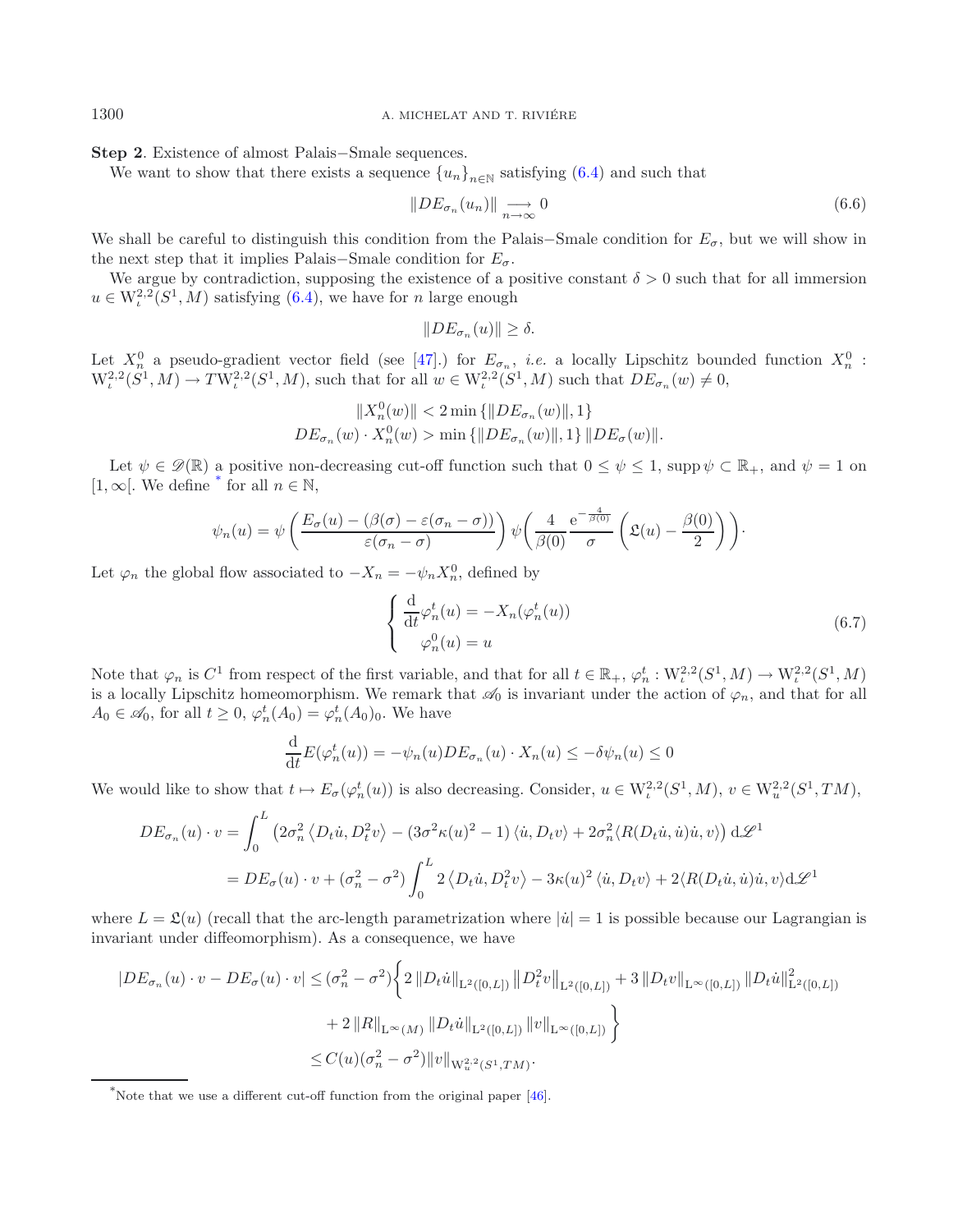Furthermore, the proof of Theorem [5.2](#page-12-0) (where we prove Palais−Smale condition), shows the existence of a continuous function  $f_M : \mathbb{R}_+^* \times \mathbb{R}_+ \to \mathbb{R}_+$  increasing in each parameter, depending only on  $(M^m, g)$  such that

<span id="page-19-2"></span><span id="page-19-1"></span><span id="page-19-0"></span>
$$
C(u) \le f_M(\sigma_n, E_{\sigma_n}(u))
$$

so for all u satisfying  $(6.4)$ ,

$$
C(u) \le f_M(\sigma_n, \beta(\sigma) + (\beta'(\sigma) + \varepsilon)(\sigma_n - \sigma))
$$
\n(6.8)

therefore  $C(u)$  is uniformly bounded by a positive constant independent of u. We deduce that

$$
\sup\left\{ \left| \left( DE_{\sigma_n}(u) - DE_{\sigma}(u) \right) \cdot v \right|, \|v\|_{\mathcal{W}_u^{2,2}(S^1, TM)} \le 1 \right\} \underset{n \to \infty}{\longrightarrow} 0. \tag{6.9}
$$

Now we can estimate the derivative of  $t \mapsto E_{\sigma}(\varphi_n^t(u))$  as follows:

$$
\frac{d}{dt} E_{\sigma}(\varphi_n^t(u)) = DE_{\sigma}(\varphi_n^t(u)) \cdot X_n(\varphi_n^t(u))
$$
\n
$$
\leq -\psi_n(\varphi_n^t(u))DE_{\sigma_n}(\varphi_n^t(u)) \cdot X_n^0(\varphi_n^t(u)) + C(\varphi_n^t(u))(\sigma_n^2 - \sigma^2) \|X_n^0(\varphi_n^t(u))\|_{W_{\varphi_n^t(u)}^{2,2}(S^1, TM)}
$$
\n
$$
\leq -2\psi_n(\varphi_n^t(u))\delta + 2C(\varphi_n^t(u))(\sigma_n^2 - \sigma^2)
$$
\n(6.10)

For all  $n \in \mathbb{N}$ , let us a fix an element  $A_n \in \mathcal{A}_0$  such that

$$
\sup_{u \in A_n} E_{\sigma_n}(u) \leq \beta(\sigma_n) + \varepsilon(\sigma_n - \sigma).
$$

For all  $u \in A_n$ , the map  $t \mapsto E_{\sigma_n}(\varphi_n^t(u))$  is decreasing, so for all  $t \geq 0$ , according to  $(6.8)$ ,

$$
E_{\sigma_n}(\varphi_n^t(u)) \le E_{\sigma_n}(u) \le \beta(\sigma_n) + \varepsilon(\sigma_n - \sigma)
$$
  

$$
C(\varphi_n^t(u)) \le f(\sigma_n, E_{\sigma_n}(\varphi_n^t(u)) \le f(\sigma_0, \beta(\sigma) + (\beta'(\sigma) + 2\varepsilon)(\sigma_0 - \sigma))
$$

By invariance of  $\mathscr{A}_0$  under the action of the semi-flow  $\{\varphi_n^t\}_{t\geq 0}$ , for all  $t\geq 0$ , we define

$$
B_{A_n}(t) = \sup_{u \in A_n} E_{\sigma}(\varphi_n^t(u)) \ge \beta(\sigma)
$$

and  $B_{A_n}(t)$  is attained only at points  $u_n^t = \varphi_n^t(u)$  satisfying [\(6.4\)](#page-17-0), and for such a  $u_n^t$ , we have

$$
\beta(\sigma) - \varepsilon(\sigma_n - \sigma) \le E_{\sigma}(u_n^t) \le E_{\sigma_n}(u_n^t) \le \beta(\sigma) + (\beta'(\sigma) + 2\varepsilon)(\sigma_n - \sigma).
$$

Furthermore,

$$
\partial_{\sigma} E_{\sigma}(u_n^t) \le \beta'(\sigma) + 3\varepsilon,
$$

so if we choose  $\varepsilon =$  $\left(8\sigma\log\frac{1}{\sigma}\right)$  $\setminus$ <sup>-1</sup> , as  $\beta$  satisfies the entropy condition [\(6.2\)](#page-16-0) at  $\sigma$ , we have by [\(6.5\)](#page-17-1)

$$
\int_{S^1}\sigma^2\kappa^2(u_n^t)|u_n^t|\mathrm{d}\mathscr{L}^1\leq \frac{7}{8}\frac{1}{\log \frac{1}{\sigma}},
$$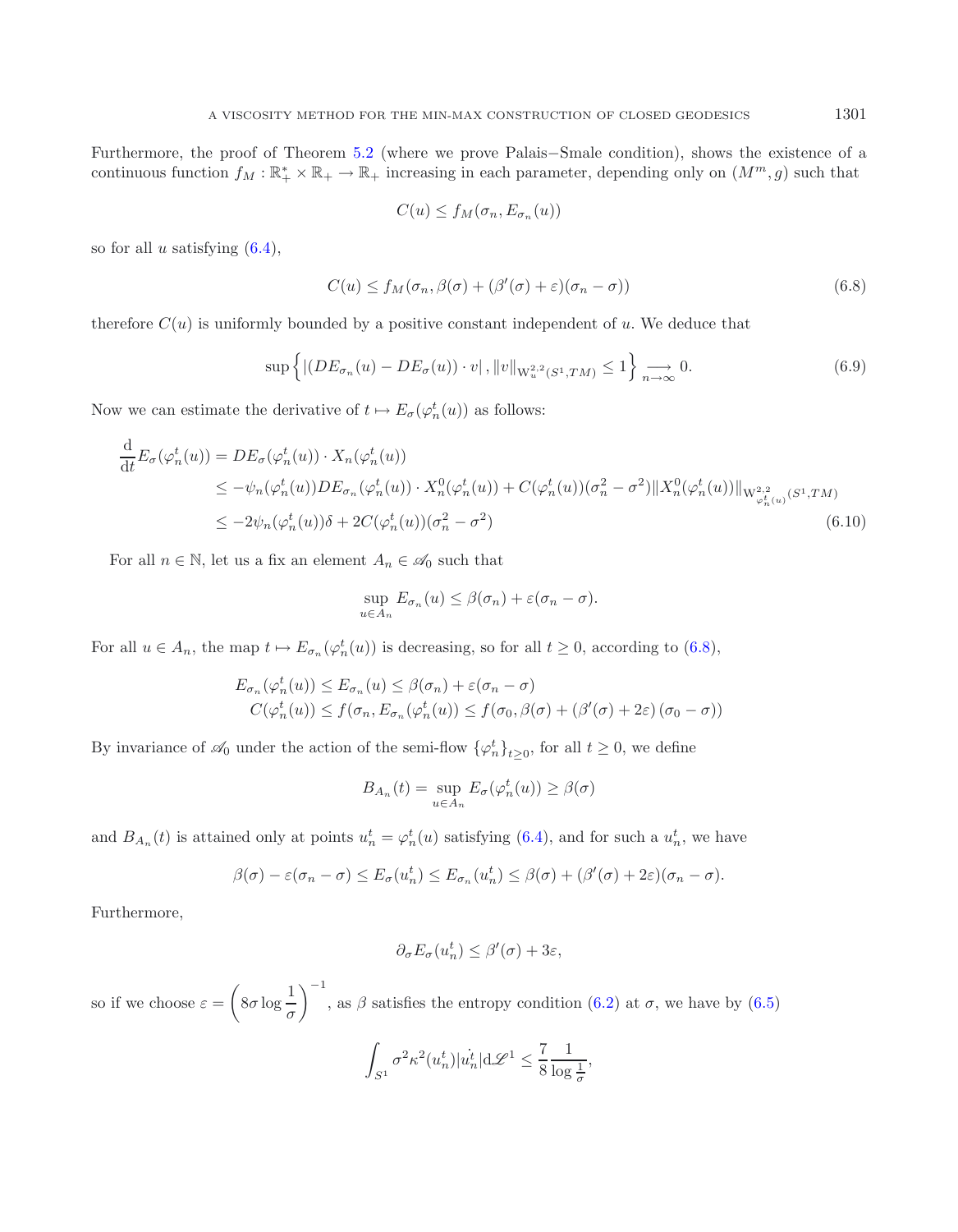so for all  $\sigma_n - \sigma \leq \frac{1}{8}$ 8

$$
\mathfrak{L}(u_n^t) \ge \beta(\sigma) - \varepsilon(\sigma_n - \sigma) - \int_{S^1} \sigma^2 \kappa^2(u_n^t) |u_n^t| d\mathcal{L}^1
$$
  

$$
\ge \beta(0) - \frac{1}{\log \frac{1}{\sigma}}
$$
  

$$
\ge \frac{3}{4}\beta(0)
$$

for  $\sigma \leq C(\beta(0)) = e^{-\frac{4}{\beta(0)}}$ . Therefore, for all  $\sigma \leq C(\beta(0))$ , and n large enough such that  $8(\sigma_n - \sigma) \leq 1$ , we have  $\psi_n(u_n^t) = 1$ , so thanks of [\(6.10\)](#page-19-1), if *n* is large enough,

$$
\frac{\mathrm{d}}{\mathrm{d}t}B_{A_n}(t) \le -\delta \tag{6.11}
$$

thus

$$
B_{A_n}(t) \leq \beta(\sigma_n) + \varepsilon(\sigma_n - \sigma) - \delta t
$$

so for t large enough,  $B_{A_n}(t) < \beta(\sigma)$ , contradicting the definition of  $\beta(\sigma)$ .

**Step 3**. Convergence and conclusion.

Thanks of Step 2, we can choose a sequence  ${u_n}_{n\in\mathbb{N}} \in W^{2,2}_\iota(S^1,M)$  satisfying  $(6.4)$ , and such that

$$
\lim_{n \to \infty} \|DE_{\sigma_n}(u_n)\| = 0
$$

Furthermore, we note by  $(6.5)$  and the proof of second step that for n large enough, we have

$$
\mathfrak{L}(u_n) \geq \frac{3}{4}\beta(0).
$$

So  $(6.9)$  gives

$$
\sup_{n\in\mathbb{N}} E_{\sigma}(u_n) < \infty, \quad \text{and} \quad \|DE_{\sigma}(u_n)\| \underset{n\to\infty}{\longrightarrow} 0 \quad \inf_{n\in\mathbb{N}} \mathfrak{L}(u_n) > 0
$$

As a consequence,  ${u_n}_{n\in\mathbb{N}}$  is a Palais–Smale sequence for  $E_{\sigma}$ , we can suppose thanks of Theorem 5.2 that there exists  $u \in W^{2,2}_t(S^1, M)$  such that

$$
u_n \longrightarrow u
$$
 strongly in  $W^{2,2}_\iota(S^1, M)$ 

In particular, thanks of [\(6.4\)](#page-17-0), we have

$$
\beta(\sigma) = \lim_{n \to \infty} E_{\sigma_n}(u_n) = E_{\sigma}(u)
$$

and

$$
\partial_{\sigma} E_{\sigma}(u) \le \liminf_{n \to \infty} \partial_{\sigma} E_{\sigma_n}(u) \le \beta'(\sigma) + 3\varepsilon,
$$

which concludes the proof of the proposition.

<span id="page-20-0"></span>We now come to the main result of this section.

**Theorem 6.4.** *There exists a sequence*  ${\lbrace \sigma_n \rbrace}_{n \in \mathbb{N}}$  *of positive numbers converging to* 0*, and a sequence of critical points*  ${u_n}_{n \in \mathbb{N}}$  *of*  ${E_{\sigma_n}}_{n \in \mathbb{N}}$  *such that* 

$$
\beta(0) \le E_{\sigma_n}(u_n) = \beta(\sigma_n), \quad \text{and} \quad \lim_{n \to \infty} \sigma_n^2 \int_{S^1} \kappa^2(u_n) |\dot{u}_n| d\mathcal{L}^1 = 0.
$$

*Proof.* Choosing a sequence  ${\{\sigma_n\}}_{n\in\mathbb{N}}$  converging to 0 such that for all  $n \in \mathbb{N}$ , the function  $\beta$  satisfies the entropy condition [\(6.2\)](#page-16-0) at  $\sigma_n$  (which is possible as  $\beta$  is differentiable  $\mathscr{L}^1$  almost everywhere and satisfies [\(6.1\)](#page-16-1)), the theorem is now an easy consequence of the preceding proposition.  $\Box$ 

 $\Box$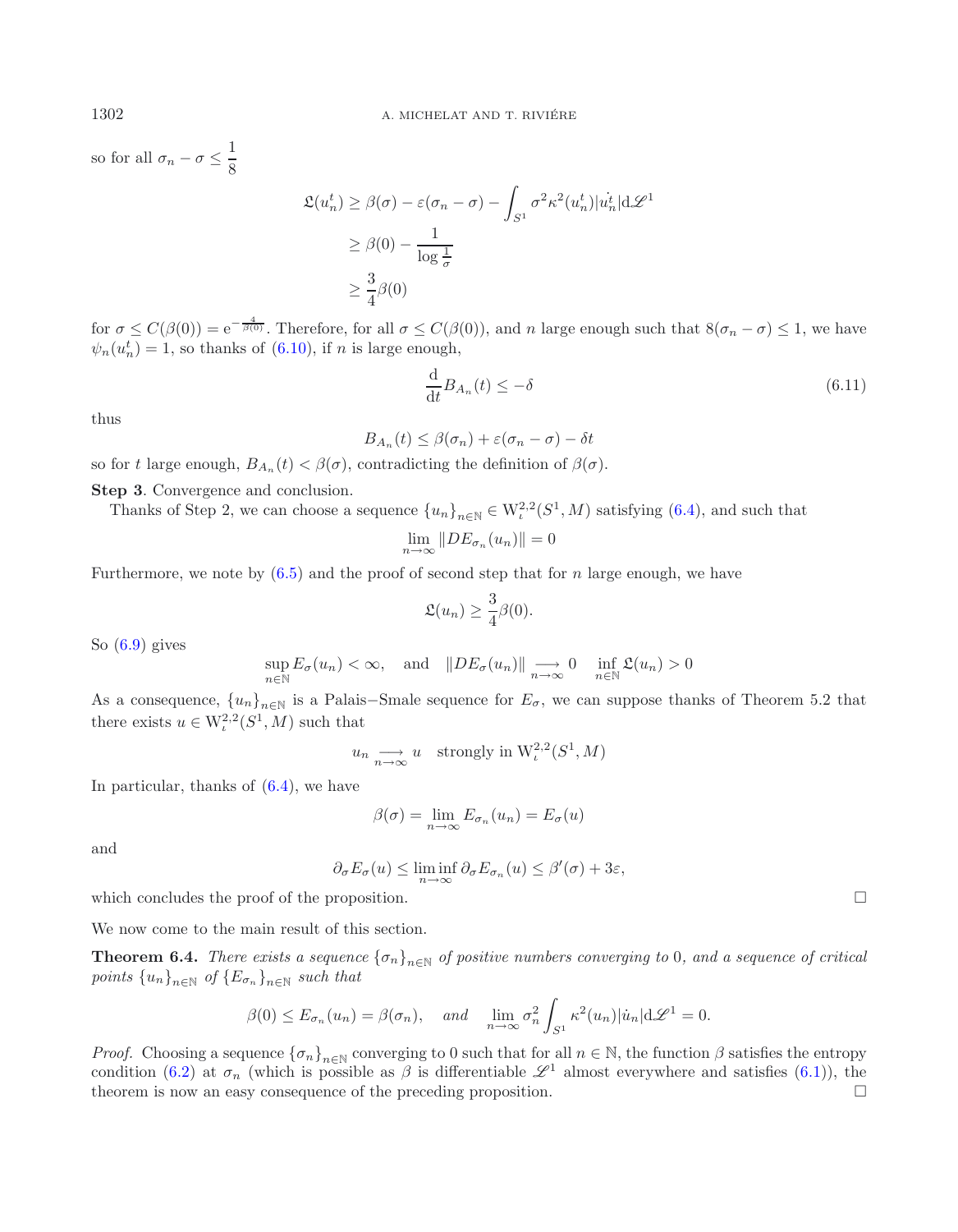### 7. Limiting procedure

<span id="page-21-1"></span><span id="page-21-0"></span>**Theorem 7.1.** *Let*  $(M^m, h)$  *a Riemannian compact manifold of class*  $C^{\nu}$  ( $\nu \geq 3$ ), such that there exist an *admissible subset*  $\mathscr{A} \subset \mathscr{P}^*(W^{2,2}(S^1,M))$ *, and define*  $\mathscr{A}_0$  *as. For all*  $\sigma \geq 0$ *, we define* 

$$
\beta(\sigma) = \inf_{A_0 \in \mathscr{A}_0} \sup_{u \in A} E_{\sigma}(u). \tag{7.1}
$$

*If for*  $\sigma$  *small enough,*  $\beta(\sigma) < \infty$  *and*  $\beta(0) > 0$ *, there exists a sequence*  $\{\sigma_n\}_{n\in\mathbb{N}}$  *of positive numbers converging to* 0*, verifying*

$$
E_{\sigma_n}(u_n) = \beta(\sigma_n), \quad \sigma_n^2 \int_{S^1} \kappa^2(u_n) d\mathcal{L}^1 \le \frac{1}{\log \frac{1}{\sigma_n}}
$$

and a closed non-trivial geodesic  $u : S^1 \to M$  such that  $\{u_n\}_{n\in\mathbb{N}}$  converges to u strongly in  $L^\infty(S^1, M)$  and  ${\{\dot{u}_n\}}_{n\in\mathbb{N}}$  *converge to ù almost everywhere.* 

*Proof.*

**Step 1**. Quasi-conservation law and length convergence.

Let  ${u_n}_{n\in\mathbb{N}}$  a sequence given by the Theorem [6.4,](#page-20-0) in arc-length parametrization. We define, for all  $n \in \mathbb{N}$ ,  $L_n = \mathfrak{L}(u_n)$ . Let  $\{v_n\}_{n \in \mathbb{N}}$  defined by

<span id="page-21-2"></span>
$$
v_n = \dot{u}_n - \sigma_n^2 (2D_t^2 \dot{u}_n + 3\kappa^2 (u_n) \dot{u}_n).
$$

*A priori, v<sub>n</sub>* belongs to the dual of  $W_{u_n}^{2,2}(S^1, TM)$ . However, thanks of [\(3.3\)](#page-8-1), we have

$$
D_t v_n = 2\sigma_n^2 R(D_t \dot{u}_n, \dot{u}_n) \dot{u}_n \in \mathcal{L}^2(S^1).
$$

Thus  $v_n \in W_{u_n}^{1,2}(S^1, TM)$ , and

$$
\langle \dot{u}_n, v_n \rangle = 1 - \sigma_n^2 \left( 2 \langle D_t^2 \dot{u}_n, \dot{u}_n \rangle + 3\kappa^2 (u_n) \right)
$$
  
= 1 - \sigma\_n^2 \kappa^2 (u\_n) (7.3)

as 
$$
|\dot{u}_n| = 1
$$
, so  $0 = 2 \langle D_t \dot{u}_n, \dot{u}_n \rangle$ , and we have

$$
0 = \left\langle D_t^2 \dot{u}_n, \dot{u}_n \right\rangle + \left\langle D_t \dot{u}_n, D_t \dot{u}_n \right\rangle = \left\langle D_t^2 \dot{u}_n, \dot{u}_n \right\rangle + \kappa^2 (u_n).
$$

Remark that  $v_n \in W^{1,2}([0, L_n])$  implies that  $u_n$  is in  $C^{\nu-1}([0, L_n], M)$ . Indeed,

$$
2\sigma_n^2 D_t^2 \dot{u}_n = \dot{u}_n - v_n - 3\sigma_n^2 \kappa^2 (u_n) \dot{u}_n \in \mathcal{L}^1([0, L_n])
$$

so  $D_t^2 u_n \in L^1([0, L_n])$ , and  $u \in W^{3,1}([0, L_n])$ . An immediate bootstrap argument implies that  $u_n \in$  $W^{\nu,1}(S^1, M) \subset \widetilde{C}^{\nu-1}(S^1, M)$  and  $v_n \in W^{\nu-1,1}(S^1, M) \subset C^{\nu-2}(S^1, M)$ . Furthermore,  $D_t v_n \longrightarrow 0$  in  $L^2(S^1)$ . Indeed (recall  $L_n = \mathfrak{L}(u_n)$ ),

$$
\int_0^{L_n} \sigma_n^2 |R(D_t \dot{u}_n, \dot{u}_n) \dot{u}_n|^2 \, d\mathcal{L}^1 \leq ||R||_{L^\infty(M)} \int_0^{L_n} \sigma_n^2 |D_t \dot{u}_n|^2 \, d\mathcal{L}^1 = ||R||_{L^\infty(M)} \int_{S^1} \kappa^2(u_n) |\dot{u}_n| \, d\mathcal{L}^1,
$$

We deduce that

$$
||D_t v_n||_{\mathcal{L}^2(S^1)} \leq 2 ||R||_{\mathcal{L}^{\infty}(M)} \sigma_n \left( \sigma_n^2 \int_{S^1} \kappa^2(u_n) |\dot{u}_n| \mathrm{d}\mathscr{L}^1 \right)^{\frac{1}{2}} \underset{n \to \infty}{\longrightarrow} 0
$$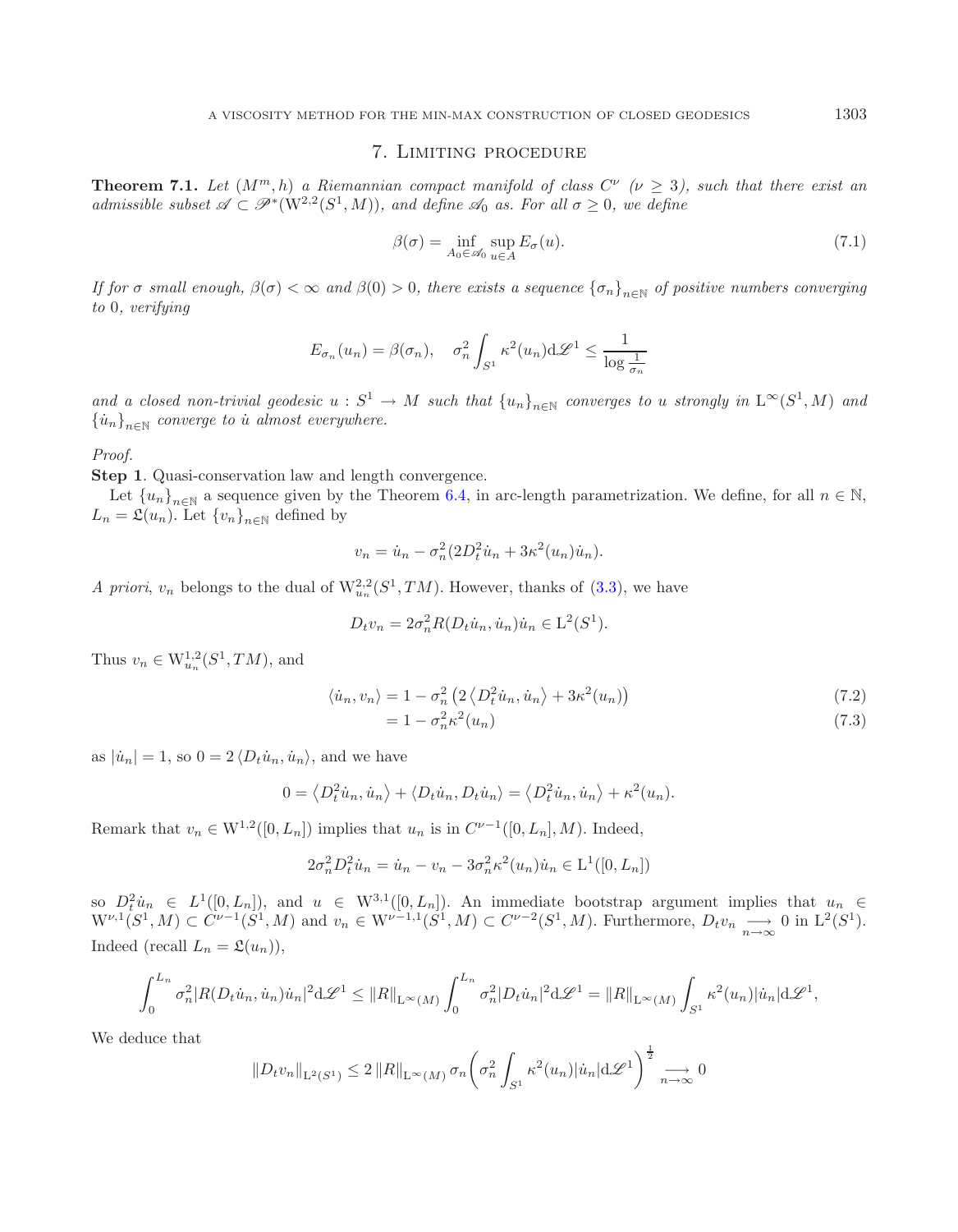In particular, there exist  $\overline{v} \in M$  such that

$$
||v_n - \overline{v}||_{L^{\infty}(S^1)} \underset{n \to \infty}{\longrightarrow} 0.
$$

If we set  $\overline{v_n} = \frac{1}{2\pi}$   $\int_{S^1} v_n \, d\mathscr{L}^1$ , this is equivalent to

$$
||v_n - \overline{v_n}||_{L^{\infty}(S^1)} \underset{n \to \infty}{\longrightarrow} 0,
$$

which in turn implies that

$$
\int_0^{L_n} v_n \cdot \overline{v_n} d\mathcal{L}^1 = \int_0^{L_n} |\overline{v_n}|^2 d\mathcal{L}^1 + \int_0^{L_n} (v_n - \overline{v_n}) \cdot \overline{v_n} d\mathcal{L}^1
$$

$$
= L_n |\overline{v_n}|^2 + \int_0^{L_n} (v_n - \overline{v_n}) \cdot \overline{v_n} d\mathcal{L}^1
$$

and

$$
\varepsilon_n = \int_0^{L_n} (v_n - \overline{v_n}) \cdot \overline{v_n} \, d\mathcal{L}^1 \le L_n |\overline{v_n}| \, ||v_n - \overline{v_n}||_{L^\infty(S^1)} \underset{n \to \infty}{\longrightarrow} 0.
$$

<span id="page-22-0"></span>On the other hand,

$$
\int_0^{L_n} v_n \cdot \overline{v_n} d\mathcal{L}^1 = \int_0^{L_n} \dot{u}_n \cdot \overline{v_n} d\mathcal{L}^1 - 3\sigma_n^2 \int_0^{L_n} \kappa^2(u_n) \dot{u}_n \cdot \overline{v_n} d\mathcal{L}^1 \le L_n |v_n| + 3\sigma_n^2 \int_0^{L_n} \kappa^2(u_n) d\mathcal{L}^1 |v_n|
$$

$$
_{\rm SO}
$$

$$
L_n |\overline{v_n}|^2 + \varepsilon_n \le L_n |\overline{v_n}| + 3\sigma_n^2 \int_{S^1} \kappa^2(u_n) |\dot{u}_n| \mathrm{d}\mathscr{L}^1.
$$

Now,  $L_n \geq \beta(0)$  pour tout  $n \in \mathbb{N}$ , so

$$
|\overline{v_n}| \le 1 + \frac{3}{\beta(0)} \sigma_n^2 \int_{S^1} \kappa^2(u_n) |\dot{u}_n| \mathrm{d} \mathscr{L}^1 \underset{n \to \infty}{\longrightarrow} 1.
$$

And we get

$$
|\overline{v}| = \lim_{n \to \infty} \frac{1}{L_n} \int_0^{L_n} |v_n| \, d\mathcal{L}^1 \le 1. \tag{7.4}
$$

### **Step 2**. Weak convergence

The sequence  $\{u_n\}_{n\in\mathbb{N}}$  is bounded in  $W^{1,\infty}(S^1, M)$ , as  $(M, g)$  is compact, and  $\{L_n\}_{n\in\mathbb{N}}$  is bounded. Therefore Arzelà–Ascoli and Banach–Alaoglu theorems imply that we can extract a subsequence from  ${u_n}_{n\in\mathbb{N}}$  (which is still denoted  ${u_n}_{n\in\mathbb{N}}$ , such that  ${u_n}_{n\in\mathbb{N}}$  in L<sup>∞</sup> and weakly-\* to a function  $u \in W^{1,\infty}([0,L],M)$ . In particular  ${\lbrace \dot{u}_n \rbrace}_{n \in \mathbb{N}}$  converges almost everywhere to  $\dot{u}$ , for all interval I such that for n large enough,  $I \subset [0, L_n]$ , we have

$$
\int_I \langle \dot{u}_n, \overline{v}_n \rangle \, d\mathscr{L}^1 \xrightarrow[n \to \infty]{} \int_I \langle \dot{u}, \overline{v} \rangle \, d\mathscr{L}^1
$$

and according to [\(7.2\)](#page-21-2),

$$
\frac{1}{\mathscr{L}^1(I)} \int_I \langle \dot{u}_n, \overline{v}_n \rangle = 1 - \frac{1}{\mathscr{L}^1(I)} \int_I \sigma_n^2 \kappa^2(u_n) d\mathscr{L}^1 \xrightarrow[n \to \infty]{} 1.
$$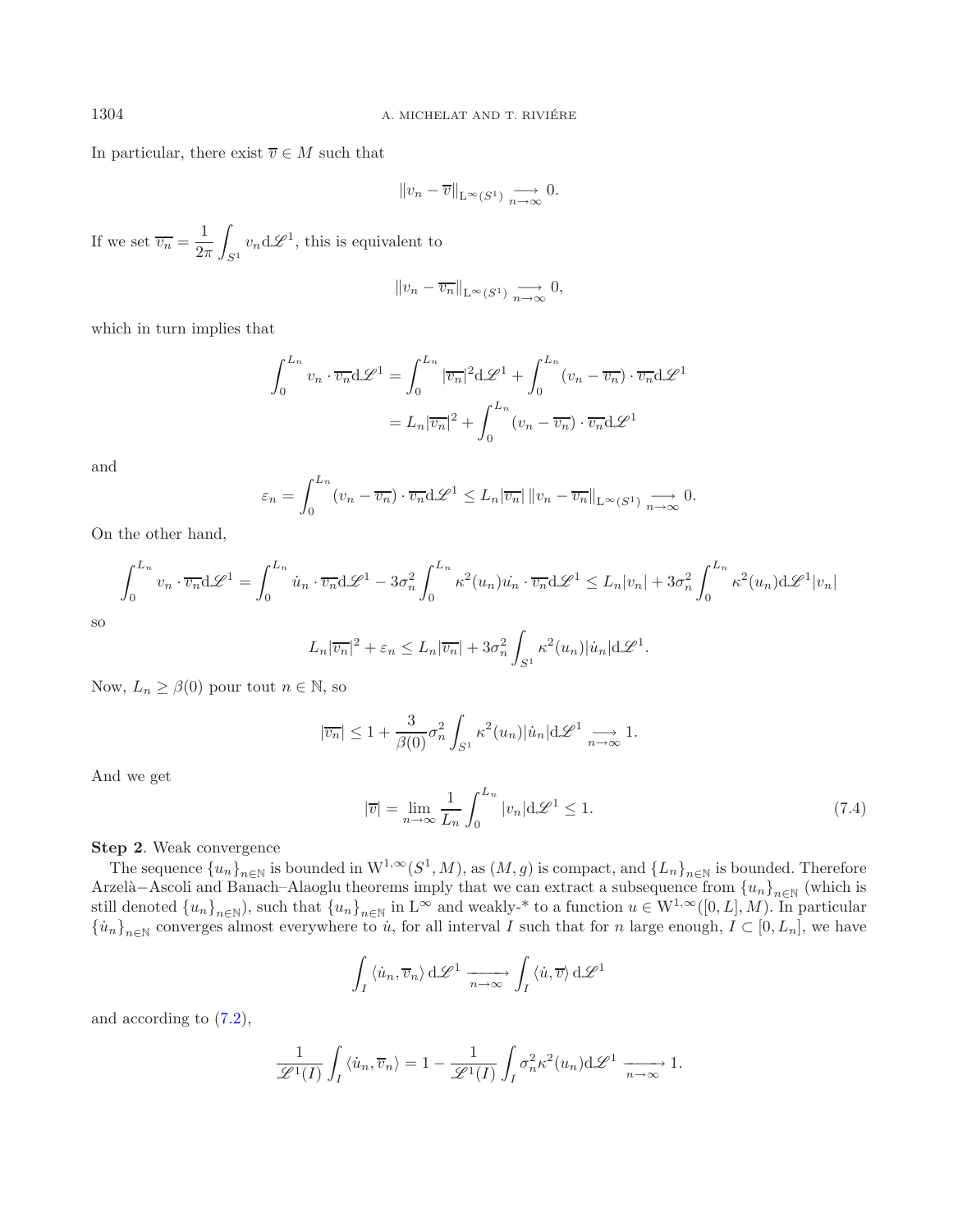Furthermore, as  $|\dot{u}_n| = 1$ , and  $\{\dot{u}_n\}_{n \in \mathbb{N}}$  converges almost everywhere to  $\dot{u}$  so  $|\dot{u}| \leq 1$ . According to [\(7.4\)](#page-22-0),  $|\overline{v}| \leq 1$ , so thanks of Cauchy–Schwarz inequality, we have  $|\dot{u}| = 1$ , and  $|\overline{v}| = 1$ . We deduce that

<span id="page-23-0"></span>
$$
L = \int_{S^1} |\dot{u}| d\mathcal{L}^1 = \lim_{n \to \infty} L_n \ge \beta(0),
$$

As  $E_{\sigma_n}(u_n) = \beta(\sigma_n)$ , and  $\beta(\sigma_n) \xrightarrow[n \to \infty]{} \beta(0)$ , we get  $L = \beta(0)$ . Indeed,

$$
\beta(0) = \beta(\sigma_n) + o(1) = L_n + \int_{S^1} \sigma_n^2 \kappa^2(u_n) |\dot{u}_n| d\mathcal{L}^1 + o(1),
$$

so  $L_n \xrightarrow[n \to \infty]{} \beta(0)$ .

**Step 3**. Limiting equation.

We wish now to pass to the limit in the Euler−Lagrange equation. We need the following technical lemma, stated separately for the sake of clarity.

**Lemma 7.2.** *Let*  $v \in W_u^{2,2}(S^1, TM)$ *, and for all*  $n \in \mathbb{N}$ *,*  $v_n = P(u_n)v \in W_{u_n}^{2,2}(S^1, TM)$ *, where*  $P(u_n)$  *is the orthogonal projection on*  $T_{u_n}M$ *. We have* 

(1)

$$
v_n \xrightarrow[n \to \infty]{\mathcal{L}^{\infty}} v,
$$

(2)

$$
\{D_t v_n\}_{n\in\mathbb{N}} \text{ is bounded in } \mathcal{L}^{\infty} \text{ and } D_t v_n \xrightarrow[n \to \infty]{\mathcal{L}^2} D_t v,
$$

(3)

$$
\int_0^{L_n} \sigma_n^2 |D_t^2 v_n| \mathrm{d} \mathscr{L}^1 \xrightarrow[n \to \infty]{} 0.
$$

*Proof of Lemma* [7.2](#page-23-0). If **n** is a normal vector field to M, the orthogonal projection  $P(u_n)$ :  $\mathbb{R}^q \to T_{u_n}M$  is given by

$$
P(u_n)v = v - \mathfrak{n}(u_n) \langle \mathfrak{n}(u_n), v \rangle = v - \mathfrak{n}(u_n) \langle \mathfrak{n}(u_n) - \mathfrak{n}(u), v \rangle
$$

and  $u_n \xrightarrow[n \to \infty]{} u$  in  $L^{\infty}$ , so  $P(u_n)v \xrightarrow[n \to \infty]{} v$  in  $L^{\infty}$ .

$$
D_t(P(u_n)v - v) = -Dn(u_n)[\dot{u}_n] \langle n(u_n) - n(u), v \rangle - n(u_n) \langle Dn(u_n)[\dot{u}_n] - Dn(u)[\dot{u}], v \rangle
$$
  
- n(u\_n) \langle n(u\_n) - n(u), D\_t v \rangle.

Therefore,  $D_t(P(u_n)v)$  is bounded in  $L^{\infty}$ , and converges into  $L^2$  to  $D_tv$ . Finally,

$$
D_t^2(P(u_n)v) = D^2P(u_n)[\dot{u}_n, \dot{u}_n]v + DP(u_n)[D_t\dot{u}_n]v + 2P(u_n)[\dot{u}_n]D_t v + P(u_n)D_t^2 v
$$

and P is  $C^{\nu-1}$  (and  $\nu-1\geq 2$ ), so there exist a constant C independent of n such that

$$
\int_0^{L_n} \sigma_n^2 |D_t^2(P(u_n)v)|^2 d\mathcal{L}^1 \leq C \sigma_n^2 ||v||_{W^{2,2}(S^1)} + C \sigma_n ||v||_{L^2(S^1)} \left( \int_0^{L_n} \sigma_n^2 \kappa^2(u_n) d\mathcal{L}^1 \right)^{\frac{1}{2}} \xrightarrow[n \to \infty]{} 0.
$$

which completes the proof of the lemma.  $\Box$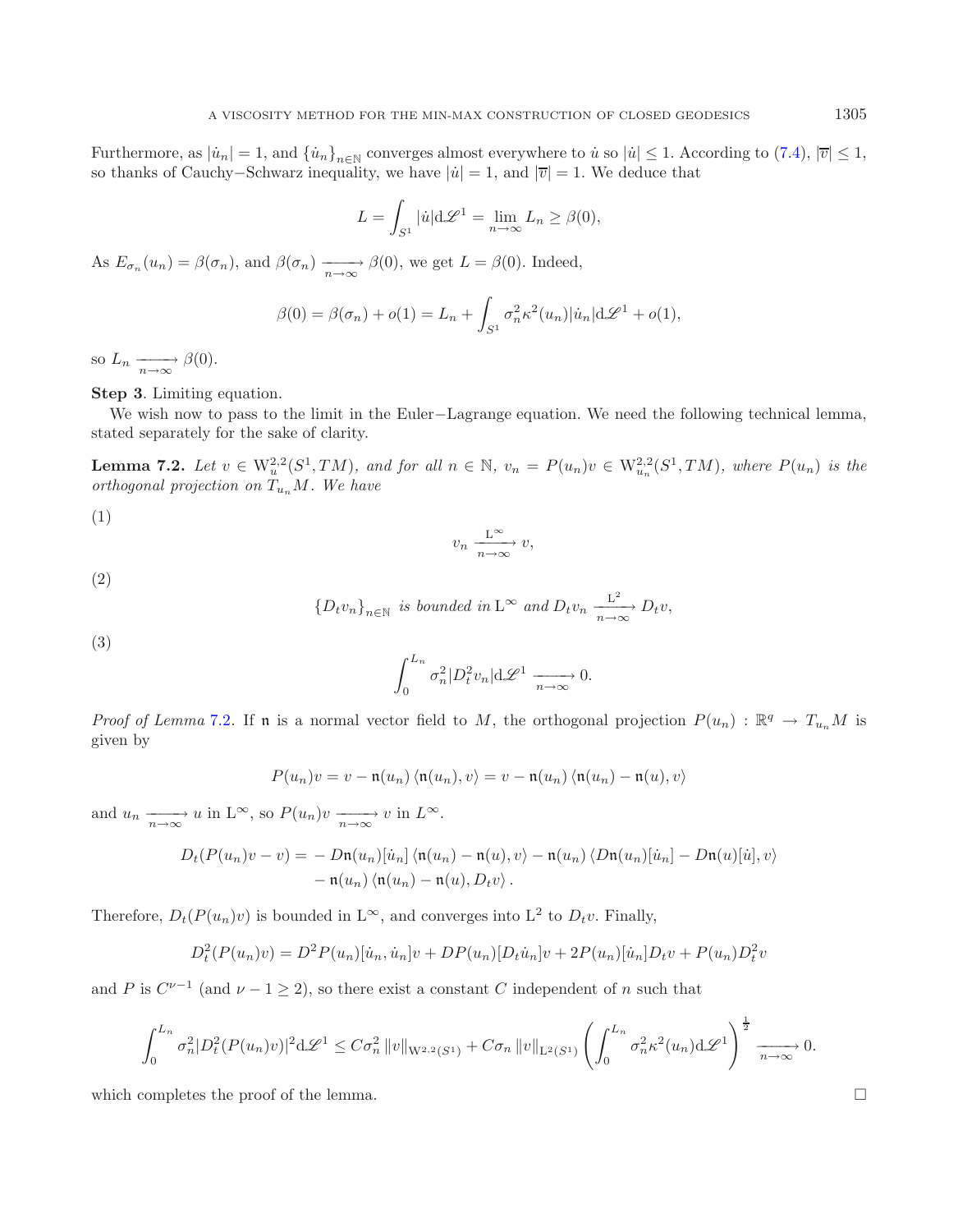For all  $\sigma > 0$ , define  $F_{\sigma} = DE_{\sigma} - DE_0$ . We have

$$
\sigma_n^2 F_{\sigma_n}(u_n) \cdot v_n = \sigma_n^2 \int_0^{L_n} 2 \langle D_t^2 v_n, D_t \dot{u}_n \rangle + 3\kappa^2 (u_n) \langle \dot{u}_n, D_t v_n \rangle + 2 \langle R(D_t \dot{u}_n, \dot{u}_n) \dot{u}_n, v_n \rangle d\mathcal{L}^1
$$
  

$$
\leq 2 \left( \int_0^{L_n} \sigma_n^2 |D_t^2 v_n| d\mathcal{L}^1 \right)^{\frac{1}{2}} \left( \int_0^{L_n} \sigma_n^2 |D_t \dot{u}_n| d\mathcal{L}^1 \right)^{\frac{1}{2}} + 3 \|D_t v_n\|_{L^\infty(S^1)} \int_0^{L_n} \sigma_n^2 \kappa^2 (u_n) d\mathcal{L}^1
$$
  
+2 \|R\|\_{L^\infty(M)} \|v\_n\|\_{L^2(S^1)} \sigma\_n \left( \int\_0^{L\_n} \sigma\_n^2 \kappa^2 (u\_n) d\mathcal{L}^1 \right)^{\frac{1}{2}} \xrightarrow[n \to \infty]{} 0

whereas

$$
\int_0^{L_n} \langle D_t v_n, \dot{u}_n \rangle d\mathscr{L}^1 \xrightarrow[n \to \infty]{} \int_0^L \langle D_t v, \dot{u} \rangle d\mathscr{L}^1.
$$

As for all  $n \in \mathbb{N}$ ,  $u_n$  is a critical point of  $E_{\sigma_n}$ , we have

$$
DE_{\sigma_n}(u_n) \cdot v_n = \int_0^{L_n} \langle D_t v_n, \dot{u}_n \rangle d\mathcal{L}^1 + \sigma_n^2 F_{\sigma_n}(u_n) \cdot v_n = 0
$$

so we deduce

$$
\int_0^L \langle D_t v, \dot{u} \rangle \, d\mathscr{L}^1 = 0
$$

for all  $v \in W_u^{2,2}(S^1, TM)$ , *i.e.* u is a distributional solution of

$$
\frac{\mathrm{d}^2}{\mathrm{d}t^2}u + \mathbb{I}(\dot{u}, \dot{u}) = 0\tag{7.5}
$$

where I is the second fundamental form of the immersion  $u : S^1 \to (M^m, h)$ . This implies that  $\frac{d^2}{dt^2}u \in$  $L^{\infty}([0, L], M)$ , so  $u \in W^{2,\infty}([0, L])$ , and by a immediate bootstrap argument, we get that actually  $u \in C^{\nu}([0, L]),$  $|\dot{u}| = 1,$ 

$$
D_t u = \frac{d^2}{dt^2} u + \mathbb{I}(\dot{u}, \dot{u}) = 0
$$
\n(7.6)

We conclude that u is a non-trivial closed geodesic of length  $\beta(0) > 0$ .

$$
\Box
$$

# 8. Admissible family construction

<span id="page-24-0"></span>**Theorem 8.1.** *Let*  $(M^m, h)$  *a compact Riemannian manifold of class*  $C^{\nu}$  ( $\nu > 3$ )*. We assume if*  $M^m$  *is simply connected that the first non-trivial class of higher homotopy group is homotopic to an immersion. Then there exists an admissible set*  $\mathscr A$  *in*  $W^{2,2}(S^1, M)$ *, in the sense of Definition* [6.1](#page-15-1)*.* 

*Proof.* Since  $M^m$  is a compact manifold,  $H_m(M^m, \mathbb{Z}) \simeq \mathbb{Z}$  hence there exists  $k \leq m$  such that  $\pi_k(M) \neq \{1\}$ . According to Hurewicz theorem, if  $\pi_1(M) = 1$  (otherwise, we can minimize directly on a non-trivial homotopy class), there exists and integer k such that  $H_i(M) = \{1\}$  for all  $i < k$ ,  $H_k(M) \neq \{1\}$ , then  $\pi_i(M) = \{1\}$  for all  $i < k$ , and  $\pi_k(M) \simeq H_k(M)$ . As  $H_m(M^m, \mathbb{Z}) \simeq \mathbb{Z}$ , there exist  $k \leq m$  such that  $\pi_k(M) \neq \{1\}$ . Let  $f : S^k \to M$ a continuous homotopically non-trivial. We may assume that f is of class  $C^{\nu}$ , because according to Whitney theorem, every continuous map between manifolds is homotopic to a regular map (see [\[24,](#page-42-28) [55\]](#page-42-29)). We further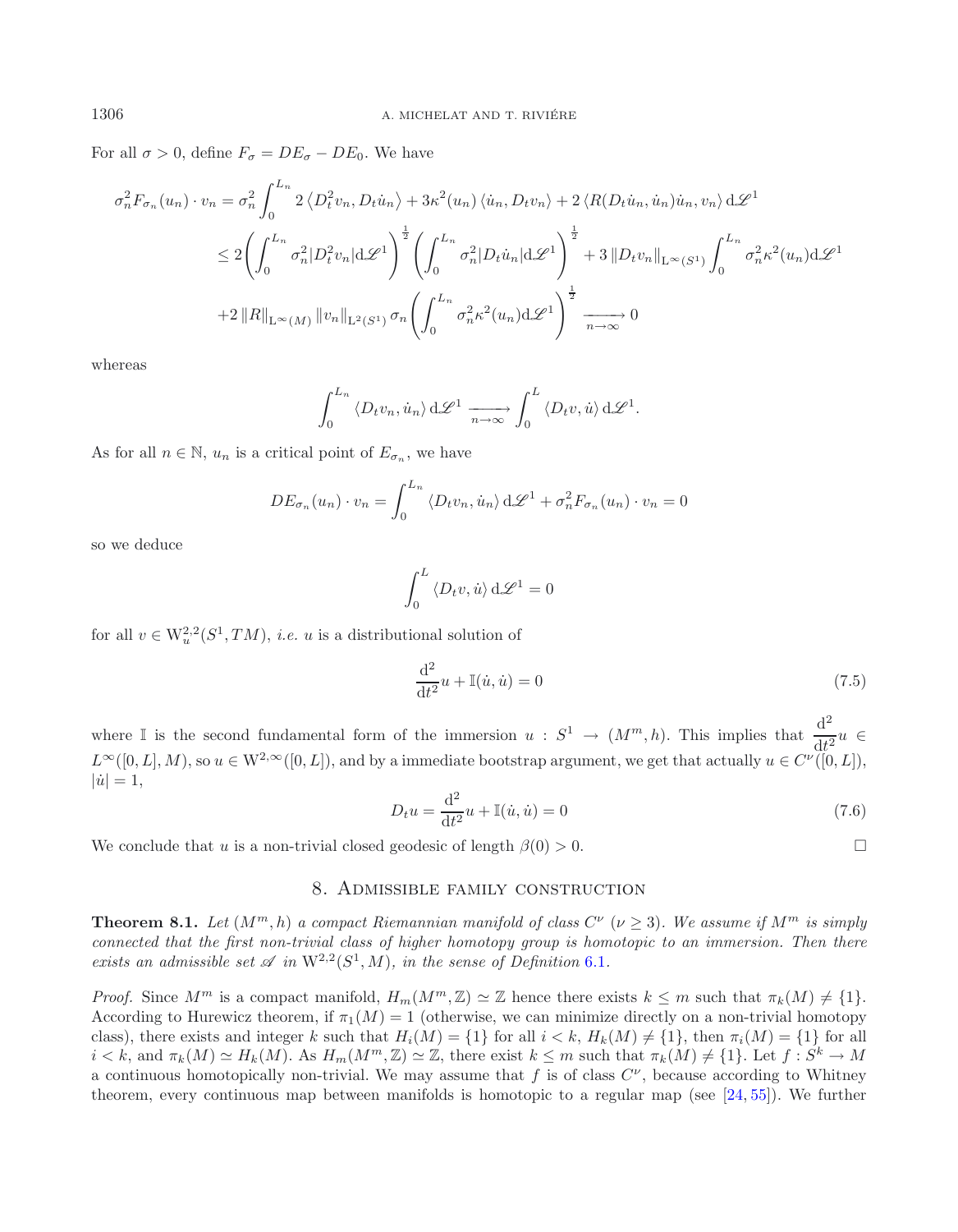assume by hypothesis that f is an immersion. On  $S<sup>k</sup>$  let us consider the following canonical sweep-out (see  $Fig. 1)$  $Fig. 1)$ 

<span id="page-25-2"></span><span id="page-25-1"></span>
$$
\{x_3 = 1 - 2t_3, \dots, x_{k+1} = 1 - 2t_{k+1}\}\tag{8.1}
$$

where  $t_3,\ldots,t_{k+1} \in [0,1]$ . This gives a map  $g: S^k \to S^k$  of degree 1. Write, for  $t \in [0,1]^{k-1}$ ,  $u_t: S^1 \to S^k$  the circle defined by  $(8.1)$ . Then for all but finitely  $t \in [0,1]^{k-1}$ ,  $u_t$  is an immersed curve. We define

$$
\mathscr{A} = \Bigl \{ \{\varphi \circ f \circ u_t\}_{t \in [0,1]^{k-1}} \,, \varphi \in \mathrm{Homeo}_0(W^{2,2}_\iota(S^1,M)) \Bigr \}
$$

where Homeo  $_0(W^{2,2}_t(S^1,M))$  is the set of locally Lipschitz homeomorphisms of  $W^{2,2}_t(S^1,M)$  isotopic to the identity map. The manifold  $(M^m, q)$  being compact, its injectivity radius inj $(M)$  is positive. Let us show that for all  $\varphi \in \text{Homeo}_0(\mathcal{W}^{2,2}_t(S^1,M)),$ 

$$
\sup_{t \in [0,1]^{k-1}} \mathfrak{L}(\varphi \circ f \circ u_t) \ge \text{inj}(M). \tag{8.2}
$$

We argue by contradiction. If if [\(8.2\)](#page-25-2) is not satisfied, for all  $t \in [0,1]^{k-1}$ , the curve  $\varphi \circ f \circ u_t : S^1 \to M$  is null-homotopic. This implies that  $\varphi \circ f \circ g$  is null-homotopic. Now  $\varphi$  is isotopic to the identity map, so  $\varphi \circ f \circ g$ is homotopic to  $f \circ g$ . But as  $g : S^k \to S^k$  is a degree one map, and  $f : S^k \to M$  homotopically non-trivial,  $f \circ q : S^k \to M$  cannot be null-homotopic. We deduce that

$$
\beta(0) = \inf_{A \in \mathscr{A}} \sup_{u \in \mathscr{A}} \mathfrak{L}(u) \ge \operatorname{inj}(M) > 0,
$$

which concludes the proof of the theorem.  $\Box$ 

**Remark 8.2.** We remark that in case of  $m = 2$ , if  $M^2$  is not simply connected, the existence of closed geodesics is trivial, and otherwise,  $M^2$  is diffeomorphic to the two-sphere  $S^2$ , so and using the same argument furnishes an admissible family. Furthermore, if the first non-trivial map  $f : S^k \to M^m$  is such that  $2k \leq m$ , as immersions are generic [\[24](#page-42-28)], the hypothesis is empty. We also remark that one could replace this construction by a more elaborated one using regular homotopy: if there exists  $k \leq m$  such that  $\pi_1(\text{Imm}(S^k, M^m)) \neq \{0\}$ , then we can also produce an admissible family by an immediate adaptation of this argument. We do not know if this condition always holds for a simply connected compact manifold  $M^m$ .

#### 9. Lower semi-continuity of the index

<span id="page-25-0"></span>Motivating by the construction by a min-max viscosity method of minimal surfaces of given index, we aim at proving here that the index of the constructed curves in lower semi-continuous.

**Definition 9.1.** Let  $\sigma \geq 0$ , and u a critical point of  $E_{\sigma}$ . The index of u, noted Ind $(u) \in \mathbb{N} \cup \{\infty\}$ , is equal to the dimension of the larger subspace of  $W_n^{2,2}(S^1, TM)$ , on which the second derivative  $D^2E_\sigma(u)$  (defined by  $(4.1)$  is negative semi-definite.

The proof of the index lower semi-continuity will be an easy consequence of the following lemma.

**Lemma 9.2.** *Let*  ${\{\sigma_n\}}_{n\in\mathbb{N}}$  *a sequence of positive real numbers converging to* 0*. If*  ${u_n}_{n\in\mathbb{N}}$  *is a sequence of critical points associated to*  ${E_{\sigma_n}}_{n \in \mathbb{N}}$ , such that  ${u_n}_{n \in \mathbb{N}}$  *(resp.*  ${u_n}_{n \in \mathbb{N}}$ *) converge in*  $L^{\infty}$  *(resp. almost everywhere)* to a closed non-trivial geodesic  $u \in W^{2,2}_t(S^1, M)$  *(resp. to u)* of length  $L > 0$ . If  $\{v_n\}_{n \in \mathbb{N}}$  is a sequence verifying  $v_n \in W_{u_n}^{2,2}(S^1, TM)$ ,  $v_n \xrightarrow[n \to \infty]{L^{\infty}} v \in W_u^{2,2}(S^1, TM)$ ,  $D_t v_n \xrightarrow[n \to \infty]{L^2} D_t v$ ,  $\{v_n\}_{n \in \mathbb{N}}$  is bounded in  $L^{\infty}$ , and

$$
\int_{S^1} \sigma_n^2 \kappa^2(u_n) |\dot{u}_n| \, d\mathcal{L}^1 \xrightarrow[n \to \infty]{} 0, \quad \int_{S^1} \sigma_n^2 |D_t^2 v_n|^2 |\dot{u}_n| \, d\mathcal{L}^1 \xrightarrow[n \to \infty]{} 0.
$$

<span id="page-25-3"></span>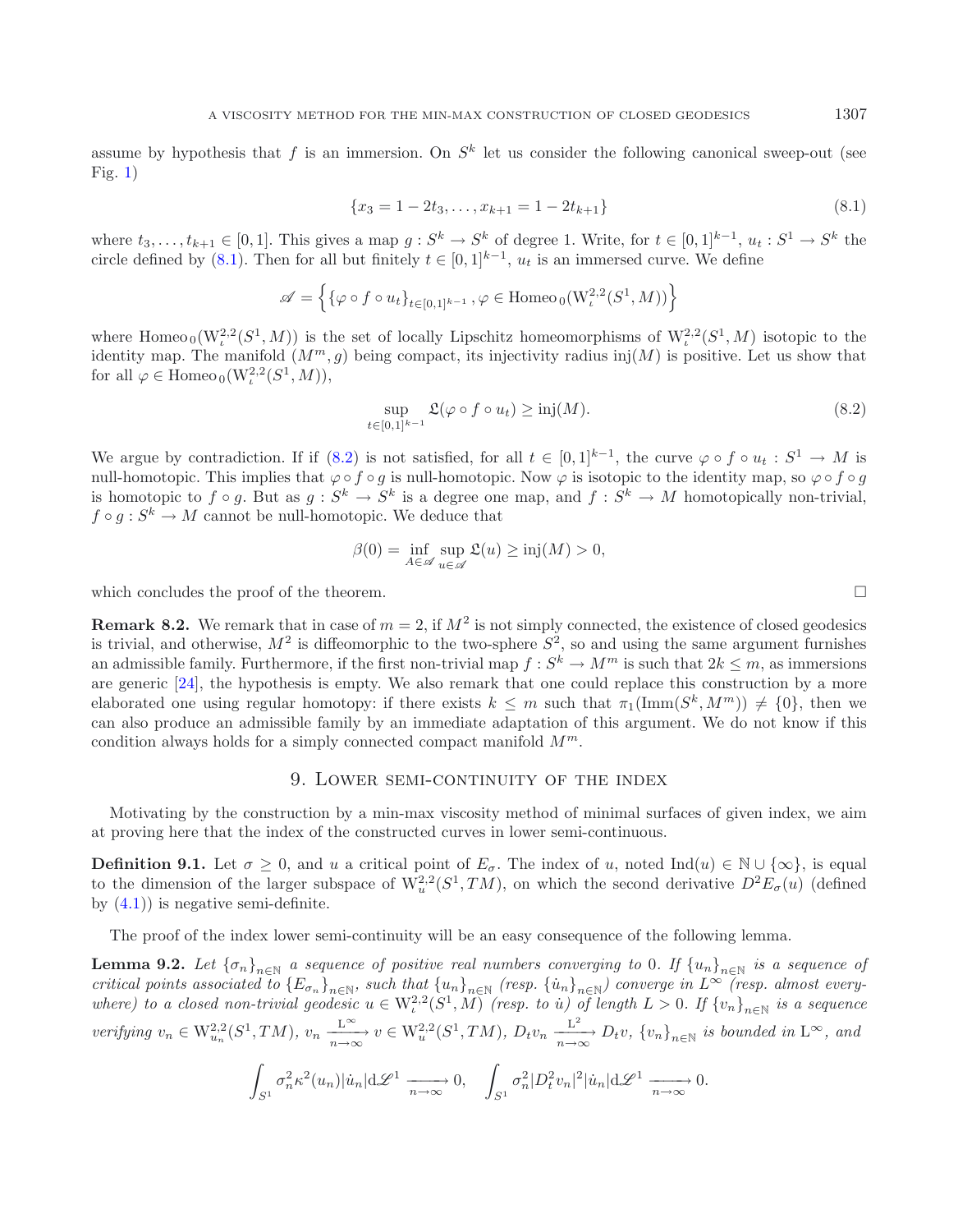*Then*

$$
D^{2}E_{\sigma_{n}}(u_{n})[v_{n},v_{n}] \xrightarrow[n \to \infty]{} D^{2}E_{0}(u)[v,v] = \int_{0}^{L} (|D_{t}v|^{2} - \langle D_{t}v, \dot{u}\rangle^{2} - \langle R(\dot{u},v)v, \dot{u}\rangle) d\mathcal{L}^{1}.
$$

*Proof.* The hypothesis implies that  ${v_n}_{n\in\mathbb{N}}$  is bounded in  $L^{\infty}(S^1, M)$ , and in  $W^{1,2}(S^1, M)$ . Furthermore, Theorem [7.1](#page-21-0) shows that  $\{u_n\}_{n\in\mathbb{N}}$  converges to  $L^p(S^1, M)$  (if  $L_n = \mathfrak{L}(u)$ , we have  $L_n \xrightarrow[n\to\infty]{} L$ ) for all  $1 \leq p < \infty$ according to Lebesgue's dominated convergence theorem.

All estimates are elementary, using only Cauchy–Schwarz inequality, and otherwise, R being a  $C^{\nu-2}$  ( $\nu-2 \geq$ 1) tensor on the compact  $C^{\nu}$  manifold  $(M,g)$  implies that

$$
\max\{\|R\|_{\mathcal{L}^{\infty}(M)}, \|\nabla R\|_{\mathcal{L}^{\infty}(M)}\} < \infty
$$

As for all  $n \in \mathbb{N}$ ,  $|\dot{u}_n| = 1$ ,

$$
\sup_{n \in \mathbb{N}} \|\nabla_{\dot{u}_n} R\|_{\mathcal{L}^\infty(M)} \le \|\nabla R\|_{\mathcal{L}^\infty(M)} < \infty
$$
\n
$$
\sup_{n \in \mathbb{N}} \|\nabla_{v_n} R\|_{\mathcal{L}^\infty(M)} \le \|\nabla R\|_{\mathcal{L}^\infty(M)} \sup_{n \in \mathbb{N}} \|v_n\|_{\mathcal{L}^\infty(S^1)} < \infty
$$

We have

$$
\sigma_n^2 \int_0^{L_n} |D_t^2 v_n|^2 + |R(v_n, \dot{u}_n)\dot{u}_n|^2 d\mathcal{L}^1 \le \int_0^{L_n} \sigma_n^2 |D_t^2 v_n|^2 d\mathcal{L}^1 + \sigma_n^2 ||R||_{L^\infty(M)} ||v_n||_{L^2([0, L_n])}^2 \xrightarrow[n \to \infty]{} 0
$$

We write

$$
K_n = \left(\int_{S^1} \sigma_n^2 \kappa^2(u_n) |\dot{u}_n| \mathrm{d}\mathscr{L}^1\right)^{\frac{1}{2}} = \left(\int_0^{L_n} \sigma_n^2 \kappa^2(u_n) \mathrm{d}\mathscr{L}^1\right)^{\frac{1}{2}} \xrightarrow[n \to \infty]{} 0.
$$

We estimate the other terms as following.

$$
\sigma_n^2 \left| \int_0^{L_n} \left( 4 \langle D_t v_n, \dot{u}_n \rangle^2 + 2 \langle D_t v_n, \dot{u}_n \rangle - |D_t v_n|^2 + \langle R(\dot{u}_n, v_n) v_n, \dot{u}_n \rangle \right) \kappa^2 (u_n) \mathrm{d} \mathscr{L}^1 \right|
$$
  
\n
$$
\leq \left( 4 \left\| D_t v_n \right\|_{L^{\infty}([0, L_n])}^2 + 2 \left\| D_t v_n \right\|_{L^{\infty}([0, L_n])} + \left\| R \right\|_{L^{\infty}(M)} \left\| v_n \right\|_{L^{\infty}([0, L_n])} \right) K_n^2
$$
  
\n
$$
\sigma_n^2 \left| \int_0^{L_n} \left( \langle D_t^2 v_n, \dot{u}_n \rangle + \langle D_t v_n, D_t \dot{u}_n \rangle \right)^2 \mathrm{d} \mathscr{L}^1 \right| \leq 2 \int_0^{L_n} \sigma_n^2 \left\| D_t^2 v_n \right\|_{L^2([0, L_n])}^2 + 2 \left\| D_t v_n \right\|_{L^{\infty}([0, L_n])}^2 K_n^2
$$
  
\n
$$
\sigma_n^2 \left| \int_0^{L_n} \left\langle \nabla_{\dot{u}_n} R(v_n, \dot{u}_n) v_n, D_t \dot{u}_n \right\rangle \mathrm{d} \mathscr{L}^1 \right| \leq \sigma_n \left\| \nabla R \right\|_{L^{\infty}(M)} \left\| v_n \right\|_{L^{\infty}([0, L_n])} \left\| v_n \right\|_{L^2([0, L_n])} K_n
$$
  
\n
$$
\sigma_n^2 \left| \int_0^{L_n} \left\langle \nabla_{v_n} R(v_n, \dot{u}_n) \dot{u}_n, D_t \dot{u}_n \right\rangle \mathrm{d} \mathscr{L}^1 \right| \leq \sigma_n \left\| R \right\|_{L^{\infty}(M)} \left\| v_n \right\|_{L^{\infty}([0, L_n])} \left\| v_n \right\|_{L^2([0, L_n])} K_n
$$
  
\n
$$
\sigma_n^2 \left| \int_0^{L_n} \left\langle R(D_t v_n
$$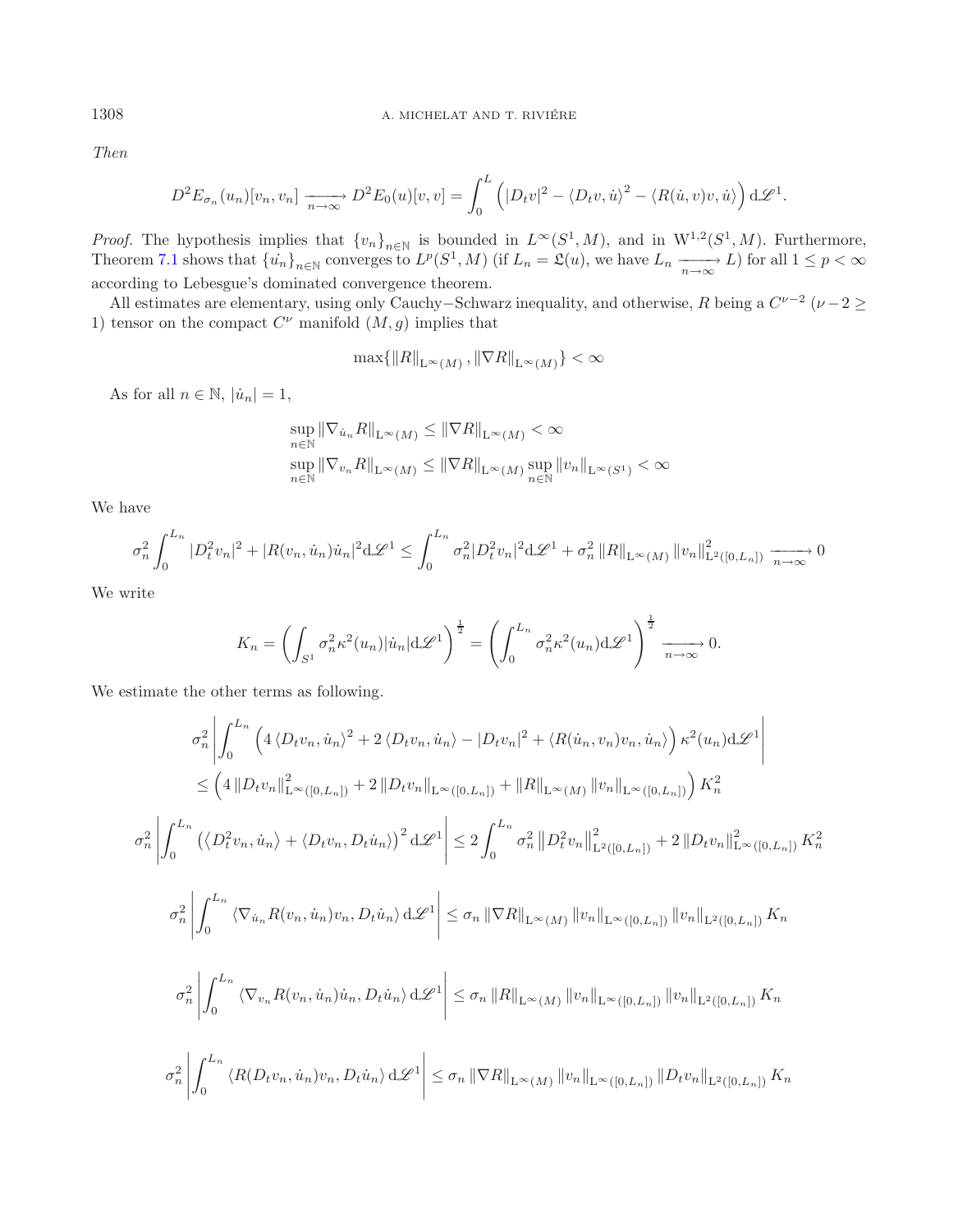$$
\sigma_n^2 \left| \int_0^{L_n} \langle R(D_t \dot{u}_n, v_n) v_n, D_t \dot{u}_n \rangle d\mathcal{L}^1 \right| \leq ||R||_{\mathcal{L}^{\infty}(M)} ||v_n||_{\mathcal{L}^{\infty}([0, L_n])}^2 K_n^2
$$
  

$$
\sigma_n^2 \left| \int_0^{L_n} \langle R(v_n, \dot{u}_n) D_t v_n, D_t \dot{u}_n \rangle d\mathcal{L}^1 \right| \leq \sigma_n ||R||_{\mathcal{L}^{\infty}(M)} ||v_n||_{\mathcal{L}^{\infty}([0, L_n])} ||D_t v_n||_{\mathcal{L}^2([0, L_n])} K_n
$$
  

$$
\sigma_n^2 \left| \int_0^{L_n} \langle R(\dot{u}_n, D_t v_n) \dot{u}_n, D_t \dot{u}_n \rangle d\mathcal{L}^1 \right| \leq \sigma_n ||R||_{\mathcal{L}^{\infty}(M)} ||D_t v_n||_{\mathcal{L}^2([0, L_n])} K_n
$$
  

$$
\sigma_n^2 \left| \int_0^{L_n} \langle R(v_n, \dot{u}_n) D_t v_n, D_t \dot{u}_n \rangle d\mathcal{L}^1 \right| \leq \sigma_n ||R||_{\mathcal{L}^{\infty}(M)} ||v_n||_{\mathcal{L}^{\infty}([0, L_n])} ||D_t v_n||_{\mathcal{L}^2([0, L_n])} K_n
$$
  

$$
\left| \int_0^{L_n} \langle D_t v_n, \dot{u}_n \rangle \langle R(v_n, \dot{u}_n) \dot{u}_n, D_t \dot{u}_n \rangle d\mathcal{L}^1 \right| \leq \sigma_n ||R||_{\mathcal{L}^{\infty}(M)} ||v_n||_{\mathcal{L}^{\infty}([0, L_n])} ||D_t v_n||_{\mathcal{L}^2([0, L_n])} K_n
$$
  

$$
\sigma_n^2 \left| \int_0^{L_n} \langle D_t v_n, \dot{u}_n \rangle \langle (D_t^2 v_n, D_t \dot{u}_n \rangle - 2 \langle D_t v_n, \dot{u}_n \rangle \kappa^2 (u_n) + \langle R(v_n, \dot{u}_n) \dot{u}_n, D_t \dot{u}_n \rangle \right) d
$$

$$
+ \sigma_n \|R\|_{\mathcal{L}^\infty(M)} \|v_n\|_{\mathcal{L}^\infty([0,L_n])} \|D_t v_n\|_{\mathcal{L}^2([0,L_n])} K_n
$$

$$
\sigma_n^2 \left| \int_0^{L_n} \left( |D_t v_n|^2 - \langle D_t v_n, \dot{u}_n \rangle^2 - \langle R(\dot{u}_n, v_n) v_n, \dot{u}_n \rangle \right) \kappa^2(u_n) d\mathscr{L}^1 \right|
$$
  

$$
\leq \left( \| D_t v_n \|_{\mathcal{L}^\infty([0, L_n])}^2 + \| R \|_{\mathcal{L}^\infty(M)} \| v_n \|_{\mathcal{L}^\infty([0, L_n])}^2 \right) K_n^2.
$$

Finally, the unit vector sequence  $\{\dot{u}_n\}_{n\in\mathbb{N}}$  converge almost everywhere to  $\dot{u}$  (which is also a unit vector), so we can apply Lebesgue's dominated convergence theorem to get

$$
\int_{S^1} \left( |\nabla_{\frac{\dot{u}_n}{|\dot{u}_n|}} v_n|^2 - \left\langle \nabla_{\frac{\dot{u}_n}{|\dot{u}_n|}} v_n, \frac{\dot{u}_n}{|\dot{u}_n|} \right\rangle^2 - \left\langle R\left(\frac{\dot{u}_n}{|\dot{u}_n|}, v_n\right) v_n, \frac{\dot{u}_n}{|\dot{u}_n|} \right\rangle \right) |u_n| \, d\mathcal{L}^1
$$

$$
\xrightarrow[n \to \infty]{} \int_{S^1} \left( |\nabla_{\frac{\dot{u}}{|\dot{u}|}} v|^2 - \left\langle \nabla_{\frac{\dot{u}}{|\dot{u}|}} v, \dot{u} \right\rangle^2 - \left\langle R\left(\frac{\dot{u}}{|\dot{u}|}, v\right) v, \frac{\dot{u}}{|\dot{u}|} \right\rangle \right) |\dot{u}| \, d\mathcal{L}^1,
$$

<span id="page-27-0"></span>which completes the proof of the lemma.

 $\sigma_n^2$ 

**Theorem 9.3.** *Under the hypothesis of* [7.1](#page-21-0)*, if*  $\{u_n\}_{n\in\mathbb{N}}$  *is the sequence of critical points associated to*  $\{E_{\sigma_n}\},$ *to a non-trivial closed geodesic*  $u \in W^{2,2}_\iota(S^1,M)$ *, we have* 

$$
Ind(u) \le \liminf_{n \to \infty} Ind(u_n).
$$

 $\Box$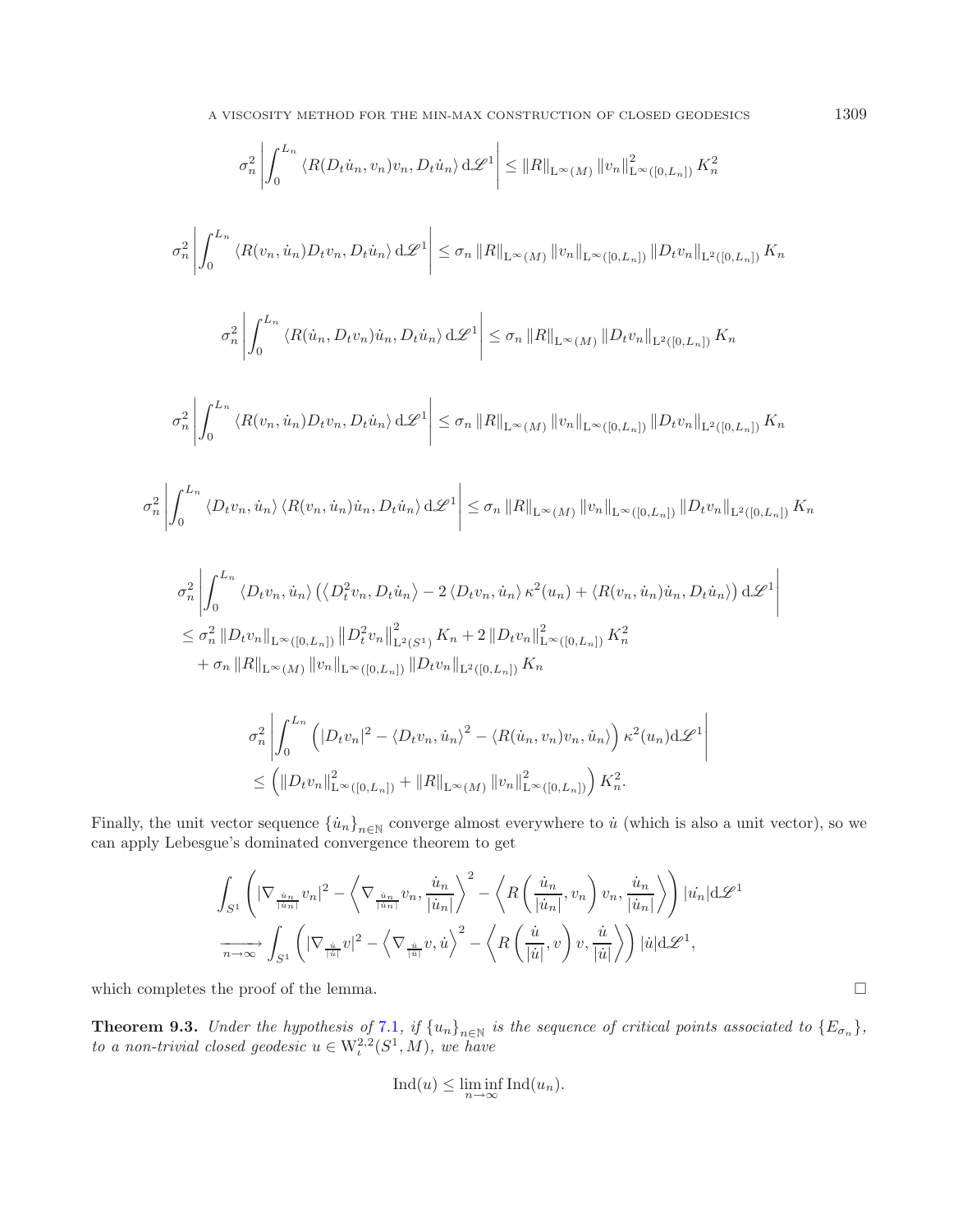*Proof.* If  $v \in W_u^{2,2}(S^1, TM)$ , and  $P(u_n)$  is the orthogonal projection  $\mathbb{R}^q \to T_{u_n}M$ , if  $v_n = P(u_n)$ , la suite  ${v_n}_{n\in\mathbb{N}}$  thanks of Lemma [7.2,](#page-23-0)  ${v_n}_{n\in\mathbb{N}}$  satisfies the hypothesis of Lemma [9.2.](#page-25-3) If  $v^1,\ldots,v^I\in W^{1,2}(S^1,M)$  is a free orthonormal family in  $L^2(S^1, M)$  such that  $D^2E_0$  is negative semi-definite on Span  $\{v^1, \ldots, v^I\}$ , then, if  $v_n^j = P(u_n)v^j$ , the family  $\{v_n^1, \ldots, v_n^I\}$  is free in  $\mathcal{W}_{u_n}^{2,2}(S^1, M)$ , for n large enough. As  $D^2E_0(u)[v^j, v^j] < 0$ , we have

$$
D^{2}E_{\sigma_{n}}(u_{n})[v_{n}, v_{n}] \xrightarrow[n \to \infty]{} D^{2}E_{0}(u)[v^{j}, v^{j}] < 0
$$

so for *n* large enough,  $D^2 E_{\sigma_n}(u_n)[v_n, v_n] < 0$ , and  $\{v_n^1, \ldots, v_n^I\}$  is free, thus

$$
I \le \liminf_{n \to \infty} \text{Ind}(u_n).
$$

<span id="page-28-1"></span>This implies that

$$
Ind(u) \le \liminf_{n \to \infty} Ind(u_n).
$$

<span id="page-28-0"></span>which concludes the proof of the theorem.  $\Box$ 

### 10. Counter-examples

### **10.1. Counter-examples in dimension 1**

Let  $(M^2, h)$  a compact  $C^3$  Riemannian surface of constant Gauss curvature  $K_M \in \mathbb{R}$  (which is just equal to the sectional curvature in our convention). Let  $\sigma > 0$ , and  $u_{\sigma}$  a critical point of  $E_{\sigma}$ . We know that u is  $C^2$  and satisfies [\(10.1\)](#page-28-1)

$$
D_t \dot{u} = \sigma^2 \left\{ D_t \left( 2D_t^2 \dot{u} + 3\kappa^2 \dot{u} \right) + 2R(D_t \dot{u}, \dot{u}) \dot{u} \right\}
$$
(10.1)

Let  $\nu$  a normal vector to the curve u, and k the signed curvature, defined as

$$
D_t \dot{u} = k\nu
$$

As  $\langle D_t \dot{u}, \dot{u} \rangle = 0$ , k is well-defined. Moreover, Frénet equations in dimension 2 imply that

$$
D_t \nu = -k\dot{u},
$$

so

$$
D_t^2 \dot{u} = \dot{k}\nu - k^2 \dot{u}, \nD_t^3 \dot{u} = \ddot{k}\nu + \dot{k}(-k\dot{u}) - 2\dot{k}\kappa \dot{u} - k^2(k\nu) = \ddot{k}\nu - 3\dot{k}\kappa \dot{u} - k^3 \nu.
$$

As

$$
D_t(k^2\dot{u}) = 2\dot{k}k\dot{u} + k^3\nu
$$

the equation  $(10.1)$  is equivalent to

$$
k\nu = \sigma^2 (2\ddot{k} + k^3)\nu + 2\sigma^2 k R(\nu, \dot{u})\dot{u}
$$

Taking the scalar product with  $\nu$ , we get

$$
k_{\sigma}(t) = \sigma^2 (2\ddot{k}_{\sigma}(t) + k_{\sigma}^3(t) + 2K_M k_{\sigma}(t))
$$
\n(10.2)

We can explicitly solve this equation thanks of the Jacobi elliptic functions (see [\[13,](#page-42-30) [33\]](#page-42-31)).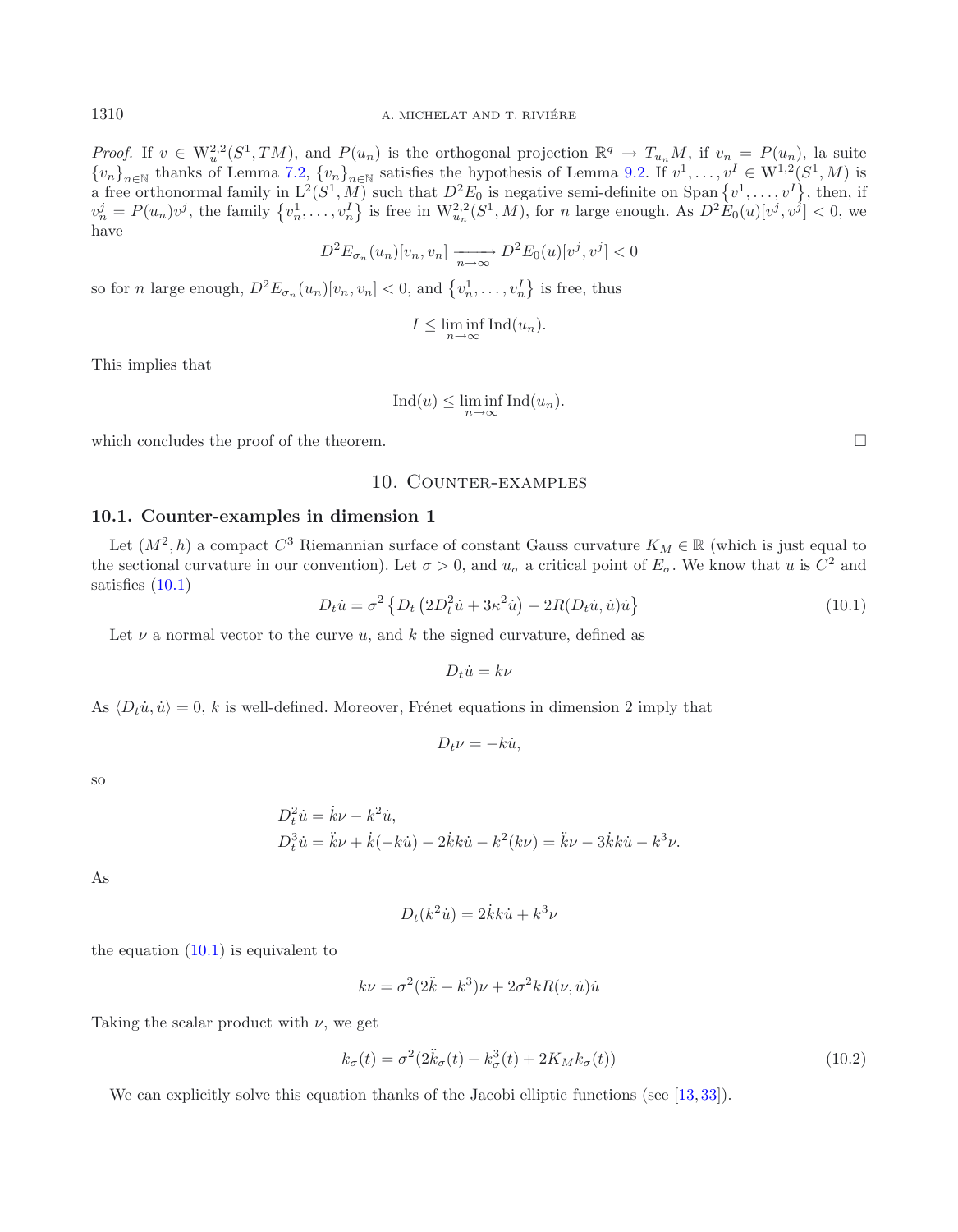Let  $0 \leq p < 1$ , we define  $f_p : \mathbb{R} \to \mathbb{R}$ 

$$
f_p(t) = \int_0^t \frac{\mathrm{d}\theta}{\sqrt{1 - p^2 \sin^2 \theta}}\tag{10.3}
$$

and Jacobi elliptic functions sn, cn and dn as

$$
sn(t, p) = sin fp-1(t)
$$
  
\n
$$
cn(t, p) = cos fp-1(t)
$$
  
\n
$$
dn(t, p) = \sqrt{1 - p2 sn2(t)}
$$

and the function  $\mathscr{K} : [0,1] \rightarrow \mathbb{R}_+$  by

$$
\mathcal{K}(p) = f_p\left(\frac{\pi}{2}\right) = \int_0^{\frac{\pi}{2}} \frac{\mathrm{d}\theta}{\sqrt{1 - p^2 \sin^2 \theta}}.
$$

<span id="page-29-0"></span>The functions sn, cn, are  $4\mathscr{K}$ -periodic, and dn is  $2\mathscr{K}$ -periodic. If we write  $\text{sn}_p = \text{sn}(\cdot, p)$ ,  $\text{cn}_p = \text{cn}(\cdot, p)$ ,  $dn_p = dn(\cdot, p)$ , we have

$$
\sin_p = \cosh_p
$$
  
\n
$$
\sin_p = -\cosh_p
$$
  
\n
$$
\sin_p = -p^2 \sin_p \cosh_p
$$

and if  $dn = dn(\cdot, p)$   $(0 \le p < 1)$ ,

$$
\ddot{d}n + 2dn^3 - (2 - p^2)dn = 0.
$$

The function  $t \mapsto u(t) = a \, \text{dn}(bt, p)$ , u is a solution of the differential equation

$$
\ddot{u} + 2\left(\frac{b}{a}\right)^2 u^3 - b^2(2 - p^2)u = 0
$$

Fix  $0 \leq p < 1$ , we have

$$
k_{\sigma}(t) = \pm \left(\frac{1}{\sigma^2} \frac{2(1 - 2\sigma^2 K_M)}{(2 - p^2)}\right)^{\frac{1}{2}} \text{dn}\left(\left(\frac{1 - 2\sigma^2 K_M}{2(2 - p^2)}\right)^{\frac{1}{2}} \frac{t}{\sigma}, p\right)
$$
(10.4)

and

$$
\sigma^2 k_{\sigma}^2(t) = 2 \frac{1 - 2\sigma^2 K_M}{2 - p^2} \left( 1 - p^2 \sin^2 \left( \left( \frac{1 - 2\sigma^2 K_M}{2(2 - p^2)} \right)^{\frac{1}{2}} \frac{t}{\sigma}, p \right) \right)
$$

If  $C(\sigma)$  is the constant

$$
C(\sigma) = \left(\frac{1 - 2\sigma^2 K_M}{2(2 - p(\sigma)^2)}\right)^{\frac{1}{2}}
$$

Then,  $k_{\sigma}^2$  is a  $2\sigma C(\sigma)^{-1} \mathscr{K}(p(\sigma))$ -periodic function and  $L(\sigma)$ -periodic  $(L(\sigma) = \mathfrak{L}(u))$ . Thus there exists  $m(\sigma) \in \mathbb{N}$ such that  $L(\sigma)=2\sigma m(\sigma)\tilde{C}(\sigma)^{-1}K(p(\sigma))$ . In particular (see [\[33\]](#page-42-31), p. 19),

$$
\int_0^{L(\sigma)} \sigma^2 k_{\sigma}^2(t) dt = 8\sigma \, m(\sigma) C(\sigma) \int_0^{\mathcal{K}(\sigma)} \mathrm{dn}_{p(\sigma)}^2(t) dt
$$

$$
= 4\sigma \, m(\sigma) \sqrt{\frac{2 - 4\sigma^2 K_M}{2 - p(\sigma)^2}} \int_0^{\frac{\pi}{2}} \sqrt{1 - p(\sigma)^2 \sin^2(t)} dt
$$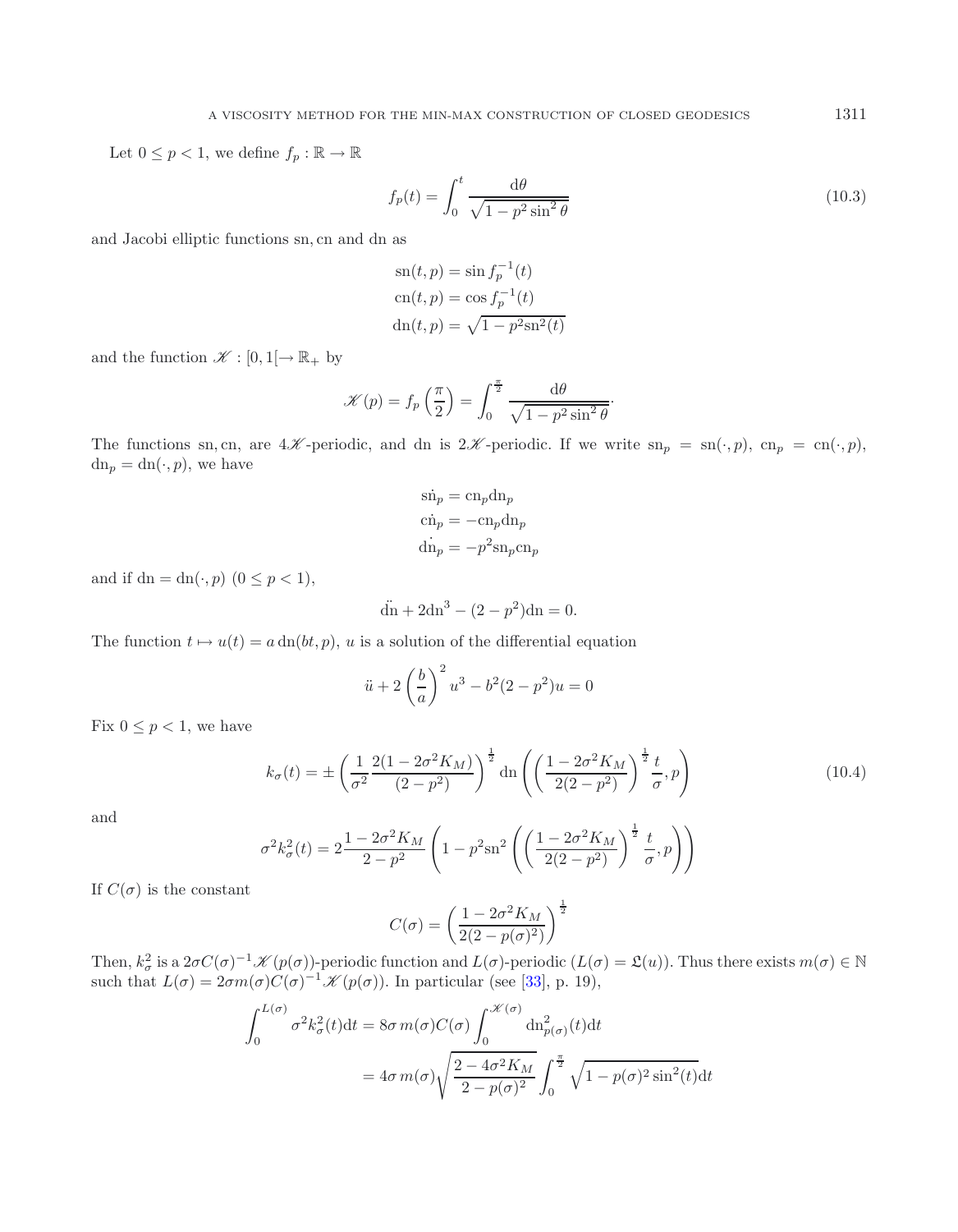If  ${\lbrace \sigma_n \rbrace}_{n \in \mathbb{N}}$  is a sequence of positive numbers converging to 0 such that

$$
L = \lim_{n \to \infty} L(\sigma_n) > 0,
$$

if  $p(\sigma_n) \xrightarrow[n \to \infty]{} p \in [0, 1[,$  we have  $\mathscr{K}(p(\sigma_n)) \xrightarrow[n \to \infty]{} \mathscr{K}(p) \in \left[\frac{\pi}{2}\right]$  $\frac{\pi}{2}$ ,  $\infty$  and  $\int^{L(\sigma_n)}$  $\int_0^{L(\sigma_n)} \sigma_n^2 k_{\sigma_n}^2(t) dt = \frac{2L(\sigma_n)C(\sigma_n)^2}{\mathcal{K}(p(\sigma_n))} \int_0^{\frac{\pi}{2}}$  $\sqrt{1-p(\sigma_n)^2\sin^2(t)}dt$ 

$$
\sigma_n^{\pi} \kappa_{\sigma_n}(t) dt = \frac{4L}{\mathscr{K}(p(\sigma_n))} \int_0^{\pi} \sqrt{1 - p(\sigma_n)^2} \sin^2(t) dt
$$

$$
\frac{4L}{n \to \infty} \frac{4L}{(2 - p^2)\mathscr{K}(p)} \int_0^{\frac{\pi}{2}} \sqrt{1 - p^2 \sin^2(t)} dt > 0,
$$
(10.5)

which give a family of counter-examples, as we will see in next section.

*10.1.1. Explicit counter-example on* S<sup>2</sup>

The goal of this section is to prove the following result.

<span id="page-30-0"></span>**Proposition 10.1.** *On*  $S^2$  *equipped with its standard metric, let*  $\mathcal A$  *the admissible set of curves given by the canonical sweep-out on*  $S^2$ . There exists a sequence  ${\{\sigma_n\}}_{n\in\mathbb{N}}$  of positive real numbers converging to 0 and a *sequence of critical points*  $\{u_n\}_{n\in\mathbb{N}}$  *of*  $\{E_{\sigma_n}\}_{n\in\mathbb{N}}$ *, and a curve u*  $\in$   $W^{1,2}(S^1, M)$ *, such that* 

$$
E_{\sigma_n}(u_n) \xrightarrow[n \to \infty]{} \beta(0) = \pi, \quad \mathfrak{L}(u_n) \xrightarrow[n \to \infty]{} \frac{\pi}{2}
$$

*and*

$$
u_n \xrightarrow[n \to \infty]{L^{\infty}} u
$$
 strongly,  $u_n \xrightarrow[n \to \infty]{W^{1,2}} u$  weakly, and  $\dot{u}_n \xrightarrow[n \to \infty]{L^{\infty}} \dot{u}$  a.e.

*Furthermore, there exists a negligible subset*  $N \subset S^1$  *such that*  $\{\dot{u}_n(t)\}_{n \in \mathbb{N}}$  *has no limit point for all*  $t \in S^1 \setminus N$ *, and for all open interval*  $I \subset S^1$ ,

$$
\mathfrak{L}(u|I) < \liminf_{n \to \infty} \mathfrak{L}(u_n|I).
$$

*Proof.* The shortest closed geodesics on  $S^2$  equipped with the standard metric are of length  $\pi$  (the great circles). We choose  $p = 0$  in and define

$$
u_{\sigma}(t) = \frac{\sigma}{(1 - 2\sigma^2)^{\frac{1}{2}}} \left( \cos\left( (1 - 2\sigma^2)^{\frac{1}{2}} \frac{t}{\sigma} \right), \sin\left( (1 - 2\sigma^2)^{\frac{1}{2}} \frac{t}{\sigma} \right), \frac{(1 - 2\sigma^2)^{\frac{1}{2}}}{\sigma} \sqrt{1 - \frac{\sigma^2}{1 - 2\sigma^2}} \right)
$$

then  $|\dot{u}_{\sigma}| = 1$ , and on  $S^2$ ,

$$
D_t \dot{u}_{\sigma}(t) = \ddot{u}_{\sigma}(t) = -\frac{(1 - 2\sigma^2)^{\frac{1}{2}}}{\sigma} u_{\sigma}(t)
$$

so

$$
k(u_{\sigma}(t)) = -\frac{(1 - 2\sigma^2)^{\frac{1}{2}}}{\sigma}
$$

and  $u_{\sigma}$  is a critical point of  $E_{\sigma}$  for all  $\sigma > 0$ . And for all  $\{\sigma_n\}_{n\in\mathbb{N}}$  converging to 0,

$$
u_{\sigma_n} \xrightarrow[n \to \infty]{\mathcal{L}^{\infty}} (0,0,1)
$$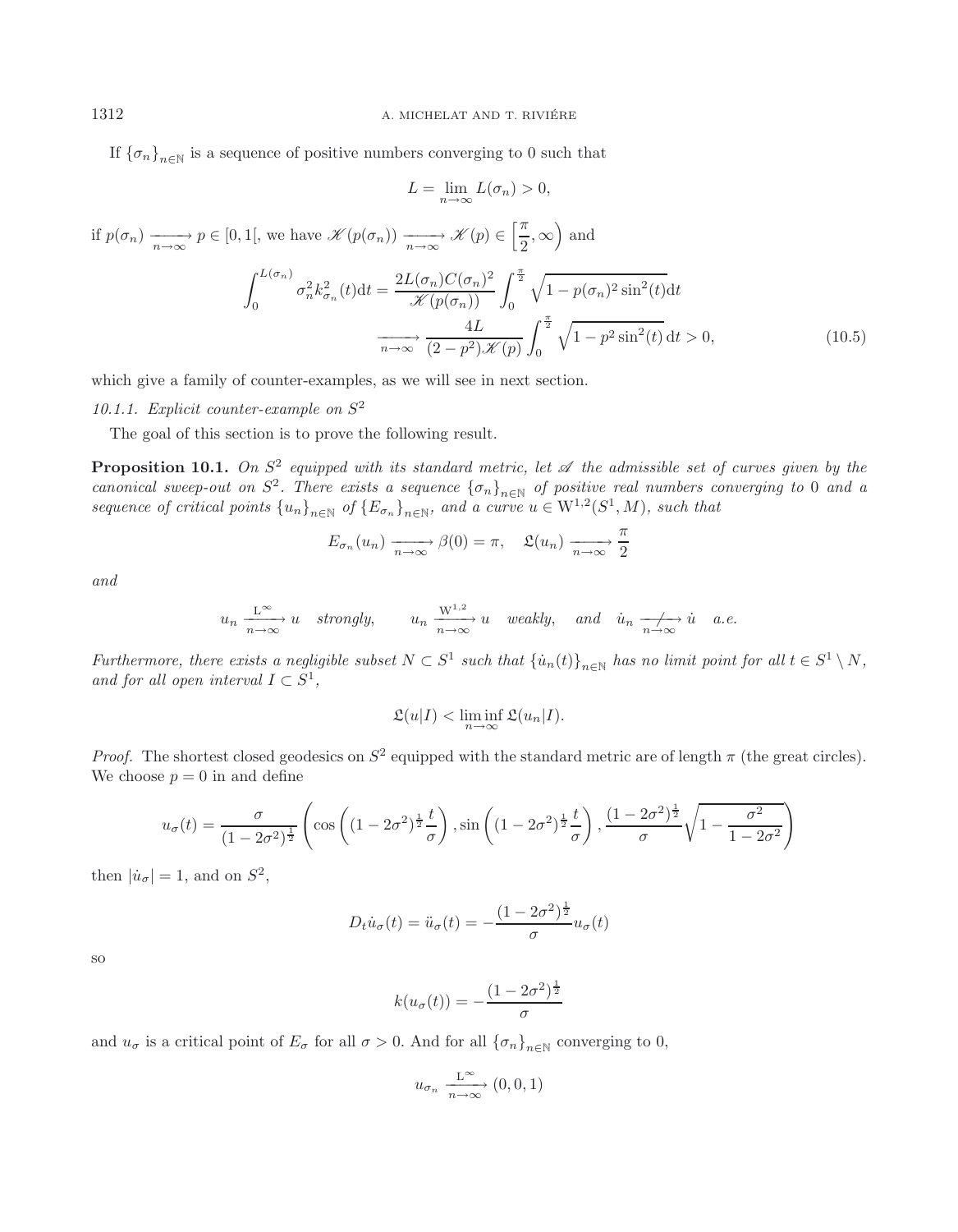and as 
$$
C(\sigma) = \frac{1}{2}(1 - 2\sigma^2)^{\frac{1}{2}}
$$
,  $\mathcal{K}(0) = \frac{\pi}{2}$ , we have  

$$
E_{\sigma}(u_{\sigma}) = 2L(\sigma)(1 - \sigma^2) = 4\pi\sigma m(\sigma)\frac{1 - \sigma^2}{(1 - 2\sigma^2)^{\frac{1}{2}}},
$$

where  $m(\sigma)$  is an arbitrary integer. So if we choose

$$
\sigma_n = \frac{1}{4n}, \quad m(\sigma_n) = n
$$

then writing  $u_n = u_{\sigma_n}$ ,

$$
E_{\sigma_n}(u_n) \xrightarrow[n \to \infty]{} \pi = \beta(0), \quad L(u_n) \xrightarrow[n \to \infty]{} \frac{\pi}{2} = \frac{\beta(0)}{2}
$$

while

$$
u_n \xrightarrow[n \to \infty]{\mathcal{L}^{\infty}} u \equiv (0,0,1)
$$

and according to Riemann–Lebesgue lemma,  $\{\dot{u}_n\}_{n\in\mathbb{N}}$  converges weakly in L<sup>2</sup> to  $\dot{u}=0$ , and if we consider  ${\lbrace \dot{u}_n \rbrace}_{n\in\mathbb{N}}$  as a sequence of functions on R (extended by periodicity), for all  $t \in \mathbb{R}/\mathbb{Q}, {\lbrace \dot{u}_n(t) \rbrace}_{n\in\mathbb{N}}$  has no limit point (as for all  $\alpha \in \mathbb{R}/\mathbb{Q}$ ,  $\{\cos(n\alpha)\}_{n\in\mathbb{N}}$  and  $\{\sin(n\alpha)\}_{n\in\mathbb{N}}$  are dense in  $[-1, 1]$ ). So finally, we have

$$
u_n \xrightarrow[n \to \infty]{} u \quad \text{weakly in } W^{1,2}(S^1, S^2)
$$

and for all open interval  $I \subset S^1$ ,

$$
0 = \mathfrak{L}(u(I)) < \liminf_{n \to \infty} \mathfrak{L}(u_n(I)) = \frac{\pi}{2} \mathcal{L}^1(I).
$$

which concludes the proof of the proposition.

*10.1.2. Surfaces of Constant Gauss Curvature*

**Proposition 10.2.** *Let*  $(M^2, h)$  *a compact Riemannian surface of constant Gauss curvature, and*  $\beta(0)$  *is the length of the shortest closed geodesic in*  $(M^2, g)$ *. For all*  $1 \leq 2\varepsilon < 2$ *, there exists a sequence of positive numbers*  ${\{\sigma_n\}}_{n\in\mathbb{N}}$  *converging to* 0*, and a sequence of critical points*  ${u_n\}_{n\in\mathbb{N}}$  *associated to*  ${E_{\sigma_n}}_{n\in\mathbb{N}}$  *such that* 

$$
E_{\sigma_n}(u_n) \xrightarrow[n \to \infty]{} \beta(0), \quad \mathfrak{L}(u_n) \xrightarrow[n \to \infty]{} \varepsilon \beta(0)
$$

*and*

$$
u_n \xrightarrow[n \to \infty]{L^{\infty}} u
$$
 strongly,  $u_n \xrightarrow[n \to \infty]{W^{1,2}} u$  weakly, and  $\dot{u}_n \xrightarrow[n \to \infty]{L^{\infty}} \dot{u}$  a.e.

*and*

$$
\mathfrak{L}(u) < \liminf_{n \to \infty} \mathfrak{L}(u_n).
$$

*Proof.* We fix  $0 \le p < 1$ , and recall that  $K_M \in \mathbb{R}$  is the Gauss curvature. We consider a sequence  ${u_n}_{n \in \mathbb{N}}$ of critical points of  ${E_{\sigma_n}}_{n\in\mathbb{N}}$  given by [\(10.4\)](#page-29-0) (*i.e.* the solutions of  $D_t\dot{u} = k\nu$ , where we choose  ${\{\sigma_n\}}_{n\in\mathbb{N}}$  and  $\{m(\sigma_n)\}_{n\in\mathbb{N}}$  such that

$$
E_{\sigma_n}(u_n) \xrightarrow[n \to \infty]{} \beta(0)
$$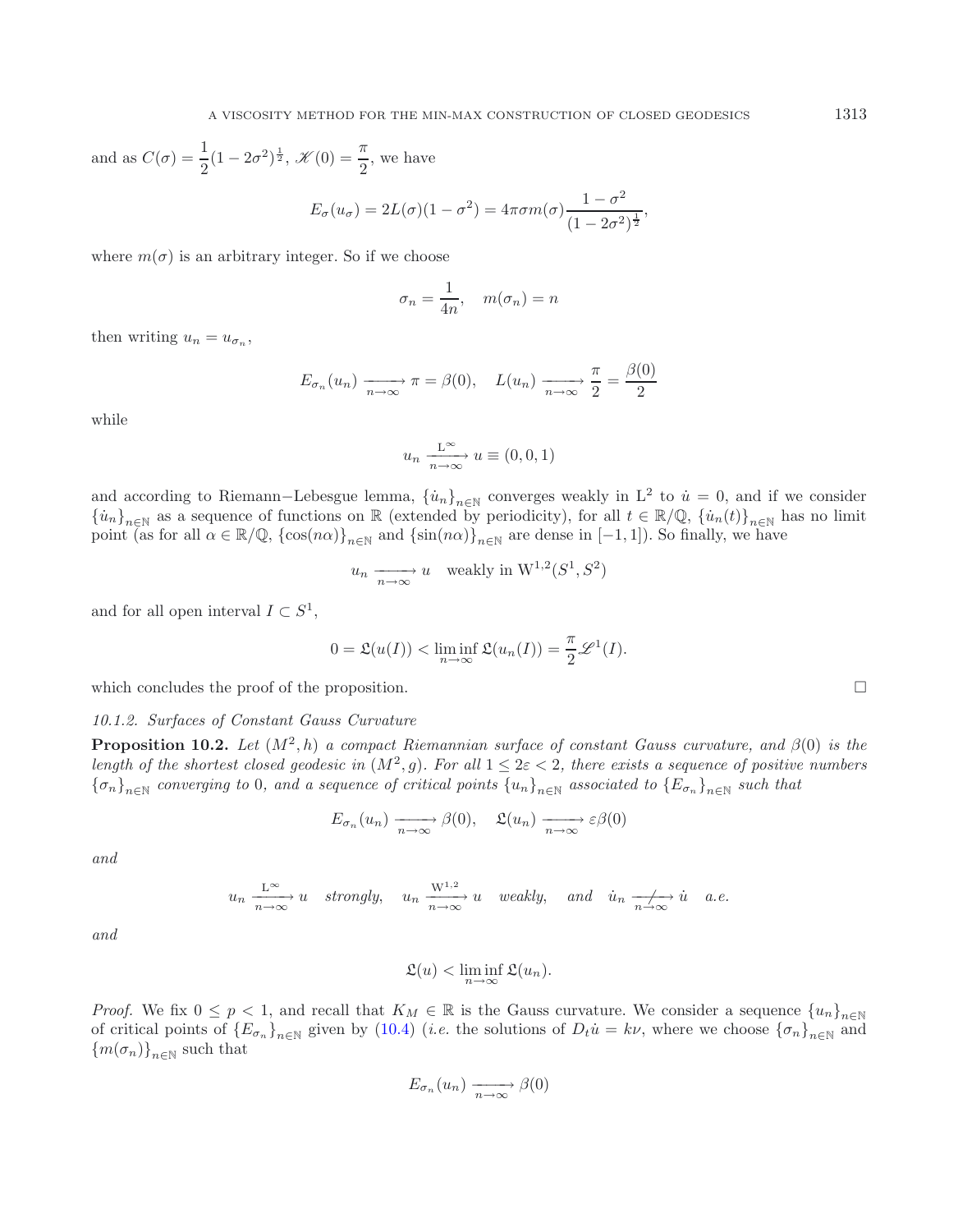The sequence  ${u_n}_{n \in \mathbb{N}}$  is bounded in  $W^{1,2}(S^1, M)$ , so we can extract a subsequence (still denotes  ${u_n}_{n \in \mathbb{N}}$ )<br>strongly converging in  $L^{\infty}(S^1, M)$ , and weakly converging in  $W^{1,2}(S^1, M)$  to a function  $u \in W$ For all interval  $I \subset [0, L]$  such that  $I \subset [0, L_n]$  for n large enough, we have

$$
\mathfrak{L}(u|_{I})^{2} = \left(\int_{I} |\dot{u}| d\mathscr{L}^{1}\right)^{2} \leq |I| \int_{I} |\dot{u}|^{2} d\mathscr{L}^{1} \leq |I| \liminf_{n \to \infty} \int_{I} |\dot{u}_{n}|^{2} d\mathscr{L}^{1}
$$

and  ${u_n}_{n\in\mathbb{N}}$  is in arc-length parametrization, so

<span id="page-32-0"></span>
$$
\mathfrak{L}(u_n)^2 = |I| \int_I |\dot{u}_n|^2 d\mathcal{L}^1
$$

and

$$
\mathfrak{L}(u|_{I}) \le \liminf_{n \to \infty} \mathfrak{L}(u_n|_{I}). \tag{10.6}
$$

Furthermore, we have

<span id="page-32-1"></span>
$$
\mathfrak{L}(u) < \liminf_{n \to \infty} \mathfrak{L}(u_n). \tag{10.7}
$$

We prove this assertion by contradiction. Assume that we have the equality in [10.7,](#page-32-0) then  $\{u_n\}_{n\in\mathbb{N}}$  converges almost everywhere to  $\dot{u}$ , and in particular,

$$
L_n = \mathfrak{L}(u_n) \xrightarrow[n \to \infty]{} \mathfrak{L}(u) = L,
$$

and  $u \in W^{2,2}_t(S^1, M)$ , as we can pass to the limit in the arc-length expression  $|\dot{u}_n| = 1$ . Thanks of the proof of theorem [\(7.1\)](#page-21-0), for all  $v \in W_n^{2,2}$ , if  $v_n = P(u_n)v$  we have

$$
\int_0^{L_n} \langle \dot{u}_n, D_t v_n \rangle = -3 \int_0^{L_n} \sigma_n^2 \kappa^2(u_n) \langle \dot{u}_n, D_t v_n \rangle + o(1)
$$
\n(10.8)

and  $\{D_t v_n\}_{n\in\mathbb{N}}$  is bounded in  $L^{\infty}$ , so  $\{\langle u_n, D_t v_n \rangle\}_{n\in\mathbb{N}}$  is bounded in  $L^{\infty}$  and is a sequence of continuous functions, while  $\{\sigma_n^2 \kappa^2(u_n)\}_{n\in\mathbb{N}}$  converges weakly in  $L^2$  to 1. Indeed,

$$
\sigma_n^2 \kappa^2(u_n) = \frac{2(1 - 2\sigma_n^2 K_M)}{2 - p^2} \left(1 - \frac{p^2}{2}\right) + \frac{p^2 (1 - 2\sigma_n^2 K_M)}{2 - p^2} \text{cn}_p\left(\left(\frac{2(1 - 2\sigma_n^2 K_M)}{2 - p^2}\right)^{\frac{1}{2}} \frac{t}{\sigma}\right)
$$

and the last term converges weakly in L<sup>2</sup> to 0 according to Riemann−Lebesgue theorem. So we can pass to the limit in [\(10.8\)](#page-32-1) to find that

$$
\int_0^L \langle \dot{u}, D_t v \rangle = -3 \int_0^L \langle \dot{u}, D_t v \rangle d\mathcal{L}^1
$$

so u is a closed geodesic. As we have chosen  ${\{\sigma_n\}}_{n\in\mathbb{N}}$ , and  ${m(\sigma_n)}$  such that

$$
E_{\sigma_n}(u_n) \xrightarrow[n \to \infty]{} \beta(0),
$$

then

$$
L = \varepsilon(p)\beta(0) = \left(1 + \frac{4}{(2 - p^2)\mathcal{K}(p)} \int_0^{\frac{\pi}{2}} \sqrt{1 - p^2 \sin^2(t)} dt\right)^{-1} \beta(0) < \beta(0)
$$

so u is a non-trivial closed geodesic of length strictly inferior that the length of the shortest closed geodesic, which yields the desired contradiction. Finally as  $0 \leq p < 1$ , and

$$
\varepsilon(p) \xrightarrow[p \to 0]{} \frac{1}{2}, \quad \varepsilon(p) \xrightarrow[p \to 1]{} 1,
$$

this completes the proof of the proposition.  $\Box$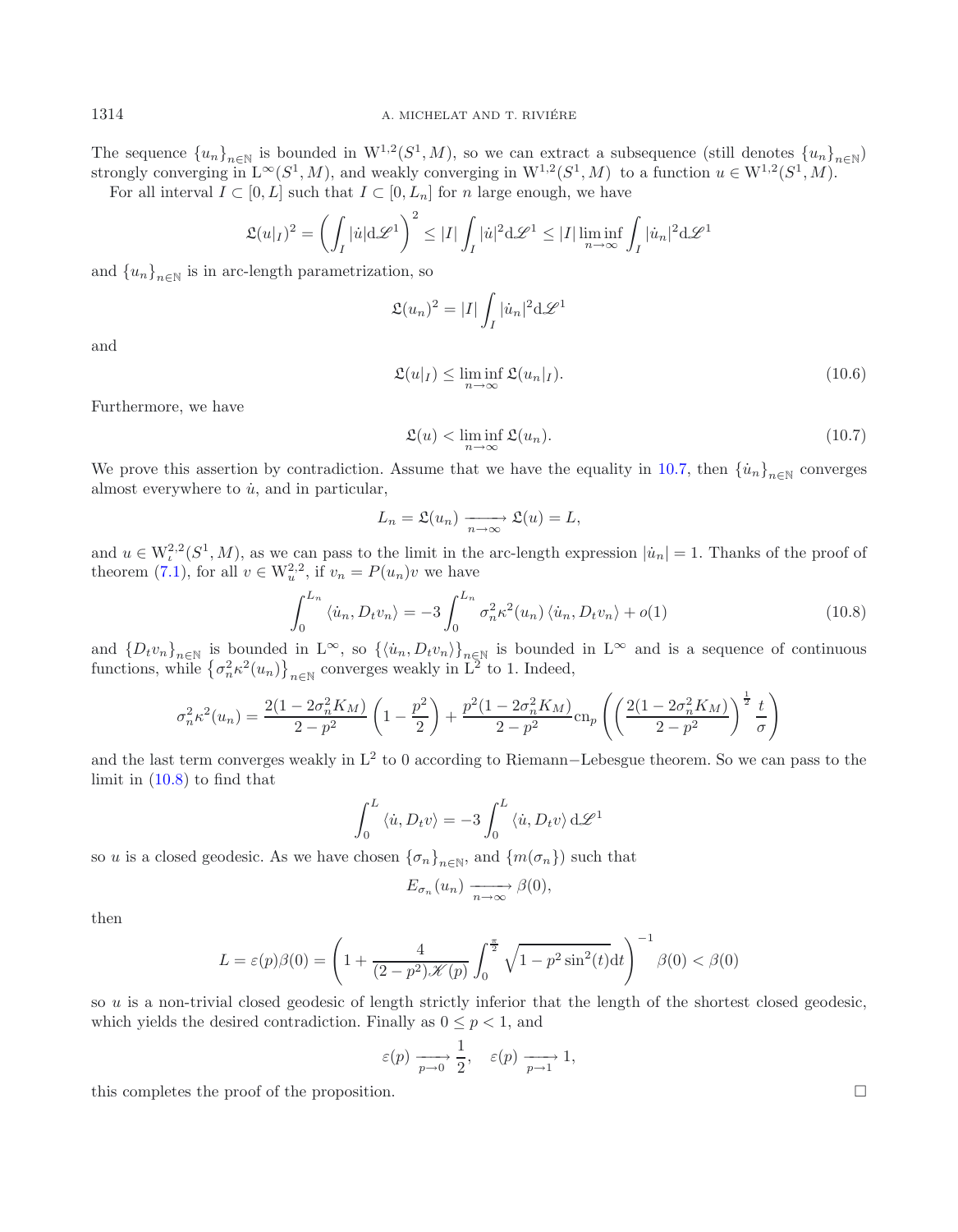#### *10.1.3. General Surfaces*

In the case of a general surface, we get

<span id="page-33-1"></span>
$$
k_{\sigma}(t) = \sigma^2 \left( 2\ddot{k}_{\sigma}(t) + k_{\sigma}^3(t) + 2K \left( \dot{u}(t), \nu(t) \right) k_{\sigma}(t) \right) \tag{10.9}
$$

where  $K(\dot{u}(t), \nu(t))$  is the sectional curvature of the 2-plan  $\dot{u}(t) \wedge \nu(t)$ . Let  $K_M^+$  (resp.  $K_M^-$ ) the maximum (resp. minimum) of sectional curvature of  $(M, g)$ . If s is the sign function

$$
\ddot{k}_{\sigma}(t) + \frac{1}{2}k_{\sigma}^{3}(t) + \left(K_{M}^{s(k_{\sigma}(t))} - \frac{1}{2\sigma^{2}}\right)k_{\sigma}(t) \ge 0,
$$
\n
$$
\ddot{k}_{\sigma}(t) + \frac{1}{2}k_{\sigma}^{3}(t) + \left(K_{M}^{-s(k_{\sigma}(t))} - \frac{1}{2\sigma^{2}}\right)k_{\sigma}(t) \le 0.
$$

If we write  $C(\sigma, K) = \left(\frac{1 - 2\sigma^2 K}{2(2 - p(\sigma)^2)}\right)$ ), an elementary application of comparison principle implies that there exists a solution  $k_{\sigma}$  of [\(10.9\)](#page-33-0) such that

$$
\frac{2}{\sigma}C(\sigma, K_M^+) \text{dn}\left(C(\sigma, K_M^+) \frac{t}{\sigma}, p(\sigma)\right) \le k_\sigma(t) \le \frac{2}{\sigma}C(\sigma, K_M^-) \text{dn}\left(C(\sigma, K_M^-) \frac{t}{\sigma}, p(\sigma)\right). \tag{10.10}
$$

Furthermore, thanks of a result of Joel Langer and David A. Singer [\[33\]](#page-42-31), we can extend this procedure to get counter-examples in any dimension  $m \geq 2$ . Finally inequality [\(10.10\)](#page-33-1) permits to extend the result of the general result of the previous subsection.

**Proposition 10.3.** *If*  $(M^2, h)$  *is a Riemannian surface, for all*  $\beta > 0$ *, for all*  $1 < 2\varepsilon < 2$ *, there exists a sequence of positive numbers*  ${\lbrace \sigma_n \rbrace}_{n \in \mathbb{N}}$  *converging to* 0*, and a sequence of critical points*  ${\lbrace u_n \rbrace}_{n \in \mathbb{N}}$  *associated to*  ${\lbrace E_{\sigma_n} \rbrace}_{n \in \mathbb{N}}$ *such that*

$$
E_{\sigma_n}(u_n) \xrightarrow[n \to \infty]{} \beta
$$
,  $\mathfrak{L}(u_n) \xrightarrow[n \to \infty]{} \varepsilon\beta$ 

*and*

$$
u_n \xrightarrow[n \to \infty]{L^{\infty}} u
$$
 strongly, and  $u_n \xrightarrow[n \to \infty]{W^{1,2}} u$  weakly,  $\dot{u}_n \xrightarrow[n \to \infty]{L^{\infty}} \dot{u}$  a.e.

*and*

$$
\mathfrak{L}(u) < \liminf_{n \to \infty} \mathfrak{L}(u_n).
$$

#### **10.2. Counter-examples in dimension 2**

Thanks of an article of Pinkall (see [\[41](#page-42-32)]), if u is a critical point of  $E_{\sigma}$ , then thanks of the Hopf fibration, we can create an Hopf torus which is a critical point of the Willmore energy. We will take slightly different conventions than the article of Pinkall. Let  $p : S^3 \to S^2$  the map defined by

$$
p(w, z) = (|w|^2 - |z|^2, 2w\overline{z})
$$

for all  $(w, z) \in S^3$ , where

$$
S^3 = \mathcal{C}^2 \cap \{(w, z) : |w|^2 + |z|^2 = 1\}.
$$

We recall that p is surjective, and we see that it is invariant by the action of  $S^1$  by rotation. It will be convenient for computations to use quaternions for writing the Hopf fibration. Le  $q \mapsto \tilde{q}$  is the real vector space

<span id="page-33-0"></span>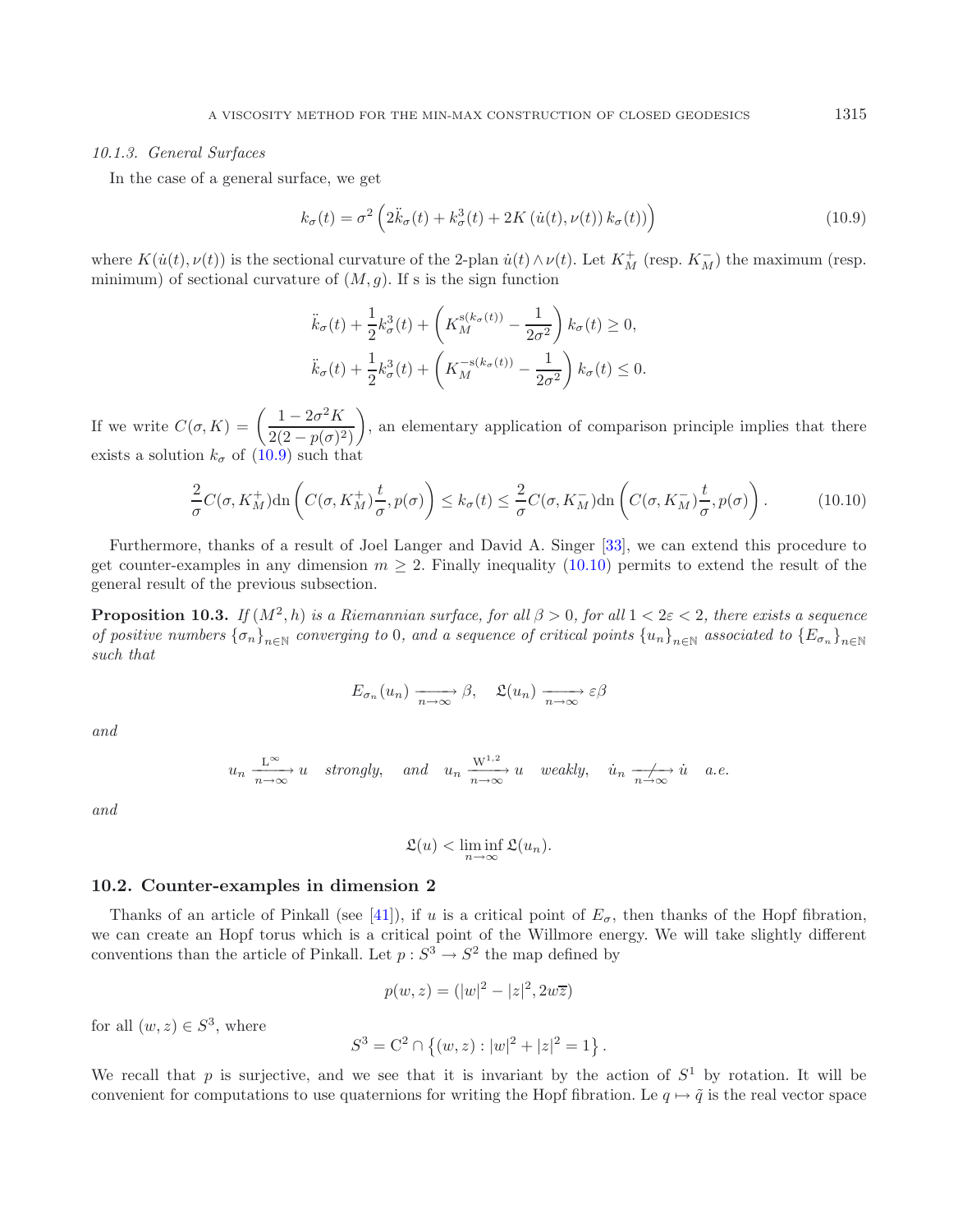automorphism such that q leaves 1, j and k unchanged, and which sends i to  $-i$ . It is easy to verify that the Hopf fibration is given by

$$
p(q) = \widetilde{q}q
$$

if we identify  $q = (w, z) \in S^3$ .

Let  $\gamma$  a curve  $\gamma : [0, L] \to S^2$  a closed curve of length  $L > 0$ . Let  $\Gamma$  a lift of  $\gamma$  by the fibration p, *i.e.* a curve  $\Gamma : [0, L] \to S^3$  such that  $p \circ \Gamma = \gamma$ . We now parametrize  $\Gamma$  by arc-length, and we defined the Hopf torus of  $\gamma$  as

$$
\Gamma(t,\theta) = e^{i\theta} \Gamma(t)
$$

and assume that  $t \mapsto \dot{\Gamma}(t)$  is orthogonal to  $\partial_{\theta} \Gamma$ . As  $\Gamma \neq 0$ ,  $\dot{\Gamma}$  is proportional to  $\Gamma$  in H: there exists a smooth function  $\lambda : [0, L] \to \mathbb{H}$  such that

$$
\dot{\Gamma}(t) = \lambda(t)\Gamma(t), \quad \forall t \in [0, L].
$$

Moreover,  $\langle \dot{\Gamma}, \Gamma \rangle = 0$  implies that Re  $\lambda = 0$ , and as  $\partial_t \Gamma$  is proportional to  $\partial_{\theta} \Gamma$ ,  $\lambda$  is orthogonal to  $e^{i\theta}$  for all  $\theta \in S^1$ , so  $\lambda \in \text{Span}(j, k)$ . To produce the counter-example, we now proceed with the derivation of the mean curvature of the Hopf torus Γ.

We have

$$
\dot{\gamma} = 2\tilde{\Gamma}\lambda\Gamma.
$$

so  $|\dot{\gamma}| = 2$ . We should be now careful that  $\gamma : [0, \frac{L}{2}] \to S^2$ , and  $\Gamma : [0, \frac{L}{2}] \times S^1 \to S^3$ . We can easily check that  $\mathfrak{n} : [0, \frac{L}{2}] \to S^3$  is a unit normal vector field to the surface  $\Gamma$ , if

$$
\mathfrak{n}(t,\theta) = ie^{i\theta}\lambda(t)\Gamma(t).
$$

If we define the function  $\kappa$  by the formula

$$
\lambda' = 2i\kappa\lambda,
$$

then

$$
\begin{cases} \partial_t \mathfrak{n}(t,\theta) = -2\kappa(t)\partial_t \Gamma(t,\theta) - \partial_\theta \Gamma(t,\theta) \\ \partial_\theta \mathfrak{n}(t,\theta) = -\partial_t \Gamma(t,\theta) \end{cases}
$$

and  $\kappa$  is also the curvature of the curve  $\gamma$ . Indeed,

$$
\ddot{\gamma} = 2\ddot{\Gamma}\lambda'\Gamma - 4\gamma
$$

so

$$
\nabla_{\frac{\dot{\gamma}}{|\dot{\gamma}|}}\frac{\dot{\gamma}}{|\dot{\gamma}|} = \frac{1}{4}4\kappa \widetilde{\Gamma}i\lambda \Gamma = \kappa \nu
$$

if v is the normal of  $\gamma$ . If we had taken in the beginning a curve parametrized by arc-length, and if we write  $\gamma_0$ the new curve in the arc-length parametrization of  $\Gamma$ , then

$$
\gamma_0(t) = \gamma(2t),
$$

and if we now write the curvature with the original curve, we get

$$
\begin{cases}\n\partial_t \mathfrak{n}(t,\theta) = -2\kappa(t)\partial_t \Gamma(t,\theta) - \partial_\theta \Gamma(t,\theta) \\
\partial_\theta \mathfrak{n}(t,\theta) = -\partial_t \Gamma(t,\theta).\n\end{cases}
$$
\n(10.11)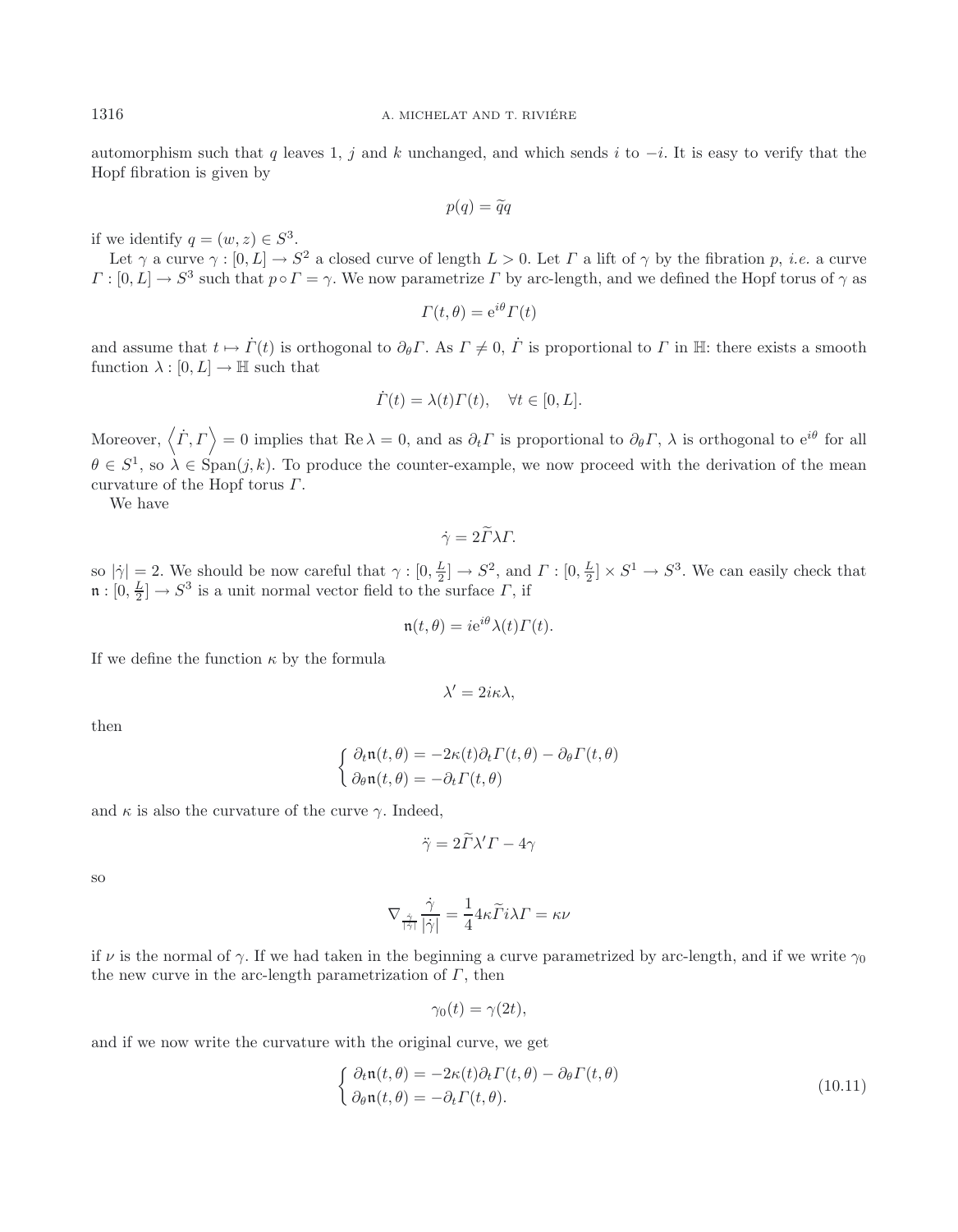The mean curvature is defined as

$$
H(t,\theta) = \frac{1}{2}\text{Tr}\,\text{dn}(t,\theta)
$$

and the Gaussian curvature by

<span id="page-35-0"></span>
$$
K(t,\theta) = \det \mathrm{dn}(t,\theta).
$$

With the new convention about  $\kappa$ , we have

$$
H(t, \theta) = \kappa(2t), \quad K(t, \theta) = -1.
$$

We now define the Willmore  $\sigma$ -energy, by

$$
W_{\sigma}(\vec{\Phi}) = \int_{\Sigma} (1 + \sigma^2 |\vec{H}|^2) \text{dvol}_g
$$

is H is a the average of the principal curvature of an immersion  $\vec{\Phi}$  from a Riemannian surface  $\Sigma$  in  $S^3$ . Then  $\vec{\Phi}$ is a critical point of  $W_{\sigma}$  if and only if

$$
2H = \sigma^2(\Delta_g H + 2H(H^2 - 2K))
$$
\n(10.12)

if  $\Delta_g$  is the Laplace operator for the metric g induced by  $\vec{\Phi}$  on  $\Sigma$  by the metric of  $S^3$ , and K is the Gauss curvature. As  $|\partial_t \Gamma| = |\partial_\theta \Gamma| = 1$ , and  $\partial_t \Gamma$  is orthogonal to  $\partial_\theta \Gamma$ , we have

$$
\Delta_g H(t, \theta) = \frac{\mathrm{d}^2}{\mathrm{d}t^2} \kappa(2t) = 4\ddot{\kappa}(2t)
$$

so [\(10.12\)](#page-35-0) is equivalent to

$$
2\kappa(2t) = \sigma^2(4\ddot{\kappa}(2t) + 2\kappa(2t)^3 + 4\kappa(2t))
$$

which is equivalent to

$$
\kappa = \sigma^2 (2\ddot{\kappa} + \kappa^3 + 2\kappa).
$$

This last expression is nothing else than [\(10.1\)](#page-28-1), so  $\Gamma$  is a critical point of  $W_{\sigma}$  if and only if  $\gamma$  is a critical point of  $E_{\sigma}$ . And

$$
W_{\sigma}(\varGamma)=\int_{[0,\frac{L}{2}]}(1+\sigma^2\kappa(2t))\mathrm{d}t\,\mathrm{d}\theta=\pi E_{\sigma}(\gamma).
$$

Furthermore, the second fundamental form  $|\mathbb{I}_\Gamma|^2$  of  $\Gamma$  is equal to  $4H^2 - 2K = 4\kappa^2 + 2$ , so

$$
A_{\sigma}(\Gamma) = \int_{\Gamma} (1 + \sigma^2 |\mathbb{I}_{\Gamma}|^2) \, \text{dvol}_g = \int_{[0, \frac{L}{2}] \times S^1} (1 + 2\sigma^2 + 4\sigma^2 \kappa^2 (2t)) \, \text{d}t \, \text{d}\theta
$$
\n
$$
= (1 + 2\sigma^2) \pi E_{\sigma'}(\gamma), \quad \sigma' = \frac{2\sigma}{\sqrt{1 + 2\sigma^2}}.
$$

and as  $|\mathbb{I}|^2$  depends only of H,  $\Gamma$  is a critical point of  $A_{\sigma}$  if and only if it is a critical point of  $W_{\sigma'}$ , every 1-dimension elliptic Jacobi function constructed in the preceding section can be lifted to a critical point of  $A_{\sigma}$ .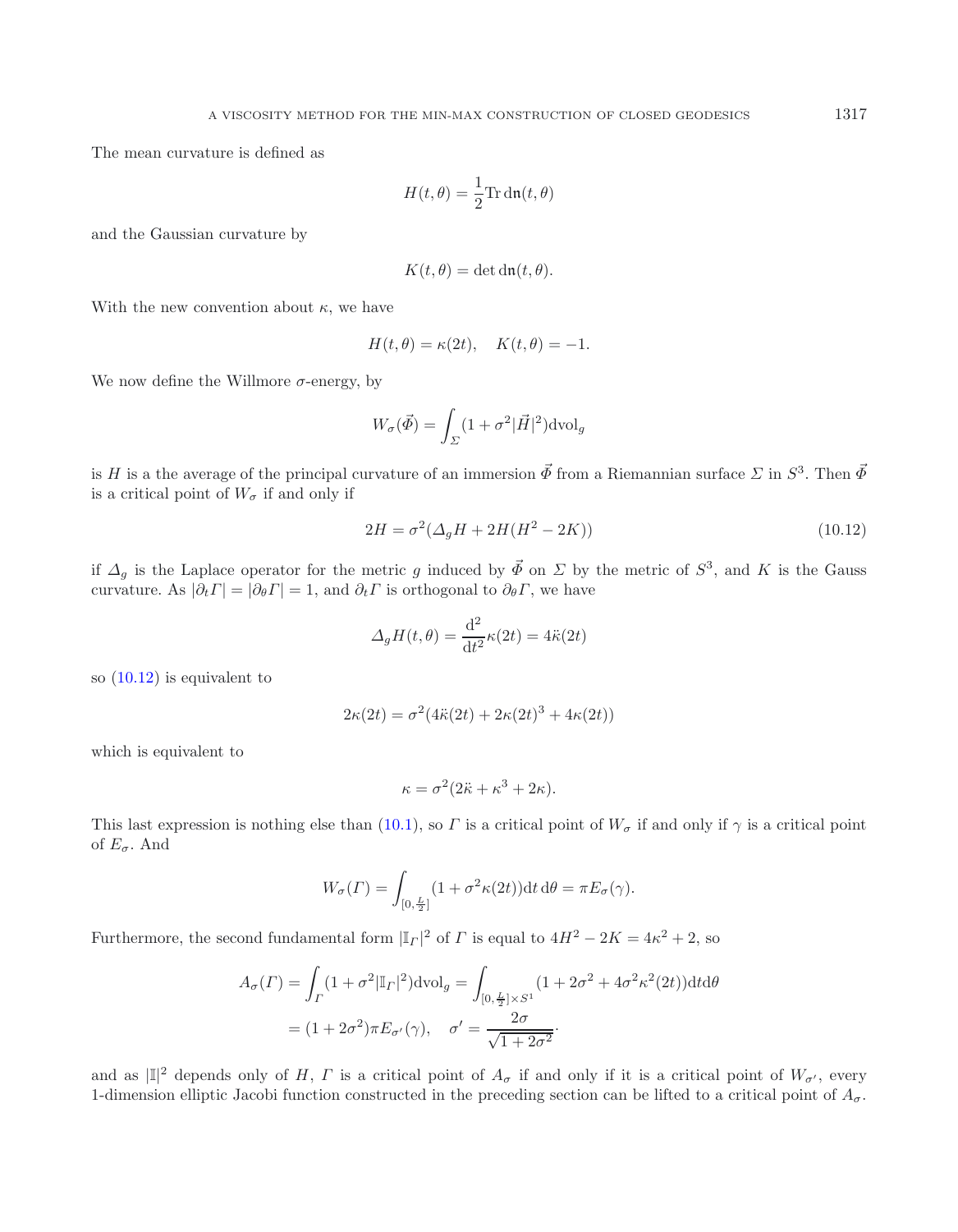**Proposition 10.4.** *For all*  $\beta > 0$ *, there exists a sequence*  ${\lbrace \sigma_n \rbrace}_{n \in \mathbb{N}}$  *of positive real numbers converging to* 0*, a sequence of flat torii*  $\{T_n^2\}_{n\in\mathbb{N}}$  *converging to a torus*  $T^2$ *, and a sequence*  $\{\vec{\Phi}_n : T_n^2 \to S^3\}_{n\in\mathbb{N}}$  *of conformal immersions which are critical points associated to*  $\{A_{\sigma_n}\}_{n\in\mathbb{N}}$ *, such that* 

$$
\lim_{n \to \infty} A_{\sigma_n}(\vec{\Phi}_n) = \beta, \quad \lim_{n \to \infty} \mathcal{H}^2(\vec{\Phi}_n(T_n^2)) = \frac{\beta}{2},
$$

 $and \{\vec{\Phi}_n\}_{n\in\mathbb{N}}$  *weakly converges to a limiting map*  $\vec{\Phi} \in W^{1,2}(T^2,S^3)$ *, but*  $\{\vec{\Phi}_n\}_{n\in\mathbb{N}}$  *nowhere strongly converges; for all open subset*  $U \subset T^2$ 

$$
\mathscr{H}^2(\vec{\Phi}(T^2\cap U)) < \liminf_{n\to\infty}\mathscr{H}^2(\vec{\Phi}_n(T^2_n\cap U)).
$$

*Proof.* The proof is now an easy consequence of [\(10.7\)](#page-32-0), as we can lift the degenerate family of critical  ${u_n}_{n\in\mathbb{N}}$ constructed in the preceding subsection in a family of immersions  $\{\vec{\Phi}_n\}_{n\in\mathbb{N}}$  which are critical points of  $\{A_{\sigma_n}\}^{**}$  $\{A_{\sigma_n}\}^{**}$  $\{A_{\sigma_n}\}^{**}$ , where for all  $n \in \mathbb{N}$ ,

$$
T_n = [0, a_n] \times S^1 = \mathbb{R}^2 / (a_n + 2\pi i) \mathbb{Z}^2 \quad \left(a_n = \frac{L_n}{2}\right).
$$

As  $L_n \longrightarrow L$ , and the lifted curves are conformal immersions  $\{\vec{\Phi}_n\}_{n\in\mathbb{N}}$  such that

$$
|\partial_t \vec{\Phi}_n| = |\partial_\theta \vec{\Phi}_n| = 1,
$$

this sequence is bounded in  $W^{1,2}(S^1, M)$ , so converges weakly to an element  $\vec{\Phi} \in W^{1,2}(S^1, M)$ , and thanks of Proposition [10.1,](#page-30-0) for all open subset  $U \subset T^2$ 

$$
\mathscr{H}^2(\vec{\varPhi}(T^2\cap U)) < \liminf_{n\to\infty}\mathscr{H}^2(\vec{\varPhi}_n(T^2_n\cap U)),
$$

which concludes the proof.  $\Box$ 

### Appendix A. completeness of the space of immersions

Let  $(M^m, h) \subset \mathbb{R}^q$  a  $C^{\nu}$   $(\nu \geq 3)$  embedded Riemannian submanifold of  $\mathbb{R}^q$ . We recall the definitions

$$
W^{2,2}(S^1, M) = W^{2,2}(S^1, \mathbb{R}^q) \cap \{ \gamma : \gamma(t) \in M \text{ for } \mathscr{L}^1 \text{ almost all } t \in S^1 \}
$$
  

$$
W^{2,2}_\iota(S^1, M) = W^{2,2}(S^1, M) \cap \{ \gamma : \dot{\gamma}(t) \neq 0 \text{ for } \mathscr{L}^1 \text{almost all } t \in S^1 \}
$$

<span id="page-36-0"></span>and for all  $\gamma \in W^{2,2}_t(S^1,M)$ , we define

$$
\mathrm{W}^{2,2}_{\gamma}(S^1,TM)=\mathrm{W}^{2,2}(S^1,\mathbb{R}^q)\cap\left\{v:\;v(t)\in T_{\gamma(t)}M\;\text{for}\;\mathscr{L}^1\text{almost all}\;t\in S^1\right\}.
$$

Then we define for all  $\gamma \in W^{2,2}_\iota(S^1,M)$  the following norm for  $v \in W^{2,2}_\gamma(S^1, TM)$ 

$$
||v||_{\gamma} = \left(\int_{S^1} (|v|^2 + |\nabla v|_g^2 + |\nabla^2 v|_g^2) \,dv\right)^{\frac{1}{2}}
$$

where  $g = \gamma^* h$  (locally  $g = |\dot{\gamma}| d\mathcal{L}^1$ ), and  $\nabla = \gamma^* \nabla^h$  is the pull-back of the Levi–Civita connection  $\nabla^h$  of  $(M^m, h)$ . We first make a the following simple remark that this norm controls the L∞ norm of  $|\nabla v|_q$ . Indeed,

<sup>\*\*</sup>Changing the  $\sigma_n$  of the 1-dimensional counter-example into  $\sigma'_n$ .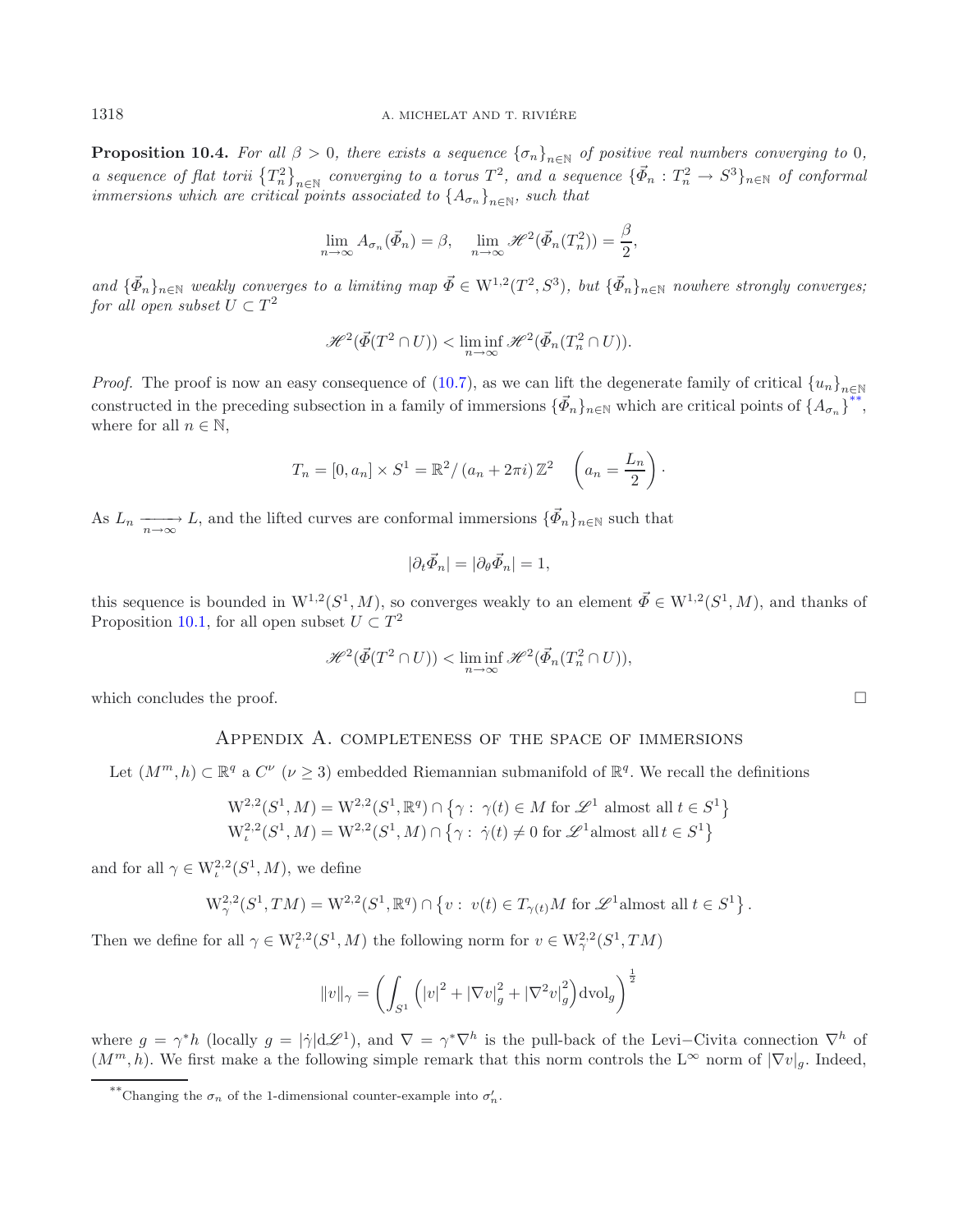<span id="page-37-1"></span>we have by Cauchy–Schwarz inequality, taking arc-length parametrisation (where  $L = \mathfrak{L}(u)$ )

$$
\int_{S^1} |\nabla^2 v|^2 \, \mathrm{d} \mathrm{vol}_g = \int_0^L |\nabla_{\partial_t \gamma}^2 v|^2 \, \mathrm{d} t
$$
\n
$$
\geq \frac{1}{L} \left( \int_0^L |\nabla_{\partial_t \gamma} (\nabla_{\partial_t \gamma} v)| \, \mathrm{d} t \right)
$$
\n
$$
\geq \frac{1}{L} || |\nabla_{\gamma_t} v| ||_{\mathcal{L}^\infty([0, L])}^2
$$
\n
$$
= \frac{1}{L} || |\nabla v|_g ||_{\mathcal{L}^\infty(S^1)}^2
$$

so

<span id="page-37-0"></span>
$$
\|\nabla v|_{g}\|_{\mathcal{L}^{\infty}(S^{1})} \leq \sqrt{L} \left( \int_{S^{1}} |\nabla^{2} v|_{g}^{2} \mathrm{d} v \mathrm{d}_{g} \right)^{\frac{1}{2}} \leq \mathfrak{L}(\gamma) \left\|v\right\|_{\gamma}.
$$
\n(A.1)

and in particular, the factor  $|\nabla v|_g^2$  is irrelevant, and only added for convenience in the proof of the following theorem.

Then, by an immediate adaptation of the arguments in the book of Klingenberg for the case  $W^{1,2}(S^1, M)$  $([27], 1.2), W^{2,2}(S^1, M)$  $([27], 1.2), W^{2,2}(S^1, M)$  $([27], 1.2), W^{2,2}(S^1, M)$  is a complete  $C^2$  Hilbert submanifold of the Hilbert space  $W^{2,2}(S^1, \mathbb{R}^q)$ . As  $W^{2,2}_\iota(S^1, M)$ is an open subset of  $W^{2,2}(S^1, M)$ , it is also a  $C^2$  Hilbert manifold and for all  $\gamma \in W^{2,2}_\iota(S^1, M)$  the tangent space  $T_{\gamma} W^{2,2}_t(S^1, M)$  is simply

$$
T_{\gamma} W_{\iota}^{2,2}(S^1, M) = W_{\gamma}^{2,2}(S^1, TM).
$$

Therefore, equipped with the family of norms  $\{\|\cdot\|_{\gamma}\}_{\gamma \in W^{2,2}_\iota(S^1,M)}$ , the space of immersions  $W^{2,2}_\iota(S^1,M)$  is a  $C<sup>2</sup>$  Finsler manifold taking local trivialisation induced by the preceding Hilbert manifold structure. Then if  $\gamma_0, \gamma_1 \in W^{2,2}_t(S^1,M)$ , we define

$$
d(\gamma_0,\gamma_1)=\inf\left\{\int_0^1\|\partial_s\gamma(s,\cdot)\|_{\gamma(s,\cdot)}\,ds:\gamma\in C^1([0,1],\mathcal{W}^{2,2}_\iota(S^1,M)), \gamma(0)=\gamma_0,\gamma(1)=\gamma_1\right\}
$$

A classical result of Palais [\[39\]](#page-42-34) asserts that d is a distance on  $W^{2,2}_\iota(S^1,M)$ . However, this construction does not address the problem of completeness of  $W^{2,2}_t(S^1, M)$  equipped with this distance d, and this issue is treated in the following theorem.

**Theorem A.1.** *The Finsler manifold*  $(W^{2,2}_t(S^1, M), d)$  *is a complete metric space.* 

*Proof.* We first need a simple form of Grönwall's lemma

**Lemma A.2.** *Let*  $f \in C^1([0,1])$ *,*  $g \in L^1([0,1])$ *, such that for all*  $s \in (0,1)$ 

$$
f'(s) \le g(s)(1 + f(s)).
$$

*Then for all*  $s \in [0,1]$ *, we have* 

$$
f(s) \le -1 + (1 + f(0))e^{\int_0^s g(\tau)d\tau}.
$$

*Proof.* We simply differentiate

$$
F(s) = (1 + f(s)) e^{-\int_0^s g(\tau) d\tau}
$$

to get  $F'(s) \leq 0$ . Therefore F is decreasing and  $F(s) \leq F(0)$  for all  $s \in [0,1]$ , which implies the afore mentioned  $\Box$ conclusion.  $\Box$ 

We now come back to the proof of the theorem.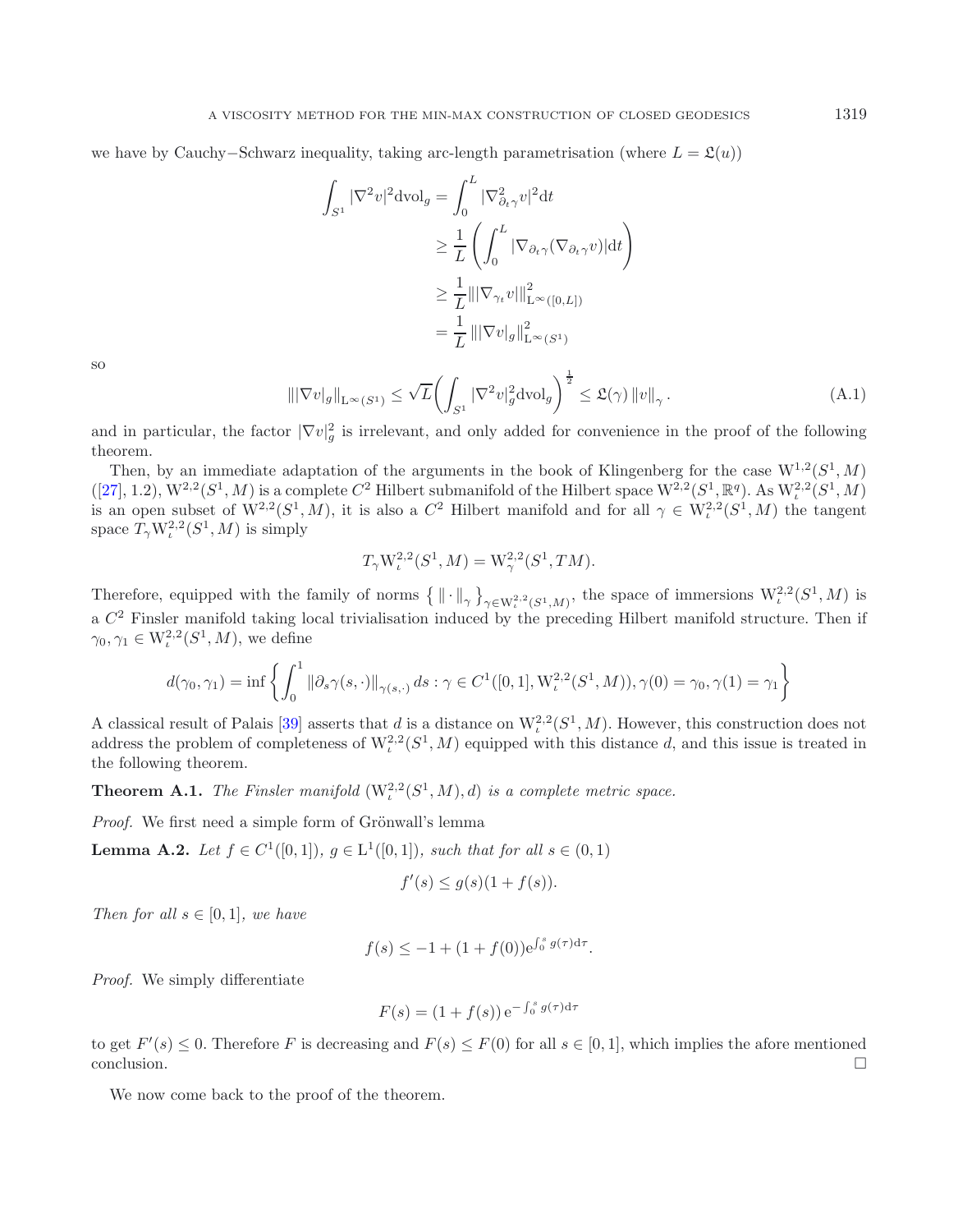**Step 1.** Uniform control of the W<sup>2,2</sup> Finsler norm.

Let  $\gamma \in C^1([0,1], \mathcal{W}_t^{2,2}(S^1, M))$  a path such that

$$
\mathscr{E}(\gamma)=\int_0^1\left\|\partial_s\gamma(s,\cdot)\right\|_{\gamma(s,\cdot)}\mathrm{d} s<\infty
$$

We want to make sure that under this hypothesis, we have  $\gamma(1) \in W^{2,2}_\iota(S^1,M)$  *i.e.* that no degeneracy can occur. We first check that  $\gamma_1$  has controlled W<sup>2,2</sup> norm. This will actually result of an uniform control as the  $W^{2,2}$  norm. We recall the notations

$$
\gamma_t = \partial_t \gamma
$$
,  $\gamma_s = \partial_s \gamma$ , and  $\overline{\gamma}_t = \frac{\gamma_t}{|\gamma_t|}$ .

Then, if  $u \in W^{2,2}_\iota(S^1,M)$ , we make the decomposition

$$
||u||_{\mathcal{W}^{2,2}(S^1)}^2 = \int_{S^1} (|u|^2 + |\nabla u|_g^2 + |\nabla^2 u|_g^2) \, dvol_g = ||u||_{\mathcal{L}^2(S^1)}^2 + ||u||_{\mathcal{W}^{1,2}(S^1)}^2 + ||u||_{\mathcal{W}^{2,2}(S^1)}^2
$$

First by definition we have  $|\nabla \gamma|_g = 1$ , so

$$
\|\gamma\|_{\dot{\mathcal{W}}^{1,2}(S^1)} = \int_{S^1} |\nabla \gamma|_g^2 \mathrm{dvol}_g = \int_{S^1} \mathrm{dvol}_g = \int_{S^1} |\gamma_t| \mathrm{d}t
$$

and by Cauchy−Schwarz inequality,

$$
\frac{\mathrm{d}}{\mathrm{d}s} ||\gamma||_{\dot{\mathbf{W}}^{1,2}(S^1)}^2 = \int_{S^1} \left\langle \nabla_{\overline{\gamma}_t} \gamma_s, \overline{\gamma}_t \right\rangle |\gamma_t| \mathrm{d}t
$$
\n
$$
\leq \left( \int_{S^1} |\nabla \gamma_s|_g^2 \mathrm{d} \mathrm{vol}_g \right)^{\frac{1}{2}} \left( \int_{S^1} |\gamma_t| \mathrm{d}t \right)^{\frac{1}{2}}
$$
\n
$$
\leq ||\partial_s \gamma(s, \cdot)||_{\gamma(s, \cdot)} ||\gamma||_{\dot{\mathbf{W}}^{1,2}(S^1)}
$$

so

$$
\sup_{s \in [0,1]} \|\gamma(s,\cdot)\|_{\dot{W}^{1,2}(S^1)} \le \|\gamma(0,\cdot)\|_{\dot{W}^{1,2}(S^1)} + \frac{1}{2} \int_0^1 \|\partial_s \gamma(s,\cdot)\|_{\gamma(s,\cdot)} ds = \Gamma_1
$$
\n(A.2)

Then we have by  $(A.2)$  and  $(A.1)$ 

$$
\begin{aligned} \frac{\mathrm{d}}{\mathrm{d}s} \| \gamma \|_{\mathrm{L}^2(S^1)}^2 &= \frac{\mathrm{d}}{\mathrm{d}s} \int_{S^1} | \gamma |^2 \mathrm{d} \mathrm{vol}_g = \int_{S^1} \left( 2 \left\langle \gamma_s, \gamma \right\rangle + | \gamma |^2 \left\langle \nabla_{\overline{\gamma}_t} \gamma_s, \overline{\gamma_t} \right\rangle \right) |\gamma_t| \mathrm{d} t \\ &\le 2 \left( \int_{S^1} | \gamma |^2 \mathrm{d} \mathrm{vol}_g \right)^{\frac{1}{2}} \left( \int_{S^1} | \gamma_s |^2 \mathrm{d} \mathrm{vol}_g \right)^{\frac{1}{2}} + \| |\nabla \gamma_s|_g \, \|_{\mathrm{L}^\infty(S^1)} \int_{S^1} | \gamma |^2 \mathrm{d} \mathrm{vol}_g \\ &\le 2 \left( \int_{S^1} | \gamma |^2 \mathrm{d} \mathrm{vol}_g \right)^{\frac{1}{2}} \left( \int_{S^1} | \gamma_s |^2 \mathrm{d} \mathrm{vol}_g \right)^{\frac{1}{2}} + \Gamma_1 \left( \int_0^1 |\nabla^2 \gamma_s |^2 \mathrm{d} \mathrm{vol}_g \right)^{\frac{1}{2}} \int_{S^1} | \gamma |^2 \mathrm{d} \mathrm{vol}_g. \end{aligned}
$$

so by Young's inequality

$$
\frac{\mathrm{d}}{\mathrm{d}s} \left\| \gamma(s, \cdot) \right\|_{\mathrm{L}^2(S^1)}^2 \le (2 + \Gamma_1) \left\| \partial_s \gamma(s, \cdot) \right\|_{\gamma(s, \cdot)} \left( \left\| \gamma(s, \cdot) \right\|_{\mathrm{L}^2(S^1)} + \left\| \gamma(s, \cdot) \right\|_{\mathrm{L}^2(S^1)}^2 \right)
$$
  

$$
\le 2(2 + \Gamma_1) \left\| \partial_s \gamma(s, \cdot) \right\|_{\gamma(s, \cdot)} \left( 1 + \left\| \gamma(s, \cdot) \right\|_{\mathrm{L}^2(S^1)}^2 \right)
$$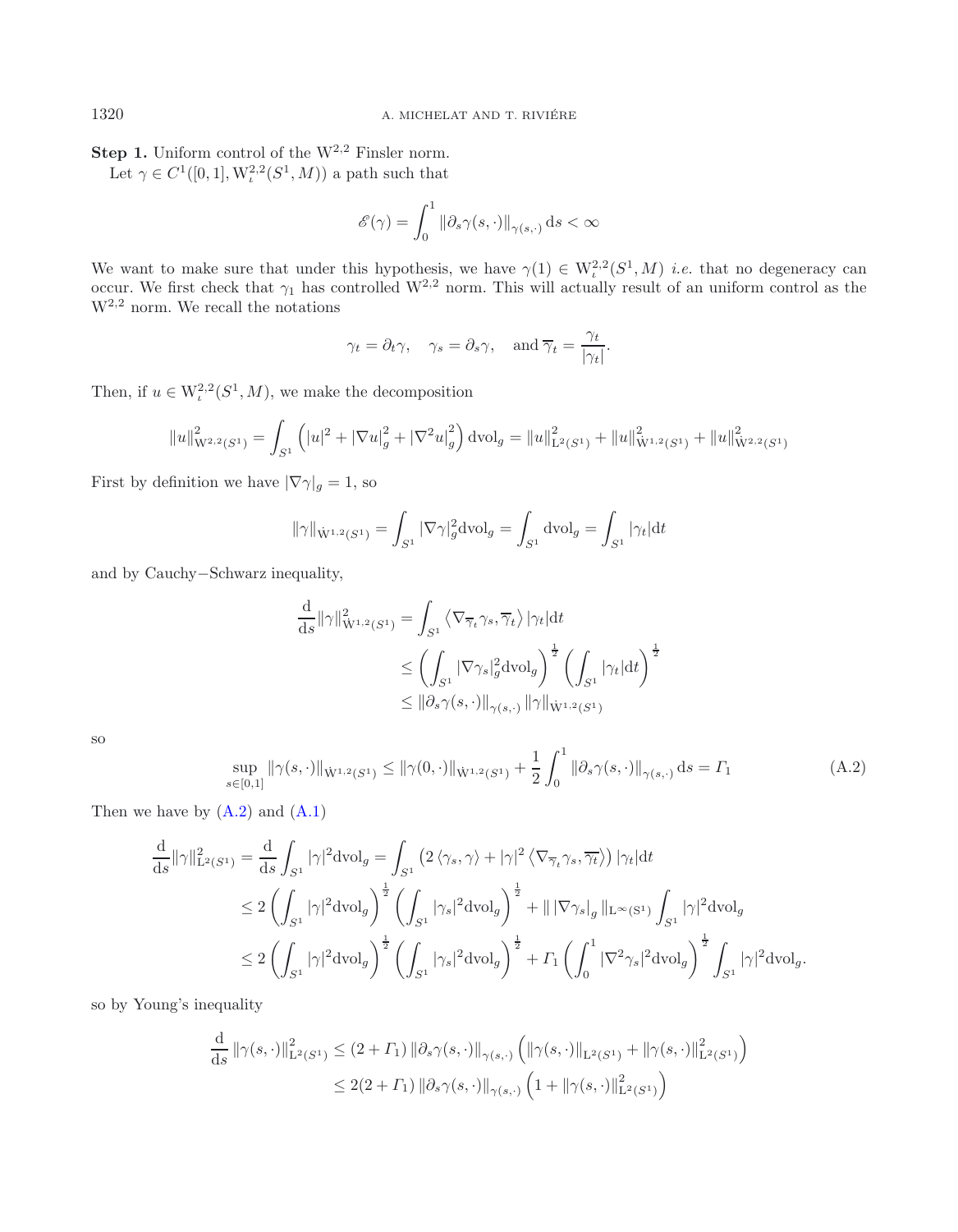while by Grönwall's lemma, we have

$$
\sup_{s \in [0,1]} ||\gamma(s,\cdot)||_{\mathcal{L}^2(S^1)}^2 \le -1 + \left(1 + ||\gamma(0,\cdot)||_{\mathcal{L}^2(S^1)}^2\right) e^{2(2+|\mathcal{L}|) \int_0^1 ||\partial_s \gamma(s,\cdot)||_{\gamma(s,\cdot)} ds}
$$
  

$$
\le \left(1 + ||\gamma(0,\cdot)||_{\mathcal{L}^2(S^1)}^2\right) e^{2(2+|\mathcal{L}|) \mathscr{E}(\gamma)}.
$$
 (A.3)

Finally we deduce by [\(A.1\)](#page-37-1) that

<span id="page-39-1"></span> $\mathbf{r}$ 

d

$$
\begin{aligned} &\frac{\mathrm{d}}{\mathrm{d}s}||\gamma||^2_{\dot{\mathbf{W}}^{2,2}(S^1)}=\frac{\mathrm{d}}{\mathrm{d}s}\int_{S^1}|\nabla_{\gamma t}\gamma_t|^2|\gamma_t|^{-3}\mathrm{d}t\\ &=\int_{S^1}2\left\langle\nabla_{\gamma_s}\nabla_{\gamma_t}\gamma_t,\nabla_{\gamma_t}\gamma_t\rangle\left|\gamma_t|^{-3}\mathrm{d}t-3\int_{S^1}|\nabla_{\gamma_t}\gamma_t|^2\left\langle\nabla_{\gamma_t}\gamma_s,\gamma_t\right\rangle|\gamma_t|^{-5}\mathrm{d}t\\ &=2\int_{S^1}\left\langle\nabla_{\gamma_t}^2\gamma_s+R(\gamma_s,\gamma_t)\gamma_t,\nabla_{\gamma_t}\gamma_t\rangle\left|\gamma_t|^{-3}\mathrm{d}t-3\int_{S^1}|\nabla^2\gamma|_g^2\left\langle\nabla_{\overline{\gamma}_t}\gamma_s,\overline{\gamma}_t\right\rangle\left|\gamma_t\right|\mathrm{d}t\\ &=2\int_{S^1}\left(\frac{1}{|\gamma_t|^4}\left\langle\nabla_{\gamma_t}^2\gamma_s,\nabla_{\gamma_t}\gamma_t\right\rangle+\frac{1}{|\gamma_t|^2}\left\langle R(\gamma_s,\overline{\gamma}_t)\overline{\gamma}_t,\nabla_{\gamma_t}\gamma_t\right\rangle\right)|\gamma_t|\,\mathrm{d}t-3\int_{S^1}|\nabla^2\gamma|_g^2\left\langle\nabla_{\overline{\gamma}_t}\gamma_s,\overline{\gamma}_t\right\rangle|\gamma_t|\mathrm{d}t\\ &\leq 2\Bigl(\int_{S^1}|\nabla^2\gamma_s|^2_g\mathrm{d}\mathrm{vol}_g\Bigl)^{\frac{1}{2}}\left(\int_{S^1}|\nabla^2\gamma|^2\mathrm{d}\mathrm{vol}_g\right)^{\frac{1}{2}}+2\|R\|_{\mathrm{L}^{\infty}(M)}\Bigl(\int_{S^1}|\gamma_s|^2_g\mathrm{d}\mathrm{vol}_g\Bigl)^{\frac{1}{2}}\left(\int_{S^1}|\nabla^2\gamma|_g^2\mathrm{d}\mathrm{vol}_g\right)^{\frac{1}{2}}\\ &+3\||\nabla\gamma_s|_g\||_{L^{\infty}(S^1)}\int_{S^1}|\nabla^2\gamma|_g^2\mathrm{d}\mathrm{vol}_g\Bigl)^{\frac{1}{2
$$

<span id="page-39-2"></span>so for all  $s \in [0, 1]$ , we have by Young's inequality

$$
\frac{d}{ds} \|\gamma(s,\cdot)\|_{\dot{W}^{2,2}(S^1)}^2 \leq \|\partial_s \gamma(s,\cdot)\|_{\gamma(s,\cdot)} \left(2(1+\|R\|_{\mathcal{L}^{\infty}(M)}) \|\gamma(s,\cdot)\|_{\dot{W}^{2,2}(S^1)} + 3\Gamma_1 \|\gamma(s,\cdot)\|_{\dot{W}^{2,2}(S^1)}^2\right) \n\leq \left(1 + 3\Gamma_1 + \|R\|_{\mathcal{L}^{\infty}(S^1)}\right) \|\partial_s \gamma(s,\cdot)\|_{\gamma(s,\cdot)} \left(1 + \|\gamma(s,\cdot)\|_{\dot{W}^{2,2}(S^1)}^2\right)
$$

Therefore, we obtain by Grönwall's lemma for  $\Gamma_2 = 1 + 3\Gamma_1 + ||R||_{\mathcal{L}^{\infty}(S^1)}$ 

$$
\sup_{s \in [0,1]} \|\gamma(s,\cdot)\|_{\dot{W}^{2,2}(S^1)}^2 \le \left(1 + \|\gamma(0,\cdot)\|_{\dot{W}^{2,2}(S^1)}^2\right) e^{I_2 \mathscr{E}(\gamma)} < \infty \tag{A.4}
$$

So finally, we obtain by  $(A.3)$ ,  $(A.2)$  and  $(A.4)$  for some constant  $0 < C_0 < \infty$  (depending on  $\mathscr{E}(\gamma)$  and the curvature of  $M$ )  $\overline{1}$  $\lambda$ 

$$
\sup_{s \in [0,1]} \|\gamma(s,\cdot)\|_{\mathcal{W}^{2,2}(S^1)}^2 \le C_0 \left(1 + \|\gamma(0,\cdot)\|_{\mathcal{W}^{2,2}(S^1)}^2\right) e^{C_0 \mathscr{E}(\gamma)} < \infty.
$$
\n(A.5)

**Step 2.** We now want to show that  $\gamma_1$  is still an immersion, *i.e.* 

$$
\sup_{s\in[0,1]}\|\log|\dot{\gamma}(s)|\|_{\mathcal{L}^{\infty}(S^1)}<\infty.
$$

We aim at proving the following finite energy inequality

$$
\int_0^1 \int_{S^1} \left| \frac{\partial^2}{\partial s \partial t} \log |\partial_t \gamma(s,t)| \right| dt ds < \infty.
$$

<span id="page-39-0"></span>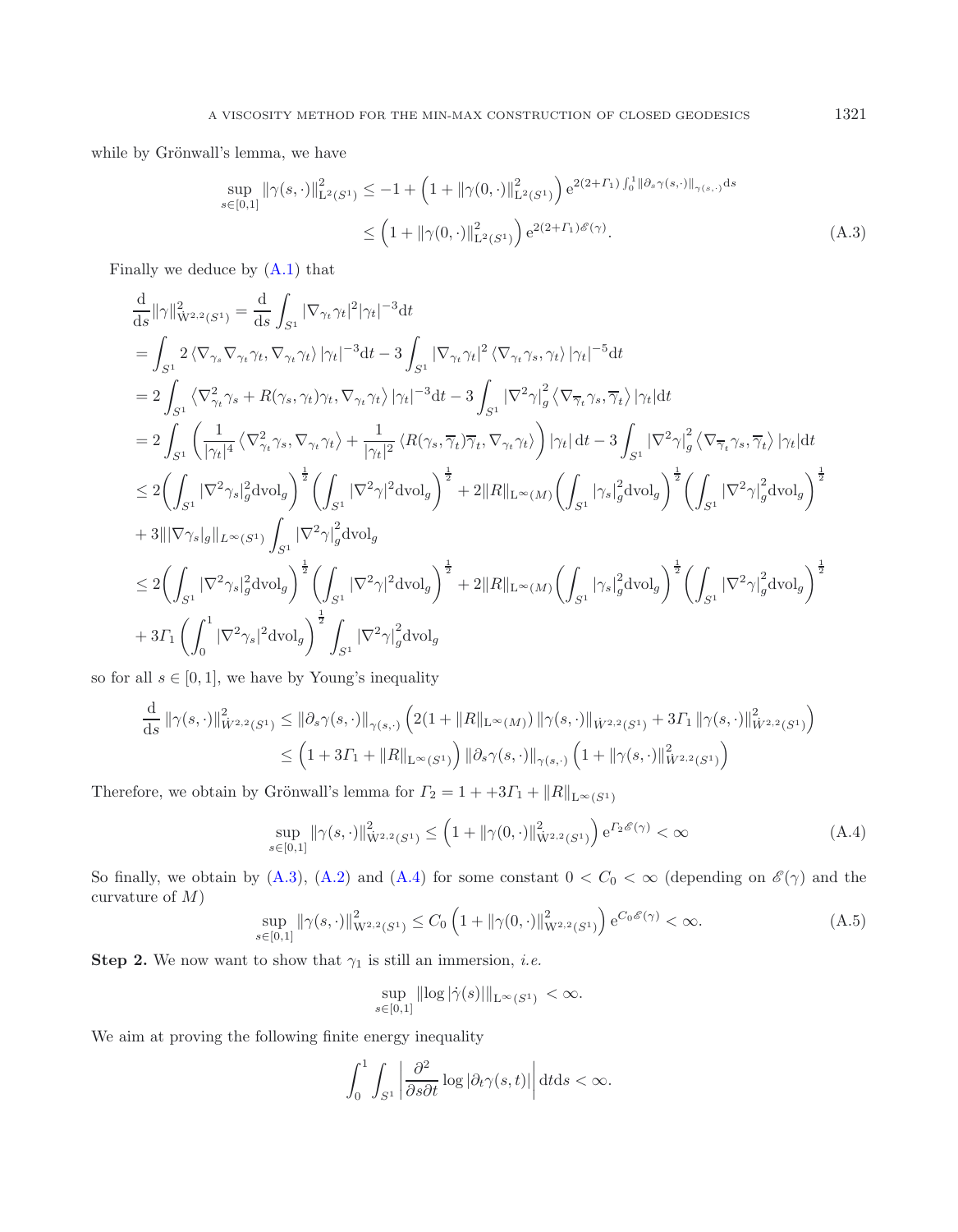Abbreviating  $\gamma_s = \partial_s \gamma$ ,  $\gamma_t = \partial_t \gamma$ , we compute by compatibility of the Levi–Civita connection, and its absence of torsion

$$
\frac{\partial}{\partial t} \left( \frac{\partial}{\partial s} \log |\gamma_t| \right) = \frac{\partial}{\partial t} \left( \frac{\langle \nabla_{\gamma_s} \gamma_t, \gamma_t \rangle}{|\gamma_t|^2} \right) = \frac{\partial}{\partial t} \left( \left\langle \nabla_{\frac{\gamma_t}{|\gamma_t|}} \gamma_s, \frac{\gamma_t}{|\gamma_t|} \right\rangle \right)
$$
\n
$$
= \left\langle \nabla_{\frac{\gamma_t}{|\gamma_t|}}^2 \gamma_s, \frac{\gamma_t}{|\gamma_t|} \right\rangle |\gamma_t| + \left\langle \nabla_{\frac{\gamma_t}{|\gamma_t|}} \gamma_s, \nabla_{\frac{\gamma_t}{|\gamma_t|}} \frac{\gamma_t}{|\gamma_t|} \right\rangle |\gamma_t|
$$

therefore by Cauchy−Schwarz inequality

$$
\int_0^1 \int_{S^1} \left| \frac{\partial^2}{\partial s \partial t} \log |\partial_t \gamma(s, t)| \right| dt ds \leq \int_0^1 \int_{S^1} \left( \left| \nabla^2_{\frac{\gamma_t}{|\gamma_t|}} \gamma_s \right| |\gamma_t| + \left| \nabla_{\frac{\gamma_t}{|\gamma_t|}} \gamma_s |\kappa(\gamma)| \gamma_t \right| \right) dt ds
$$
  
\n
$$
\leq \int_0^1 \left( \int_{S^1} \left| \nabla^2 \gamma_s \right|^2_g |\gamma_t| dt \right)^{\frac{1}{2}} \left( \int_{S^1} |\gamma_t| dt \right)^{\frac{1}{2}} ds + \int_0^1 \left( \int_{S^1} \left| \nabla \gamma_s \right|^2_g |\gamma_t| dt \right)^{\frac{1}{2}} \left( \int_{S^1} \kappa^2(\gamma) |\gamma_t| dt \right)^{\frac{1}{2}} ds
$$

Then by  $(A.2)$ , we have for all  $s \in [0,1]$ 

$$
C_1^2 = \sup_{s \in [0,1]} \int_{S^1} |\partial_t \gamma(s,t)| \mathrm{d}t = \sup_{s \in [0,1]} ||\gamma(s,\cdot)||^2_{\dot{W}^{1,2}(S^1)} \le ||\gamma(0,\cdot)||^2_{\dot{W}^{1,2}(S^1)} + \frac{1}{2} \int_0^1 ||\partial_s \gamma(s,\cdot)||_{\gamma(s,\cdot)} \, \mathrm{d}s
$$

On the other hand,

$$
\kappa^{2}(\gamma) = |\nabla_{\overline{\gamma}_{t}} \overline{\gamma}_{t}|^{2} = \frac{1}{|\gamma_{t}|^{2}} \left| \frac{1}{|\gamma_{t}|} \nabla_{\gamma_{t}} \gamma_{t} - \frac{1}{|\gamma_{t}|^{3}} \left\langle \nabla_{\gamma_{t}} \gamma_{t}, \gamma_{t} \right\rangle \gamma_{t} \right|^{2}
$$
\n
$$
= \frac{1}{|\gamma_{t}|^{2}} \left( \frac{1}{|\gamma_{t}|^{2}} |\nabla_{\gamma_{t}} \gamma_{t}|^{2} - \frac{2}{|\gamma_{t}|^{4}} \left\langle \nabla_{\gamma_{t}} \gamma_{t}, \gamma_{t} \right\rangle^{2} + \frac{1}{|\gamma_{t}|^{6}} \left\langle \nabla_{\gamma_{t}} \gamma_{t}, \gamma_{t} \right\rangle^{2} |\gamma_{t}|^{2} \right)
$$
\n
$$
= \frac{1}{|\gamma_{t}|^{4}} |\nabla_{\gamma_{t}} \gamma_{t}|^{2} - \frac{\left\langle \nabla_{\gamma_{t}} \gamma_{t}, \gamma_{t} \right\rangle^{2}}{|\gamma_{t}|^{6}}
$$
\n
$$
= |\nabla^{2} \gamma|_{g}^{2} - \frac{\left\langle \nabla_{\gamma_{t}} \gamma_{t}, \gamma_{t} \right\rangle^{2}}{|\gamma_{t}|^{6}}
$$
\n
$$
\leq |\nabla^{2} \gamma|_{g}^{2}
$$

therefore by [\(A.4\)](#page-39-1)

$$
C_2^2 = \sup_{s \in [0,1]} \int_{S^1} \kappa^2(\gamma(s,\cdot)) \, \mathrm{dvol}_g \le \sup_{s \in [0,1]} \left\| \nabla^2 \gamma(s,\cdot) \right\|_{\dot{W}^{2,2}(S^1)}^2 \le \left( 1 + \|\gamma(0,\cdot)\|_{\dot{W}^{2,2}(S^1)}^2 \right) e^{\Gamma_2 \mathscr{E}(\gamma)} < \infty
$$

and

$$
\int_0^1 \int_{S^1} \left| \frac{\partial^2}{\partial s \partial t} \log |\partial_t \gamma(s, t)| \right| dt ds \le \max \left\{ C_1, C_2 \right\} \mathcal{E}(\gamma) < \infty
$$

and by Sobolev injection, we get the result. Indeed, for  $\mathscr{L}^1$  almost all  $s \in [0,1]$  we have  $t \to \partial_s \log |\gamma_t(s,t)| \in$  $W^{1,1}(S^1)$ , so by Sobolev embedding  $W^{1,1}(S^1) \subset L^\infty(S^1)$ , we have

$$
\int_0^1 \|\partial_s \log |\dot{\gamma}(s)| \|_{\mathcal{L}^\infty(S^1)} \, ds < \infty.
$$

Now we define

$$
f: [0, 1] \to \mathbb{R}_{+}
$$

$$
s \mapsto ||\log |\dot{\gamma}(s)||_{L^{\infty}(S^1)}
$$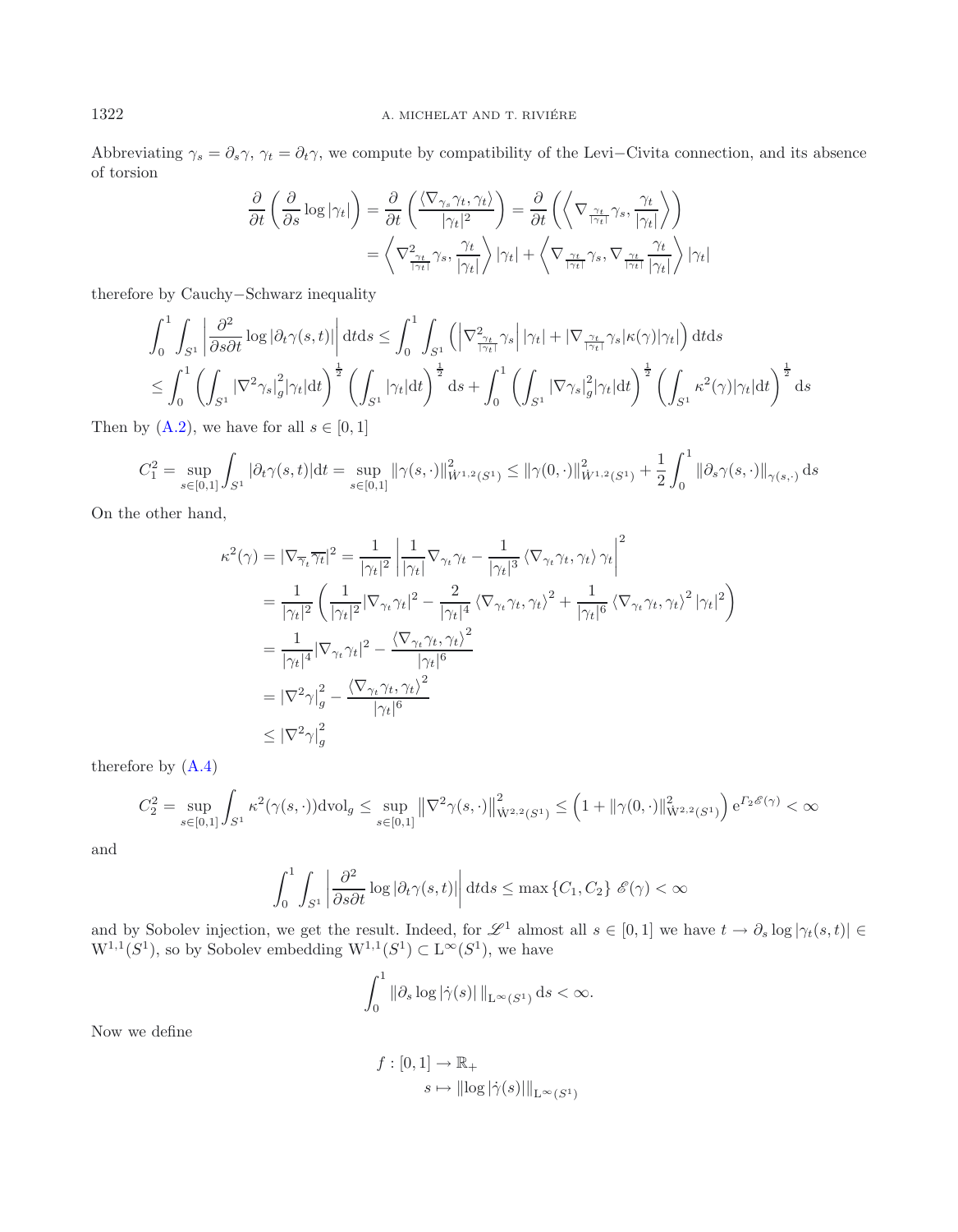and for all  $m \in \mathbb{N}$ , and  $0 = s_0 < \ldots < s_n = 1$ , we have by the triangle inequality

$$
\sum_{i=1}^{n} |f(t_i) - f(t_{i-1})| = \sum_{i=1}^{m} \left| ||\log|\dot{\gamma}(s_i)||_{L^{\infty}(S^1)} - ||\log|\dot{\gamma}(s_{i-1})||_{L^{\infty}(S^1)} \right|
$$
  
\n
$$
\leq \sum_{i=1}^{n} ||\log|\dot{\gamma}(s_i)| - \log|\dot{\gamma}(s_{i-1})||_{L^{\infty}(S^1)}
$$
  
\n
$$
= \sum_{i=1}^{n} \left\| \int_{s_{i-1}}^{s_i} \partial_s \log|\dot{\gamma}(s)| ds \right\|_{L^{\infty}(S^1)}
$$
  
\n
$$
\leq \sum_{i=1}^{n} \int_{s_{i-1}}^{s_i} ||\partial_s \log|\dot{\gamma}(s)||_{L^{\infty}(S^1)} ds
$$
  
\n
$$
= \int_{0}^{1} ||\partial_s \log|\dot{\gamma}(s)||_{L^{\infty}(S^1)} ds
$$

and following [\[19\]](#page-42-25) 2.5.16, if  $g : \mathbb{R} \to \mathbb{R}$ , and  $-\infty < a < b < \infty$ , we define the total variation of g between a and b as

<span id="page-41-2"></span>
$$
V_a^b g = \sup \sum_{i=1}^n |g(s_i) - g(s_{i-1})|
$$

corresponding to all finite sequences  $a = s_0 < \ldots < s_n = b$ . Then by 2.9.19(2) of [\[19\]](#page-42-25) if  $V_a^b g < \infty$ , the derivative g' exists  $\mathscr{L}^1$  almost everywhere on  $(a, b)$  and

$$
\int_a^b |g'| \mathrm{d} \mathscr{L}^1 \le V_a^b g < \infty.
$$

Therefore, we deduce that f is a function of bounded variation on  $[0, 1]$  and

$$
\int_0^1 \left| \partial_s \left\| \log |\dot{\gamma}(s)| \right\|_{\mathcal{L}^\infty(S^1)} \right| ds \leq \int_0^1 \left\| \partial_s \log |\dot{\gamma}(s)| \right\|_{\mathcal{L}^\infty(S^1)} < \infty
$$

so  $f \in W^{1,1}([0,1])$  so by Sobolev embedding, we conclude that

$$
\sup_{s \in [0,1]} \|\log |\dot{\gamma}(s)|\|_{\mathcal{L}^{\infty}(S^1)} \le \int_0^1 \|\partial_s \log |\dot{\gamma}(s)|\|_{\mathcal{L}^{\infty}(S^1)} \le \max \{C_1, C_2\} \mathscr{E}(\gamma) < \infty.
$$
 (A.6)

Therefore,  $\gamma_1$  is an immersion. Therefore, this inequality  $(A.6)$  together with  $(A.5)$  shows the completeness of the metric space  $(W^{2,2}_t(S^1, M), d)$ .

*Acknowledgements.* We would like to thank the referee for numerous useful comments and remarks which allowed us to improve the quality of this manuscript and to clarify some obscure points.

### **REFERENCES**

- [1] W.K. Allard and F.J. Almgren, The structure of stationary one dimensional varifolds with positive density. Invent. Math. Springer-Verlag (1976).
- <span id="page-41-0"></span>[2] N. Anantharaman, L'héritage scientifique de Poincaré. In Chap. 7. Belin (2006).
- <span id="page-41-1"></span>[3] T. Aubin, Some Nonlinear Problems in Riemannian Geometry. Springer-Verlag (1998).